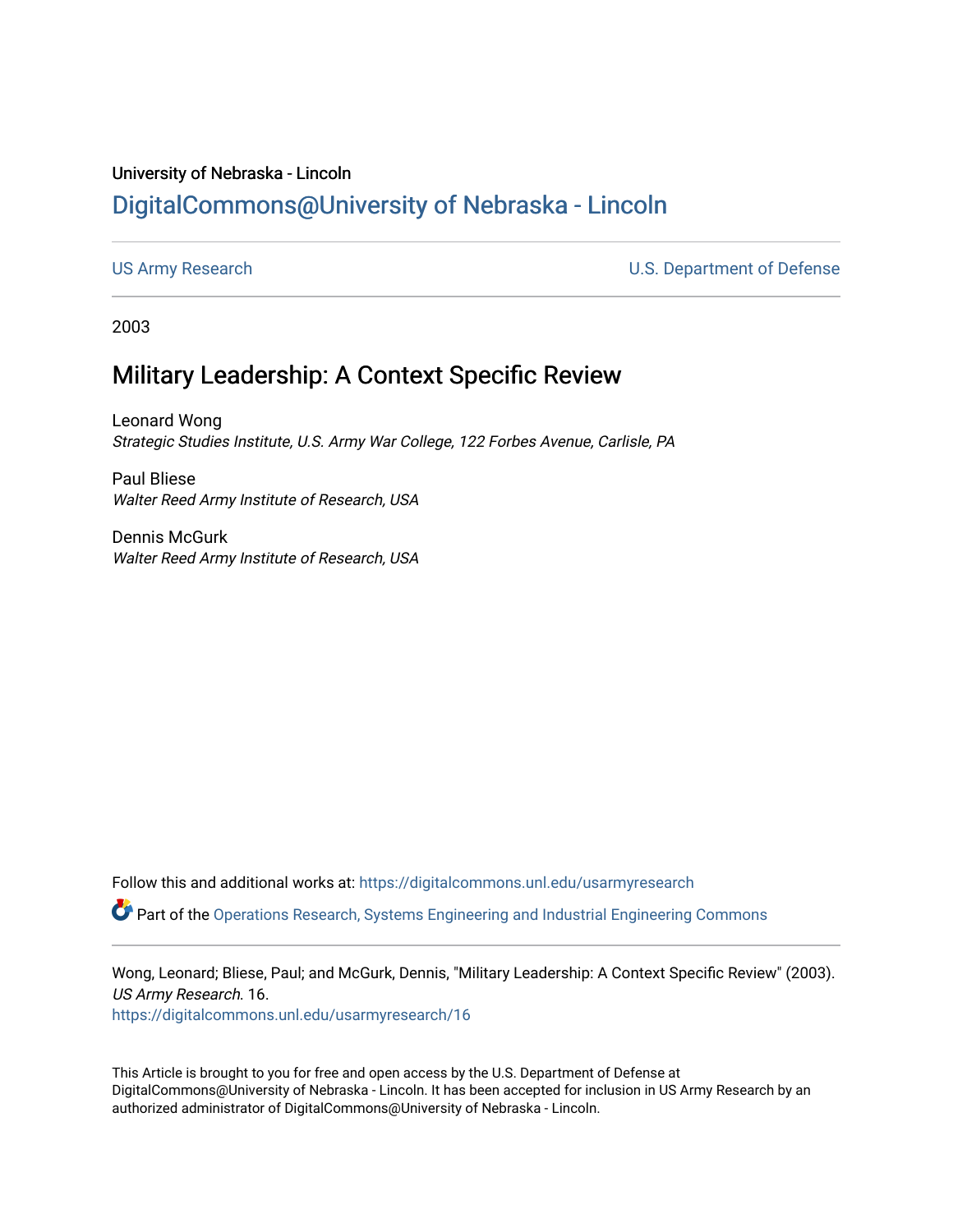

The Leadership Quarterly 14 (2003) 657 – 692

# Military leadership: A context specific review  $\mathbb{R}^2$

Leonard Wong<sup>a,\*</sup>, Paul Bliese<sup>b</sup>, Dennis McGurk<sup>b</sup>

<sup>a</sup>Strategic Studies Institute, U.S. Army War College, 122 Forbes Avenue, Carlisle, PA 17013-5244, USA<br>bWalter Road Army Institute of Research USA Walter Reed Army Institute of Research, USA

Accepted 25 August 2003

#### Abstract

The purpose of this article is to review the literature on military leadership and highlight research opportunities for leadership scholars. The review uses a context specific approach and turns to a simplified version of Hunt's (Hunt, J. G. (1991). Leadership: A new synthesis. Newbury Park, CA: Sage) extended multilevel leadership model as a template to examine the many facets of military leadership. The military leadership literature is stratified into the systems, organizational, and direct levels of leadership with an examination of studies on the critical tasks and individual capabilities required at each level. Additionally, studies on organizational culture and effectiveness at each level are addressed. The article emphasizes that the military is undergoing substantial change as it adjusts to the changing nature of war and a fluid world situation. Based on trends in the military, the review concludes with several general recommendations for future research. Published by Elsevier Inc.

Keywords: Leadership; Military; Strategic leadership; Army; Transformational; Joint

# 1. Introduction

Reviewing the field of ''military leadership'' appears to be a fairly straightforward endeavor. After all, leadership and the military are practically inseparable. For example, the U.S. Army's official vision statement boldly states, ''We are about leadership; it is

\* Corresponding author. Tel.: +1-717-245-3010; fax: +1-717-245-3820.

E-mail address: leonard.wong@carlisle.army.mil (L. Wong).

1048-9843/\$ – see front matter. Published by Elsevier Inc. doi:10.1016/j.leaqua.2003.08.001

 $\dot{\tau}$  The views of the authors do not necessarily reflect the positions of the U.S. Department of the Army or the U.S. Department of Defense.

This article is a U.S. government work, and is not subject to copyright in the United States.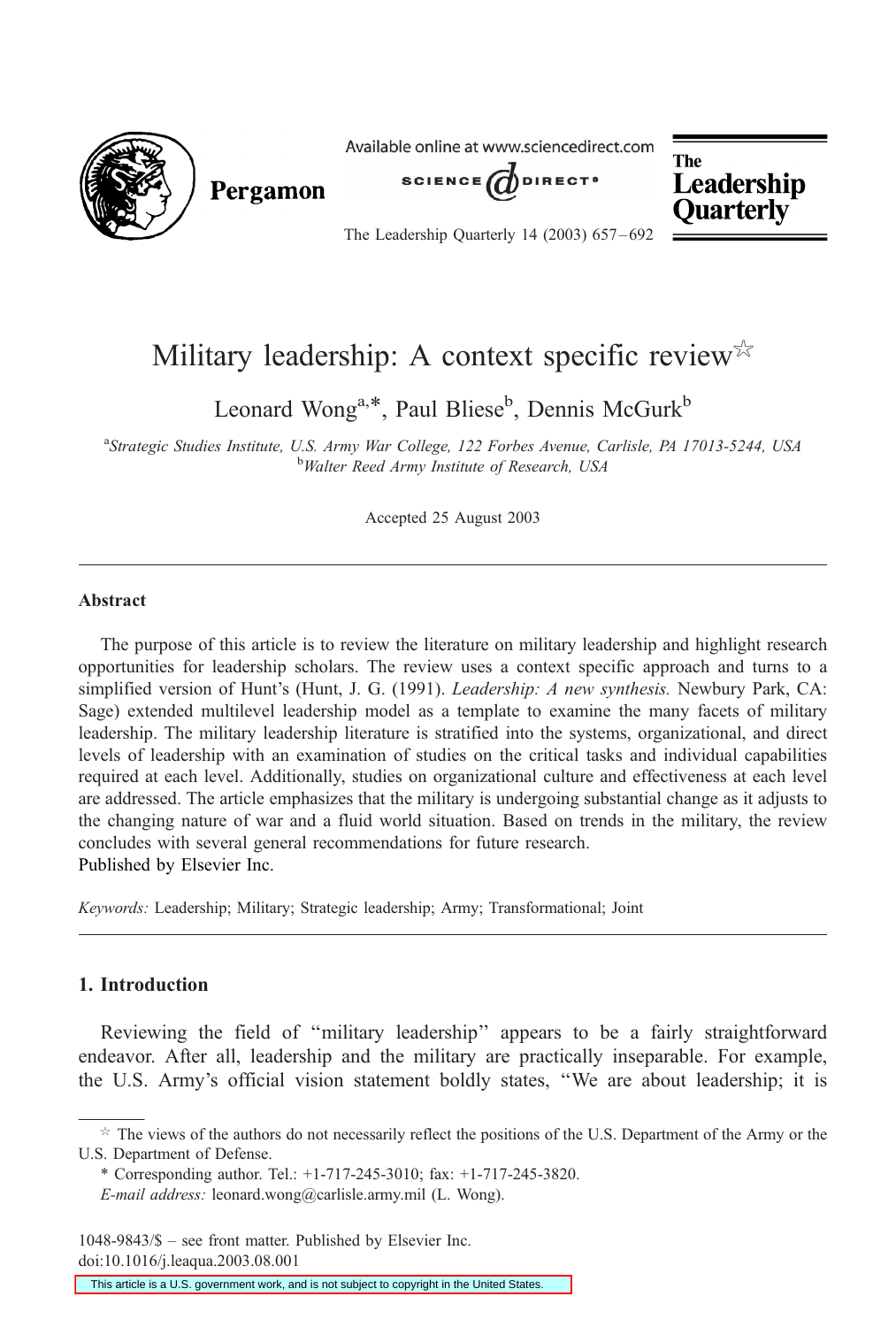our stock in trade, and it is what makes us different'' [\(U.S. Army, 1999a, p. 7\).](#page-36-0) Military notables such as H. Norman Schwarzkopf, Sun Tzu, George S. Patton, Dwight D. Eisenhower, and Robert E. Lee are synonymous with leadership. While the academic leadership community was busy questioning whether leadership even made a difference [\(Pfeffer, 1977\)](#page-35-0) or cautioning about the romance of leadership [\(Meindl &](#page-34-0) Ehrlich, 1987), cadets at West Point continued to recite the timeless refrain that ''the commander is responsible for everything the unit does or fails to do'' [\(U.S. Army,](#page-35-0) 1990a, paragraph 2.6).

What makes a review of military leadership challenging, however, is the need to clearly define what does and what does not constitute ''military leadership research.'' In doing so, it is useful to differentiate between two complementary ways in which military leadership research can be defined. The first alternative is to focus on studies that use military samples to test theories that have applicability across a broad range of organizations—or what [Blair and](#page-31-0) Hunt (1986) call a context-free orientation. For instance, transformational leadership [\(Bass,](#page-31-0) 1998) may be examined within a military context; however, transformational leadership as a construct is clearly applicable to organizations other than the military. Many leadership theories have been applied to military contexts and so there exists considerable military leadership research of this nature (e.g., [Csoka & Bons, 1978; Deluga, 1991; Roush &](#page-32-0) Atwater, 1992).

A second way to define military leadership research is to consider the unique characteristics of the military, and focus on studies that attempt to understand the nature of leadership within this context. This approach, what [Blair and Hunt \(1986\)](#page-31-0) call a context-specific orientation, requires more in-depth knowledge of the military and the issues facing the military. As such it is likely to capture more of the true essence of what constitutes military leadership.

Ideally, an integrated review of military leadership will encompass both elements. With regard to the first approach, it is clearly important to understand how broader leadership theories operate when applied to military samples. For instance, a question such as, ''Is extroversion an important trait for military leaders to possess?'' may be theoretically and practically important. More often than not, however, answers to questions about the generalizability of leadership theory require in-depth knowledge of military leadership. Thus, we take the position that a review of military leadership will be of greater value to leadership researchers if we focus on the characteristics of modern military leadership and the corresponding implications for leadership theory. That is, instead of providing a detailed review of leadership studies that have used the military as a sample, we focus primarily on a context-specific approach of military leadership and discuss the implications for understanding and furthering leadership research. Where possible, we also integrate findings from studies that have tested the generalizability of leadership theory using military samples. Our goal is to produce a manuscript that helps articulate what we see as being the key research needs in military leadership. We hope that in so doing, we will provide a resource for leadership researchers who wish to learn more about leadership issues facing the current military.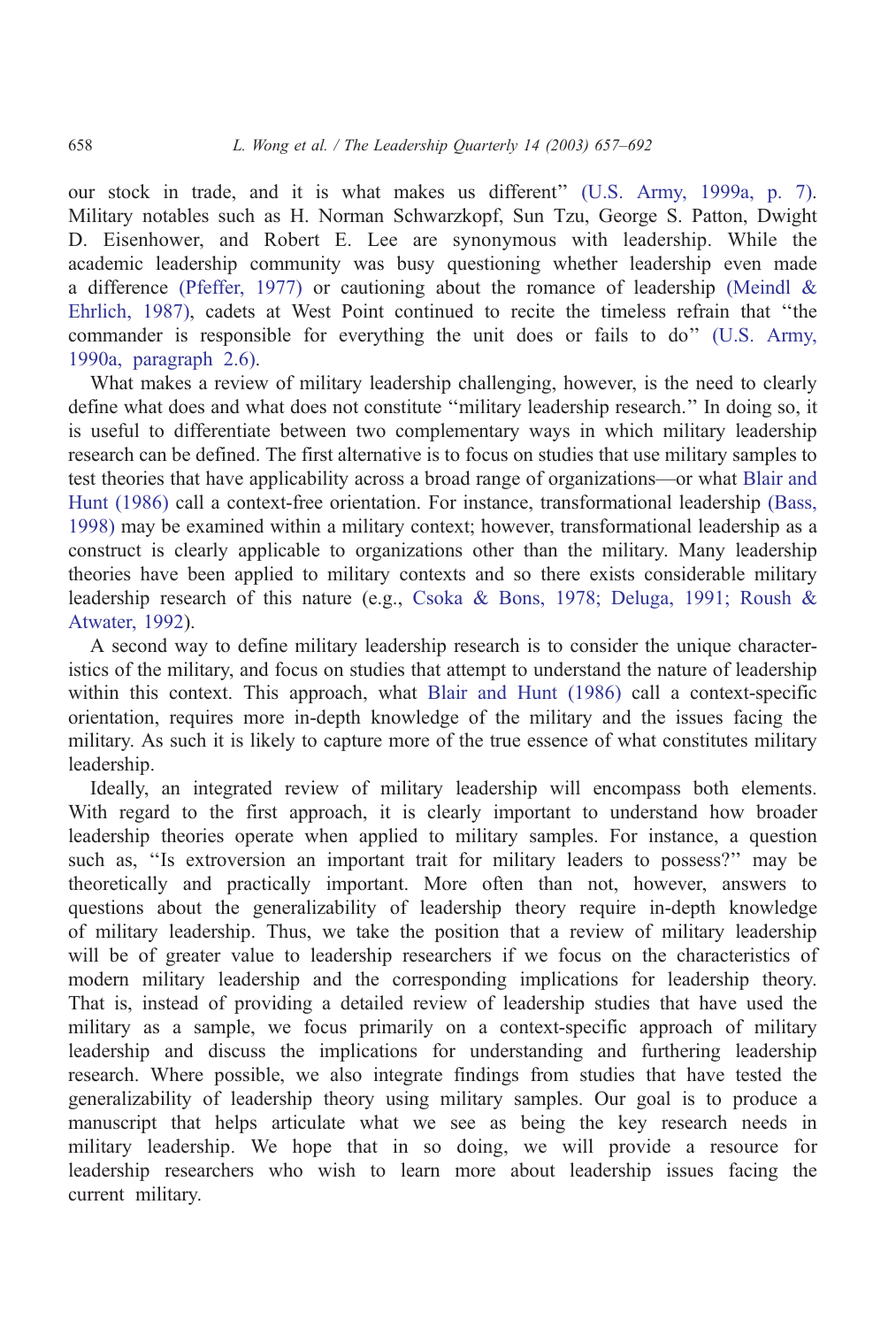In terms of structure of the article, we begin by discussing several key organizational attributes associated with the U.S. military.<sup>1</sup> Second, we introduce Hunt's  $(1991)$  extended multilevel leadership model as a framework to examine military leadership. Hunt's model is extremely useful as it posits three leadership levels—systems, organizational, and direct with tasks, capabilities, and other leadership aspects noted at each level. The model provides a systematic approach for analyzing the many facets of military leadership. Third, with the model serving as a template, we then review the military leadership literature. Hunt's model helps categorize the extant military leadership research and also highlights areas where the absence of findings calls for additional research. To aid in assessing the recent military leadership literature, each leadership level includes a figure summarizing the literature and also some research opportunities. We conclude with a discussion on some general trends in the military that deserve leadership researcher attention.

#### 1.1. Key organizational characteristics

A discussion of the military begins by noting that the military is far from the monolithic society often held in stereotypes. The military actually consists of a diverse collection of organizations, roles, cultures, and people. For example, the U.S. military contains three professions: army, maritime, and aerospace [\(Snider & Watkins, 2002\).](#page-35-0) These professions are generally (but not wholly) contained in the Departments of the Army, Navy, and Air Force. Each profession has its own culture and, hence, its own unique aspects of leadership. Additionally, ''military'' may refer to people wearing the uniform all the time (the active duty forces), part of the time (the reserves and national guard), or none of the time (defense employees and military families).

In terms of size, the number of people in the military is huge. In the U.S. alone, there are 1.37 million military men and women in uniform (not including 1.28 million people in the reserves). Contrast this with other organizations that have had context specific leadership studies—750,000 U.S. Postal System employees, 800,000 full-time U.S. law enforcement officers, or 590,937 full-time U.S. university or college faculty members. The size of the military means that leaders (even rather junior ones) often command large numbers of subordinates, and thus leadership at all levels tends to have a large impact in terms of personnel.

In terms of organizational form, the military is unquestionably traditional. There is a clear delineation of power across hierarchical levels and clear prescriptions about how leaders and subordinates are expected to interact. Using [Gordon's \(2002\)](#page-32-0) terminology, the military has both very clear ''surface-level structures'' and very clear ''deep structures'' defining power arrangements. For instance, through the use of rank insignia, surface-level power is easily identified to all members of the system. At the same time, there are deeply entrenched

<sup>&</sup>lt;sup>1</sup> Although the topic is military leadership in general, this review focuses largely on military leadership in the United States and relies heavily on U.S. Army examples. This is due to the authors' associations and the majority of military leadership research being conducted on or sponsored by the U.S. Army.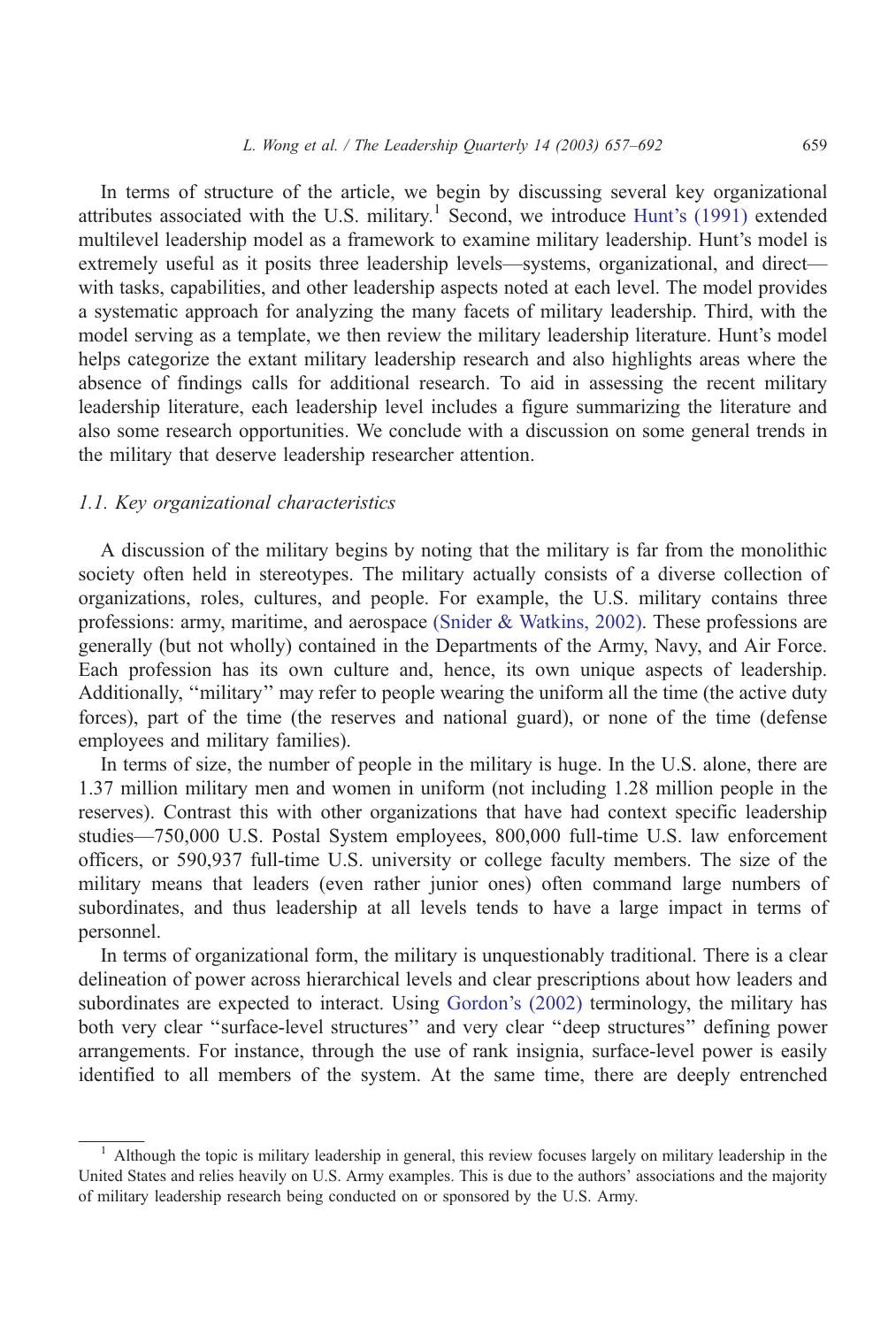''codes'' of behavioral order (deep structures) that extend beyond the official work environment. The clear surface-level and deep power structures permeate nearly every aspect of military leadership at all levels throughout the organization.

The role of the military in world affairs has recently expanded. While many thought that the military's role would be diminished after the fall of the Berlin Wall, the military has been more active in recent years than during the days of the Cold War. Consider, for example, the military's role in the Persian Gulf in the early 1990s, followed by major involvements in Somalia, Haiti, Bosnia, and Kosovo and then back to the Persian Gulf in 2003. The war on terrorism and operations in Iraq, Afghanistan, and the Philippines illustrate the continued use of the military as a key element of national power.

Despite the headline-grabbing high-tech aspects of recent armed conflict, waging war continues to be an intensely human endeavor. The streets of Bosnia, the mountains of Afghanistan, and the deserts of Iraq require ''boots on the ground'' to achieve victory. As a result, the military relies on leaders, not managers, program directors, or supervisors, to accomplish its primary mission.

Thus, culturally, leadership was and continues to be a mainstay of the military. Long before leadership became a topic of discussion in the corporate, academic, or even public realm, militaries have been enamored by leadership (e.g., Sun Tzu, 500 BC). The military emphasizes the importance of leadership and strives to develop leaders through formal education, operational assignments, and self-development. For example, officers in the U.S. Army can expect to spend 3 years of a 20-year career in Army schools developing the leader competencies and skills needed for the next level of leadership.

Finally, the U.S. military is much like other large public sector organizations in that it has tendencies toward a hierarchical bureaucracy and must remain responsive to the American people. It differs significantly, however, in that the military ultimately exists to fight and win the nation's wars. At the lowest level, military leadership can be the difference between life and death for many people. At the highest level, the survival of our nation relies upon the leaders in the military. As such, the military is a ''greedy institution'' [\(Segal, 1988\)](#page-35-0) with an all-consuming nature that demands nearly all the attention, time, energy, and commitment from its members.

To summarize so far, the military is unique in that it is a huge, diverse, organization that plays a key role in both the nation and the world. It is a traditionally hierarchical institution that finds itself in an uncertain, volatile world executing missions with very high consequences.

# 1.2. [Hunt's \(1991\)](#page-33-0) extended multilevel leadership model

[Hunt's \(1991\)](#page-33-0) extended multilevel leadership model provides an excellent template for systematically reviewing leadership research within the military. Hunt's model is based upon Jaques' theory of stratified systems [\(Jaques, 1976, 1989; Jaques & Clement, 1991\),](#page-33-0) and brings in notions of the environment and organizational factors across levels of the organization ranging from the strategic level down to direct face-to-face leadership. [Fig. 1](#page-5-0) shows a simplified version of the extended multilevel leadership model.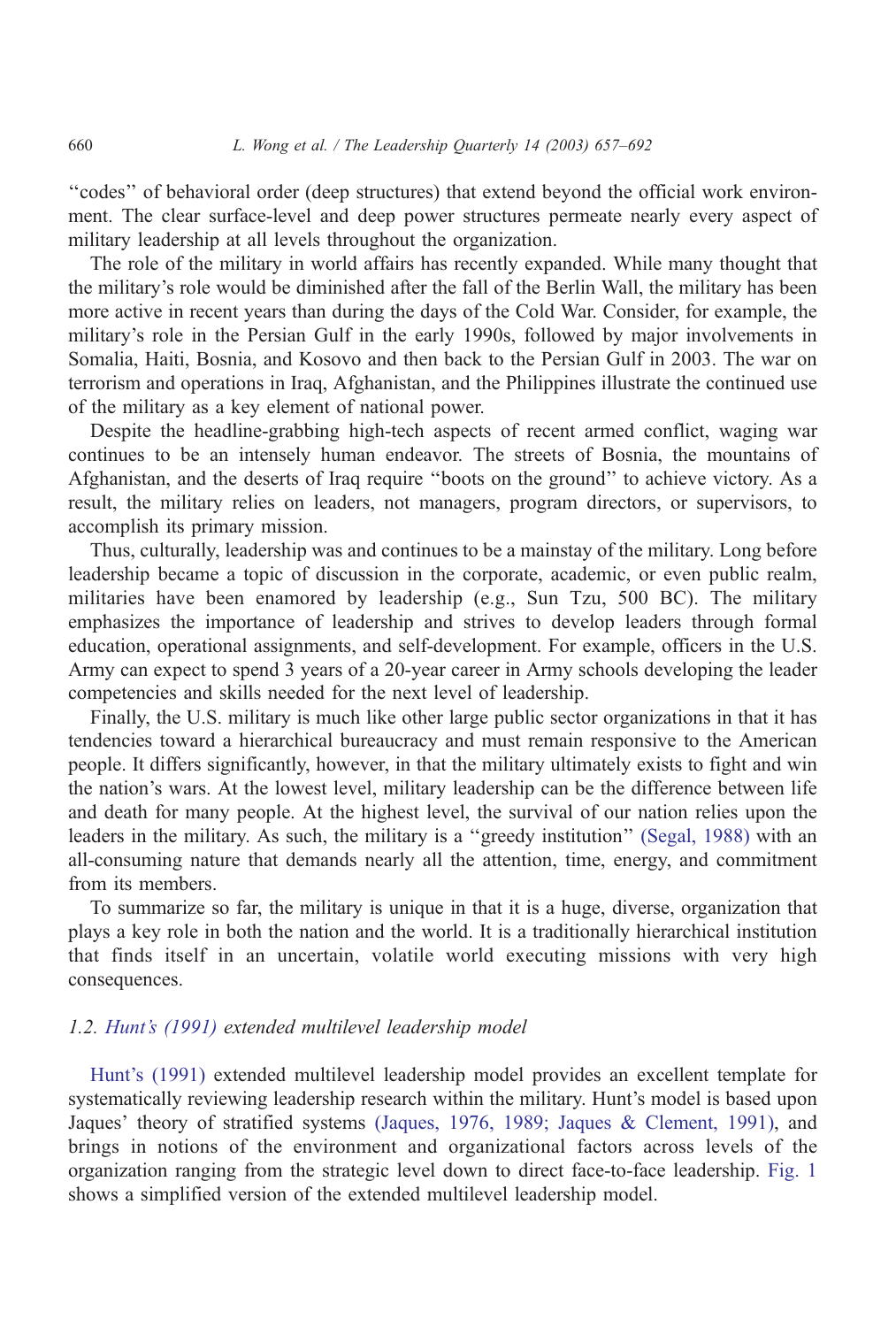<span id="page-5-0"></span>

Fig. 1. Simplified version of the extended multilevel leadership model [\(Hunt, 1991\).](#page-33-0)

Arguing that traditional leadership models are too narrow and restrictive, Hunt advocates a pragmatic perspective concerning leadership knowledge orientation and develops his model across organizational levels. The multilevel leadership model differs from mainstream leadership models in three general ways. First, it has a hierarchical as opposed to a bottom-level, face-to-face emphasis. That is, the model focuses more on the role of leaders to command large groups of followers than it does on the direct dyadic relations among leaders and supervisors. Second, the model has a reliance on longer term temporal aspects than do other models. Stated differently, the model is interested in determining how leadership affects the long-term viability of the organization and it recognizes that leadership at different levels have different time horizons. Third, the model stresses a critical, pluralist approach to gaining, using, and assessing leadership knowledge. A pluralist approach seeks to avoid the objectivist–subjectivist extremes in dealing with underlying assumptions.

At a broad level, the model recognizes that leadership at different levels requires varying degrees of cognitive complexity and differential time–horizon foci. However, one of the most useful aspects of the model is that it incorporates these broad notions into the critical tasks and individual capabilities required at each level of leadership. Critical tasks are the direct product of the key mission, strategy, and organizational design elements unique to each level of leadership. Individual capabilities capture the various leader background factors, preferences, capabilities, and skills at each level.

In addition to critical tasks and individual capabilities, the model considers the impact of external environments and the influence of subcultures/climates on leadership. Finally, the model discusses the notion of performance at the various levels of leadership. This latter point acknowledges that there are differing notions of organizational effectiveness at each level.

The extended multilevel leadership model is especially useful in a review of military leadership for several reasons. First, the model emphasizes both the vertical and temporal aspects of leadership that go beyond the horizontal face-to-face interactions at the lower levels of the organization. In an organization as diverse as the military with leaders ranging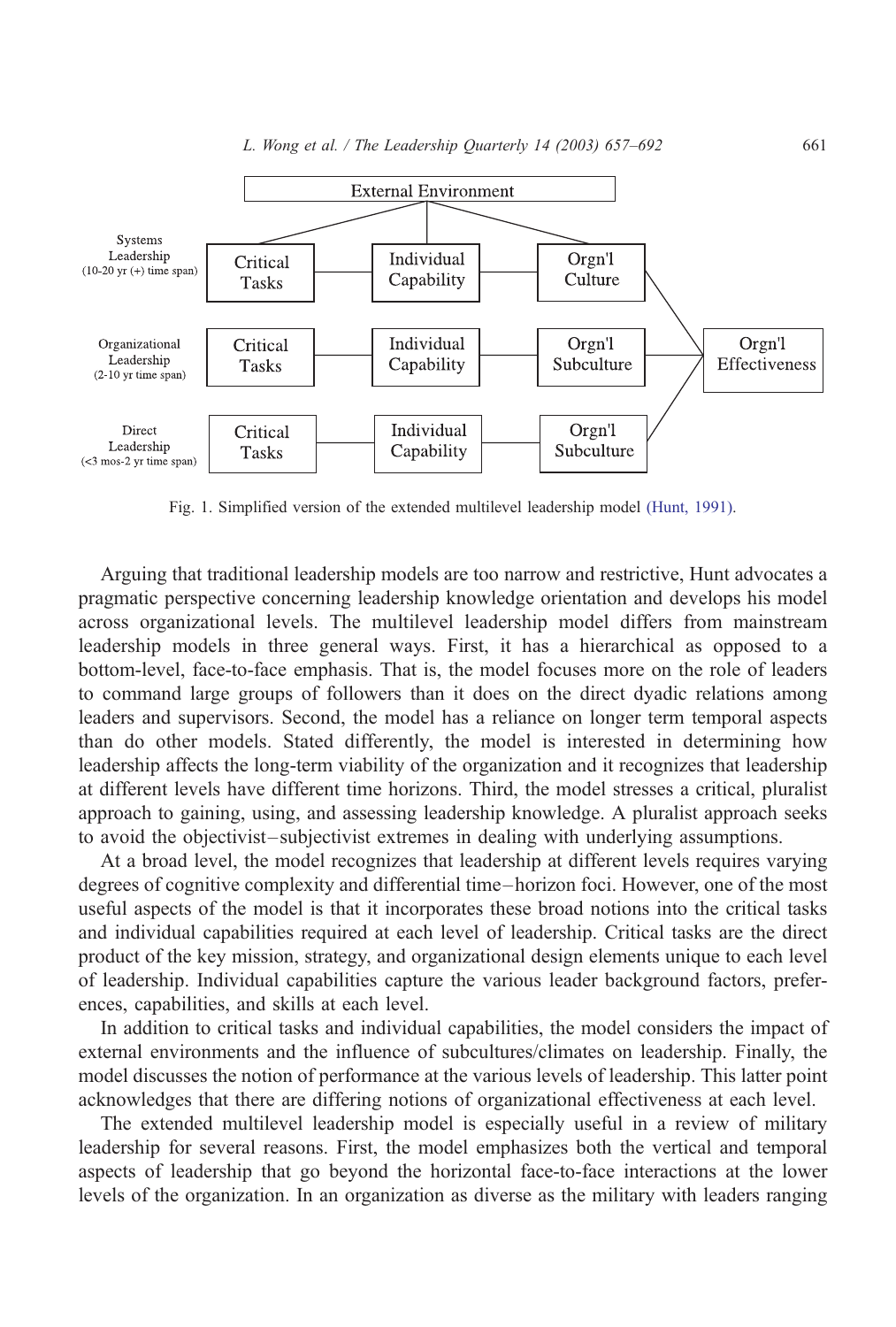from sergeants to generals, it is critical to explicitly consider how leadership differs across levels. It is also important to recognize (as the model does) that leadership in the military extends far beyond face-to-face interactions. This fact is recognized by other researchers as well. For instance, in discussing charismatic leadership in the Israeli army, [Shamir, Zakay,](#page-35-0) Breinin, and Popper (1998) note that charismatic ''leader behaviors...are not directed at individual subordinates or followers. Rather, they are ambient behaviors that are either directed at the unit as a whole (for instance, emphasizing the collective identity) or at no one in particular (for instance, leaders self-sacrifice).'' (p. 392). The critical point is that many leader behaviors go beyond face-to-face interactions, yet the behaviors have a large impact on the units the leader commands in terms of defining a leadership climate.

The second reason why [Hunt's \(1991\)](#page-33-0) extended leadership model provides a valuable framework for summarizing military leadership is that the model's use of systems, organizational, and direct leadership levels generally parallels the military's stratification of warfare. The three levels of war are the strategic, operational, and tactical levels [\(U.S. Army, 2001a\).](#page-36-0) At the strategic level, national policy is at stake and national resources are used to accomplish strategic military objectives derived from National Command Authority guidance. At the operational level, major operations and campaigns are fought. This level links the tactical employment of forces to strategic objectives. Finally, it is at the tactical level that battles and engagements are fought. The tactical level, like the direct leadership level, is the realm of close combat. The extended multilevel leadership model corresponds well to the military's delineation of levels in warfare, doctrine, leader development, and command.

Finally, the model provides a useful means of categorizing the various existing studies on military leadership. By moving beyond the direct level of leadership and including leader capabilities and critical tasks, the model presents a method to recognize potential gaps in the military leadership research literature as well as underscoring ways in which military leadership studies may differ from more generic leadership studies.

In the following section, we apply the structure of Hunt's extended leadership model to the three levels of military leadership. While leadership in the military is exercised by both commissioned officers and noncommissioned officers (sergeants), this review focuses mainly on officers at the upper two levels. At the direct level of leadership, the impact of noncommissioned officers is considered.

#### 2. Systems leadership domain

Systems level leaders operate at the apex of organizations. According to [Hunt \(1991\),](#page-33-0) leadership at this level is characterized by operating in volatile, complex, and ambiguous circumstances. These high-level leaders must interface across different societal cultures in the external environment while coordinating organizational systems across these different cultures. Their domain takes them to the highest national and worldwide levels as they interact with high-level political officials. In the military, the system level leaders interfacing with the external environment are the three- and four-star flag officers. They usually have over 30 years experience in the military and either command large numbers of troops (e.g.,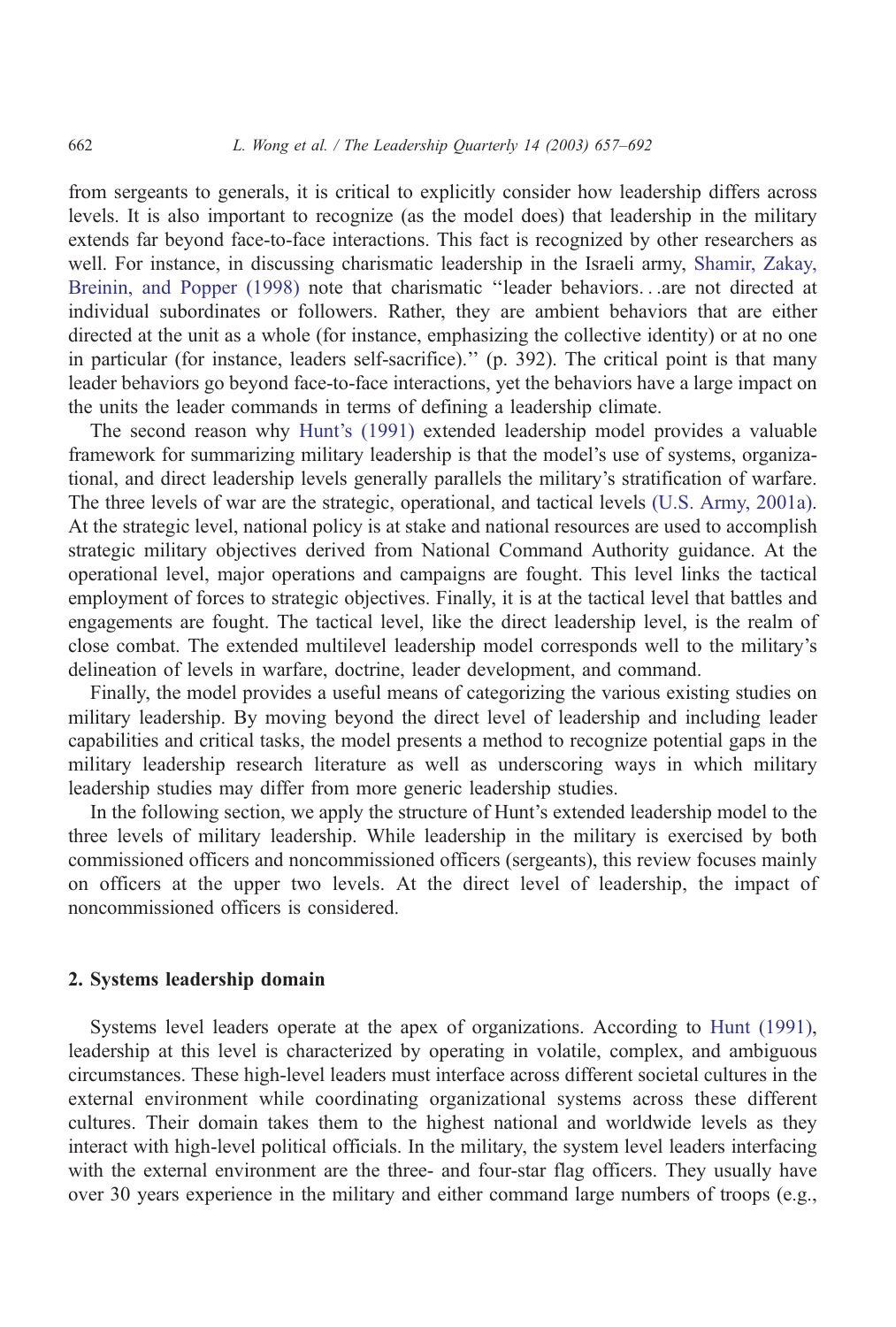General Franks commanded nearly 300,000 troops during Operation Iraqi Freedom) or are responsible for extremely complex and far-reaching aspects of the military institution (e.g., managing the US\$108 billion Navy budget).

The systems level military leadership literature discussed in the following paragraphs are summarized in Fig. 2. The figure serves as a guide to matching existing studies to [Hunt's](#page-33-0) (1991) model in addition to highlighting research opportunities presented by gaps in the literature.

# 2.1. External environment

The extended multilevel leadership model begins with an examination of the external environment facing these leaders at the highest levels of leadership. Hunt divides the environment into two partially overlapping parts: the general and specific environments. The general environment includes the socioeconomic, educational, legal–political, and cultural aspects that usually operate within a specific geographic area. The specific environment is comprised of the suppliers, distributors, government agencies, and competitors with which an organization must interact.

For systems level leaders in the military, the recent debate on civil–military relations spans both the general and specific environment. Although this is usually the realm of

| <b>External Environment</b><br>٠<br>Contractors (Wayne, 2002)<br>Ethical asymmetry (Cook,2002)                                                                                                                                       | • Societal representativeness (Huntington, 1957; Janowitz, 1960; Holsti, 2001; Snider, 1999)<br>Submission to civilian authority (Kohn, 1994; Kitfield, 1998)<br>Embedded media program (Smolkin, 2003; Burnett, 2003)<br>Media in non-combat operations (Moskos, 2000)<br>Public trust (Harris, 1975; Institute of Politics, 2002)<br>Private military corporations (Avant, 2002)                                                    |                                                                                                                                                                                                                                 |
|--------------------------------------------------------------------------------------------------------------------------------------------------------------------------------------------------------------------------------------|---------------------------------------------------------------------------------------------------------------------------------------------------------------------------------------------------------------------------------------------------------------------------------------------------------------------------------------------------------------------------------------------------------------------------------------|---------------------------------------------------------------------------------------------------------------------------------------------------------------------------------------------------------------------------------|
| <b>Systems Level Critical Tasks</b><br>• Provide understanding, tap resources<br>(Jacobs & Jaques, $1990$ )<br>• Boundary spanning, direction setting,<br>operational management (Zaccaro, 1996)<br>Transformation (Jablonsky, 2001) | <b>Systems Level Individual Capability</b><br>• Cognitive capacity (Lewis & Jacobs,<br>1992)<br>Cross-service relationships, problem<br>solving, networking, consensus building<br>(Lucas & Markessini, 1993)<br>Behavioral complexity (Hooijberg &<br><b>Ouinn</b> , 1992)<br>Self-awareness, adaptability (U.S.<br>Army, 2001; Briscoe & Hall, 1999)                                                                                | <b>Systems Level Organizational Culture</b><br>• Junior officer attrition (U.S. Army,<br>2001b; Dorn & Graves, 2000; Wong,<br>2001)<br>Joint profession (Snider, 2003)<br>٠<br>Diversity (U.S. Army, 1996; U.S.<br>Army, 1997a) |
|                                                                                                                                                                                                                                      | Systems Level Orgn'l Effectiveness<br>Garrison and combat (Phillips & Wong, 1990)<br>Goal attainment (U.S. Army, 2000)<br><b>Research Opportunities</b><br>• Transformation - matching organizational change<br>to the changing nature of war<br>• Joint culture - moving from interservice rivalry to<br>a joint profession<br>• Measuring effectiveness - leading a warfighting,<br>neacekeening, and humanitarian assistance force |                                                                                                                                                                                                                                 |

Fig. 2. Systems level military leadership.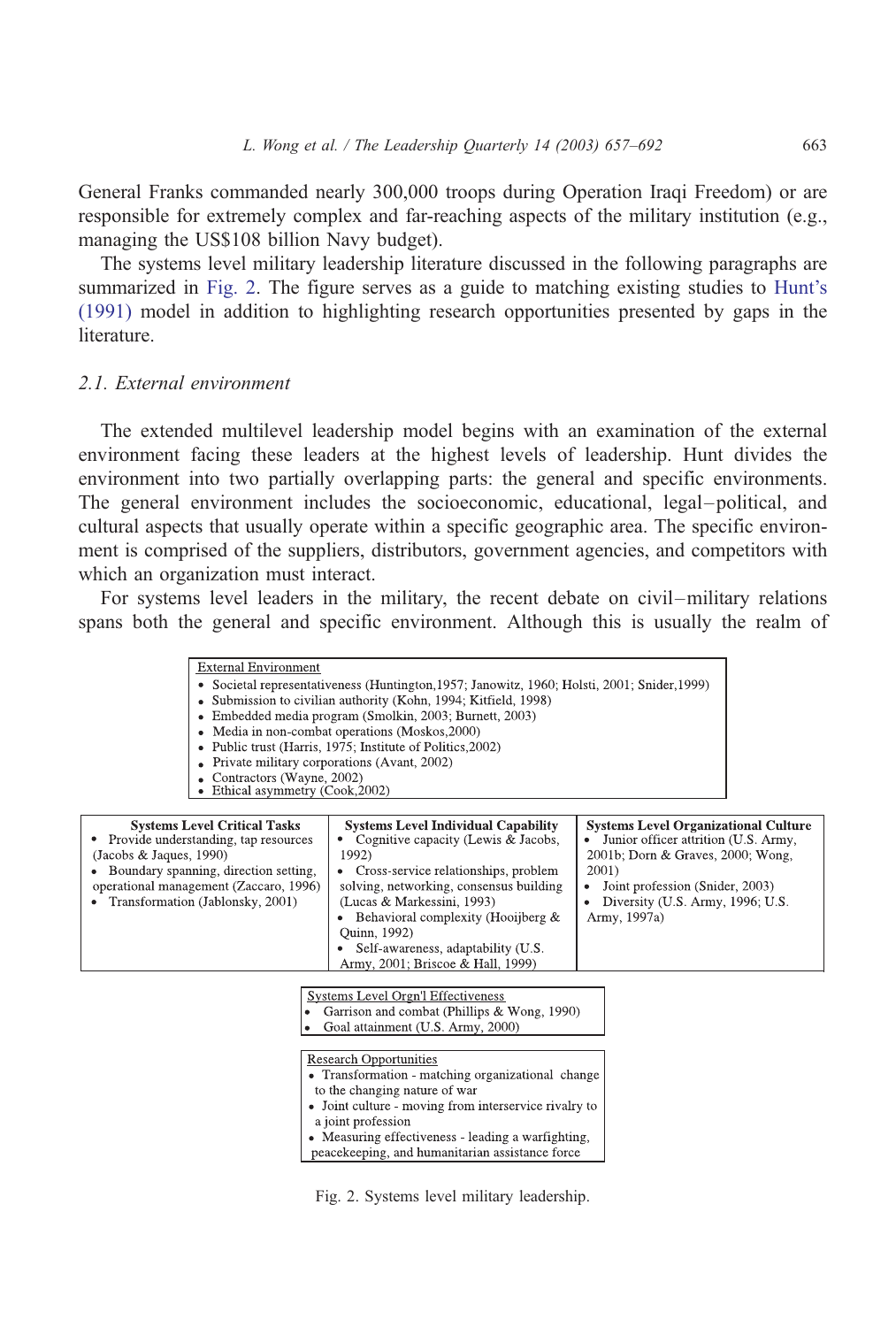political scientists, sociologists, and historians, an examination of this area brings up some interesting issues facing very senior military leaders. The debate has deep historical roots with one group siding with the [Huntington \(1957\)](#page-33-0) view espoused in his classic, The Soldier and the State and the other group siding with the [Janowitz \(1960\)](#page-33-0) perspective offered in his classic, The Professional Soldier. According to Huntington, a civil–military ideological gap exists between a generally conservative officer corps and a more liberal and individualistic society. This gap must be managed and tolerated by civilian society as it relies upon the military's expertise to defend the nation. Janowitz also identified a civil–military gap, but argued that the military must lessen the gap or the military will become less responsive to civilian control.

With the maturing of the all-volunteer military that replaced the conscript military in 1973, studies have recently emerged claiming that the civil–military gap has reached crisis proportions in two areas. First, some researchers believe that the military has grown increasingly isolated from the society it is tasked to protect. These concerns are based on the Janowitz view that the military culture should be representative of societal culture and result from claims that the military is, in addition to other aspects, becoming more conservative [\(Ricks, 1997\),](#page-35-0) religious [\(Holsti, 2001\),](#page-33-0) masculine [\(Morris, 1996\),](#page-34-0) and Republican [\(Bacevich & Kohn, 1997; Holsti, 1998\)](#page-31-0) than society in general. In the words of former Secretary of the Navy, John Lehman, ''We have created a separate military caste'' [\(Lehman,](#page-34-0) 1994, p. 12). Those from the Huntington camp, while also viewing military culture as different from societal culture, either argue that the differences are either inconsequential or that the distinct military culture is more effective for the military's unique war-fighting mission [\(Hillen, 1999; Snider, 1999\).](#page-32-0)

Some researchers have also voiced concern that the supposed estrangement of the military from society may eventually lead to military reluctance in obeying civilian authority. While the possibility of a U.S. military coup is out of the question (although see [Dunlap, 1992,](#page-32-0) for an interesting essay about a fictional future revolt), some researchers point to what they view as near military insubordination in events such as the resistance to the lifting of the ban on homosexual behavior or too much military influence on defense policy in Bosnia [\(Kitfield,](#page-34-0) 1998; Kohn, 1994).

One dimension affecting the gap between society and the military is the often tenuous relationship between the media and the military. Despite a recent history of hostility between the two institutions [\(Ethiel, 2000\),](#page-32-0) the military is currently coming down from the heights of a relationship of cordiality established during Operation Iraqi Freedom. The recent reinvigoration of the embedded media concept was both commended (e.g., [Smolkin, 2003\)](#page-35-0) and criticized (e.g., [Burnett, 2003\)](#page-31-0) for its role in public relations during combat. The current task for systems leaders is to now manage public relations during a time when the military's role shifts from major combat operations to peacekeeping [\(Moskos, 2000\)](#page-34-0).

With rapid increases in real-time reporting [\(Seib, 2002\),](#page-35-0) the military has only recently been forced to fully embrace the importance of managing public relations at the systems level. While most military leaders in the past were shielded from media exposure because of bureaucratic restrictions or physical inaccessibility, the military is now integrating public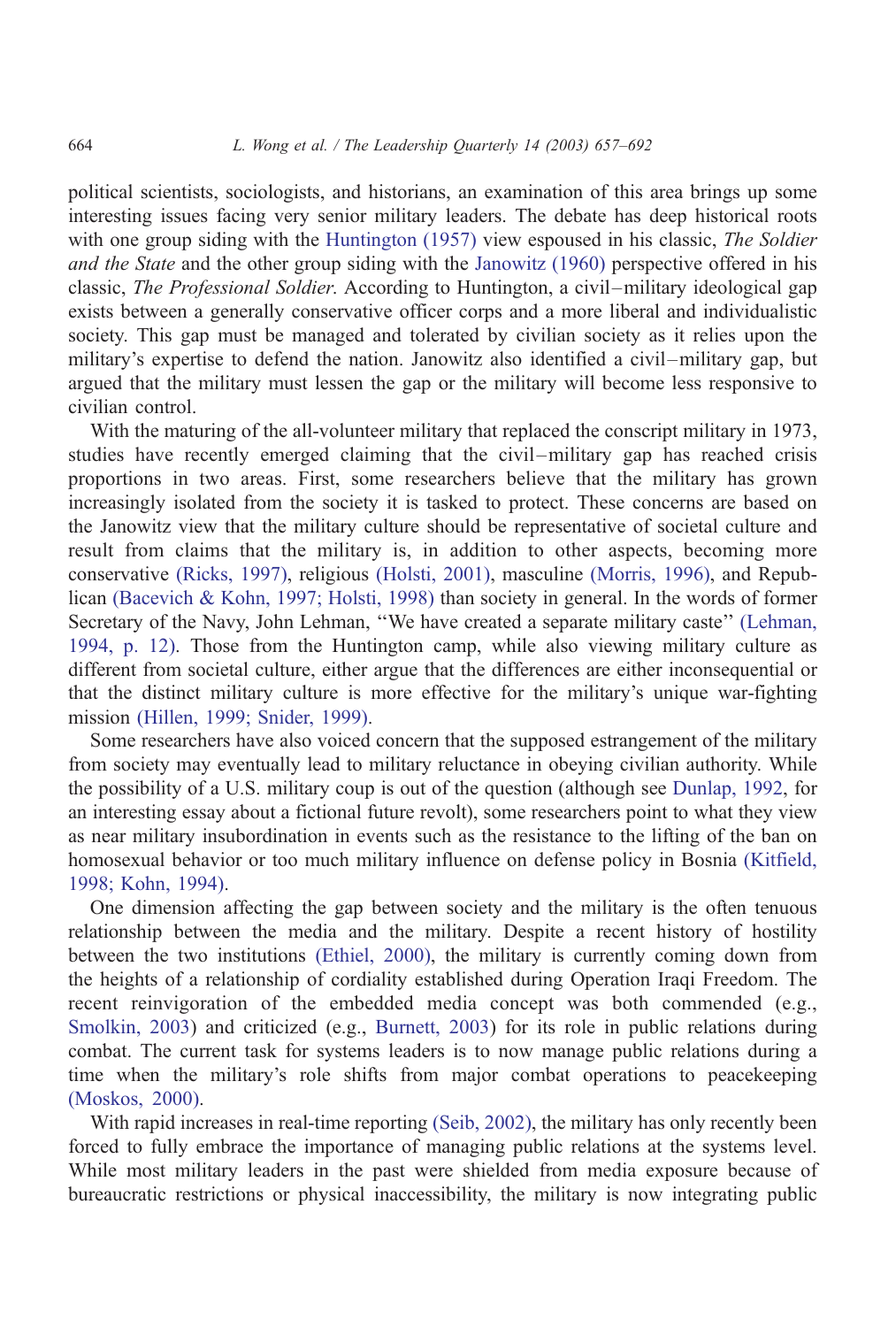relations into all levels of its leadership education. For example, during a 2-week strategic crisis exercise at the U.S. Army War College, students (mostly colonels) are subjected to ''interviews'' by role-playing media representatives. The short notice interviews put a microphone in the students' faces with cameras rolling and hot klieg lights adding to the atmosphere.

Interestingly, while the relationship with the media has varied over the years, public trust in the military as an institution has increased steadily. In 1975, only 20% of people ages 18–29 said they had a great deal of confidence in those who ran the military [\(Harris](#page-32-0) Poll, 2003). Compare that with a recent poll by the [Harvard Institute of Politics \(2002\)](#page-33-0) that found that 70% of college undergraduates trust the military to do the right thing either all or most of the time. Thus, for the military as an institution and using a systems level perspective, public relations appear to have improved steadily over the past two decades.

Issues in civil–military relations present military leaders at the systems level unique challenges as they strive to determine and maintain the delicate balance between professional expertise, subordination to civilian authority, and representativeness of society. While it is true that CEOs are also held accountable by their boards of directors, police chiefs also struggle with subordination to city councils, and universities also strive to match the diversity of their surrounding society, military leaders must deal with the deeply engrained American belief that standing armed forces invariably become a tool of tyranny [\(Johnson & Metz,](#page-33-0) 1995). Civil–military relations, to the systems level military leaders, are important simply because the consequences are so large.

Other aspects of the military's specific environment deserve attention because of the implications for senior military leaders. Just as most systems level leaders in other large organizations are exploring the use of outsourcing during a time of cost cutting (e.g., [Masters,](#page-34-0) 2002), senior military leaders are also turning to private contractors to conduct the work of the military. In the case of the military, however, not only are ancillary, bureaucratic functions being outsourced, but core competencies are also being contracted out [\(Avant, 2002\).](#page-30-0) For example, private U.S. military contractors occupy positions as cadre in over 200 Reserve Officer Training Corps (ROTC) departments, serve as recruiters in hometowns throughout the U.S., routinely train foreign armies, and are even assigned as bodyguards of the president of Afghanistan. Senior military leaders must grapple with issues of accountability, security, and control of contractors who may be on the battlefield or in the forefront of American foreign policy [\(Wayne, 2002\).](#page-36-0) Contractors have always been a part of the military, but with the blurring of the distinction between the front line and rear areas, as well as outsourcing accession and leader development functions, senior military leaders are facing new leadership challenges.

With the recent deluge of corporate scandals hitting the headlines, ethics are again being discussed and studied with renewed vigor. For military leaders at the systems level, new issues in ethics are also being confronted, but in a much different way. American military leaders are accustomed to waging war guided by moral obligations based on Western values, allegiance to the Constitution, and adherence to the laws of war [\(Buckingham, 1995; Cook,](#page-31-0) 2000). With the attacks of September 11th and the global war on terrorism, the U.S. military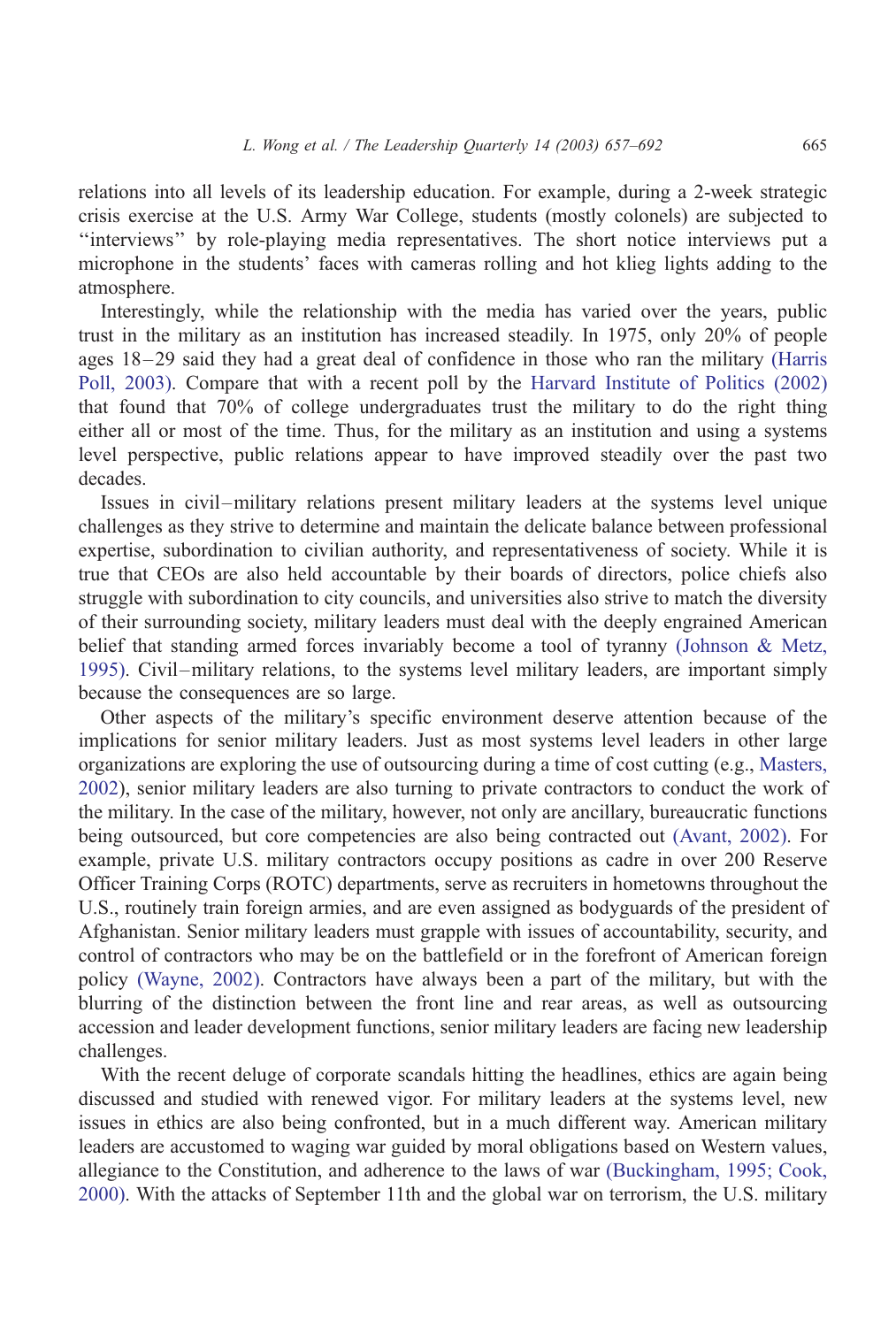now finds itself in a situation of ethical asymmetry—fighting an enemy that does not follow the same moral guidelines. Senior military leaders must strategically combat an enemy who deliberately targets civilians, uses suicide-attackers as a weapon, and exploits the freedoms inherent in American society to wage war [\(Cook, 2002\).](#page-32-0) New ethical issues have emerged such as the raised expectations of minimal civilian casualties due to precision-guided weapons [\(Kahn, 2002\),](#page-33-0) the role of assassination in the war against terrorism [\(Pape, 2002\),](#page-34-0) the use of armed forces for humanitarian missions [\(de Torrente, 2001\),](#page-32-0) and the encroachment of civil liberties in the quest for homeland security (e.g., [Gould, 2002\)](#page-32-0). In today's environment, senior military leaders are facing ethical dimensions not previously encountered in U.S. history.

#### 2.2. Critical tasks

The critical tasks required of military systems level leaders include the functions noted in the extended multilevel leadership model as well as others described by researchers such as [Mintzberg \(1973\)](#page-34-0) or [Day and Lord \(1988\).](#page-32-0) T. Owen Jacobs heavily influenced the military research on systems level leaders in his role as the director of the Executive Development Research Group at the Army Research Institute. Jacobs used the Stratified Systems Theory or SST [\(Jaques, 1976, 1989\)](#page-33-0) to examine tasks and capabilities across organizational levels in the military. According to [Jacobs and Jaques \(1990\),](#page-33-0) two key tasks of senior military leaders are to provide a sense of understanding and purpose to the organization and to tap sources of resources. They carry out the former by reducing the uncertainty, ambiguity, and complexity presented by the organization's environment. They accomplish the latter by building consensus with those who hold the resources. According to SST, organizational critical task complexity increases by level of the organization. With increased levels of organizational critical task complexity, there must be a corresponding increase in leader cognitive complexity or capacity. Additionally, systems level leaders must also have longer time spans—their scope of vision of action over time.

Research conducted at the U.S. Army War College, an institution with the specific mission of educating strategic leaders, resulted in concluding that the primary critical task of strategic leaders is to create vision for organizations. Other key strategic tasks include shaping culture, managing relationships with other services (e.g., Navy or Air Force) or agencies, managing relationships with the national policymaking apparatus, representing the organization to society, and leading change within the military [\(Magee, 1998\).](#page-34-0)

After reviewing the military and nonmilitary literature on executive leadership, [Zaccaro](#page-36-0) (1996) developed an integrated model of executive leadership by incorporating aspects of conceptual complexity [\(Jacobs & Jaques, 1990\),](#page-33-0) behavioral complexity (e.g., [Hooijberg &](#page-33-0) Quinn, 1992), strategic decisionmaking (e.g., [Bourgeois, 1985\)](#page-31-0), and visionary leadership [\(Bass, 1985; House, 1977\).](#page-31-0) Critical tasks for systems level leaders, according to Zaccaro, are boundary spanning, direction setting, and operational management.

One current critical task of systems level military leaders deserves more clarification than just dismissing it as providing vision or leading change. Senior U.S. military leaders are engaged in guiding the armed forces through transformation. Transformation refers to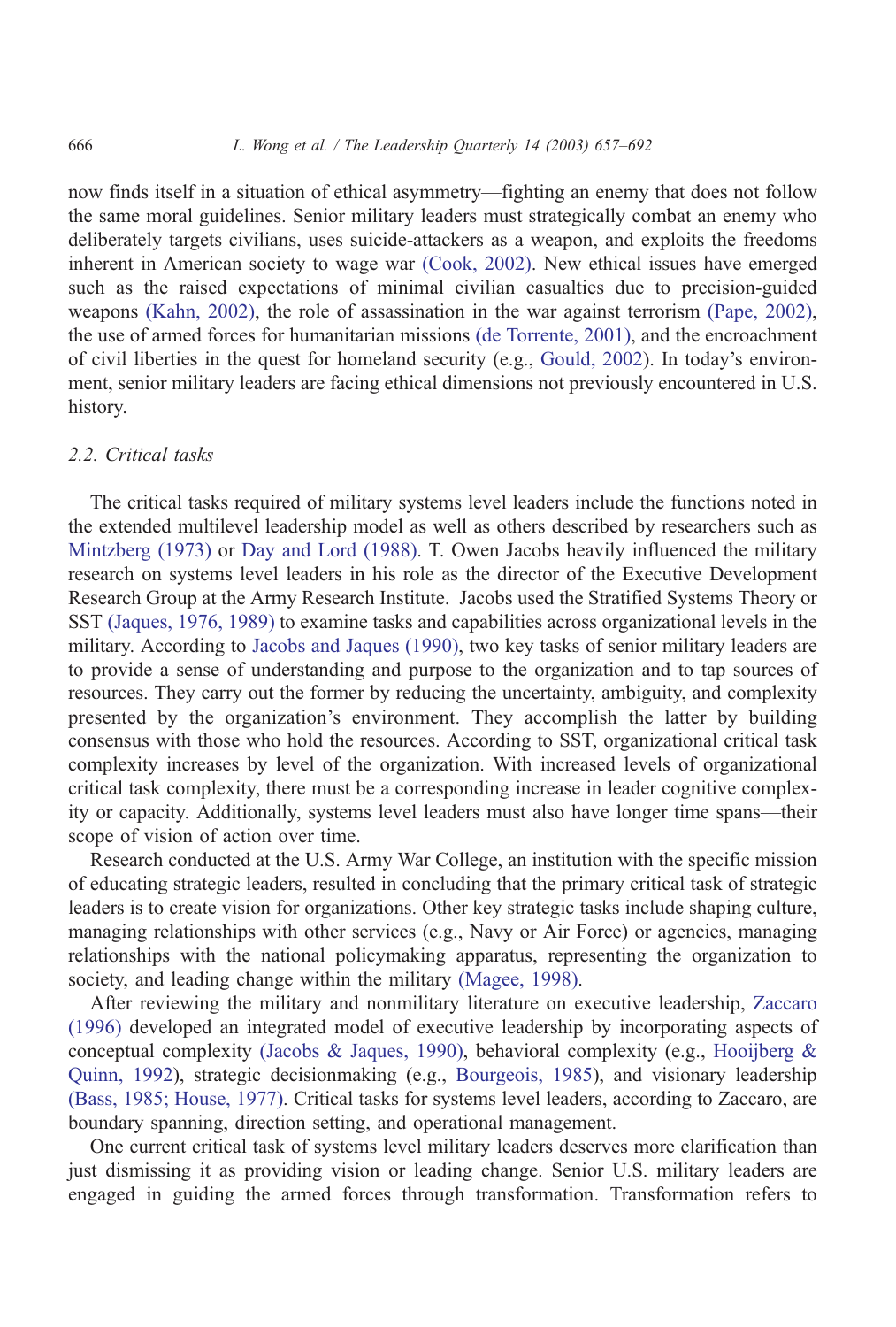affecting fundamental changes in military capability including new doctrine, technology, concepts, and structure [\(Jablonsky, 2001\).](#page-33-0) It is:

A process that shapes the changing nature of military competition and cooperation through new combinations of concepts, capabilities, people and organizations that exploit our nation's advantages and protect against our asymmetric vulnerabilities to sustain our strategic position, which helps underpin peace and stability in the world [\(U.S. Joint](#page-36-0) Forces Command, 2003).

As a result, the entire U.S. defense establishment is currently evaluating the way it does business to include the way it leads. Speaking at the U.S. Naval Academy in May 2001, President George W. Bush called for ''a future force that is defined less by size and more by mobility and swiftness, one that is easier to deploy and sustain, one that relies more heavily on stealth, precision weaponry, and information technologies.'' He also advocated ''fostering a military culture where intelligent risk-taking and forward thinking are rewarded, not dreaded,'' and ''ensuring that visionary leaders who take risks are recognized and promoted'' [\(Bush, 2001\)](#page-31-0). Systems level military leaders are now attempting to transform a military that for decades was postured and trained to fight a Soviet invasion across Western Europe into a force capable of fighting the entire spectrum of war ranging from tank battles in the desert to humanitarian assistance in third world rural areas.

The recent Iraq War illustrated how transformation is being adopted as a systems level critical task instead of being considered as another passing fad. New technologies allowed special operations forces to roam across Iraq performing critical missions before official hostilities commenced. Unmanned aerial vehicles and hit-to-kill antimissile systems were used at unprecedented levels. The dash to Baghdad bypassed the conventional wisdom of massing overwhelming force before engaging the enemy [\(Gilmore, 2003\).](#page-32-0)

Nevertheless, the radical change required with transformation is often subject to opposition. In an organization that is inherently resistant to change, transformation is not automatic. A potential case study for researchers in organizational change is the Chief of Staff of the Army's decision to switch the headgear of soldiers from hats to berets. The ensuing uproar was a foreshadowing of future resistance to other, more substantive, changes of the transformation. Another example of resistance to change was the continued support by Army system level leaders of the Crusader artillery system. Secretary of Defense Donald Rumsfeld eventually killed the US\$11 billion system and later replaced its biggest proponent, Army Secretary Thomas E. White. This incident raises another issue. While [Kellerman and Webster](#page-34-0) (2001) review the literature on the American presidency, a particular area of potential research is the nature of military leadership conducted by civilians such as the Commander-in-Chief and the Secretary of Defense.

## 2.3. Individual capability

The individual capability of systems level leaders within the military has been the subject of a steady stream of research simply because the military must grow its own leaders. With no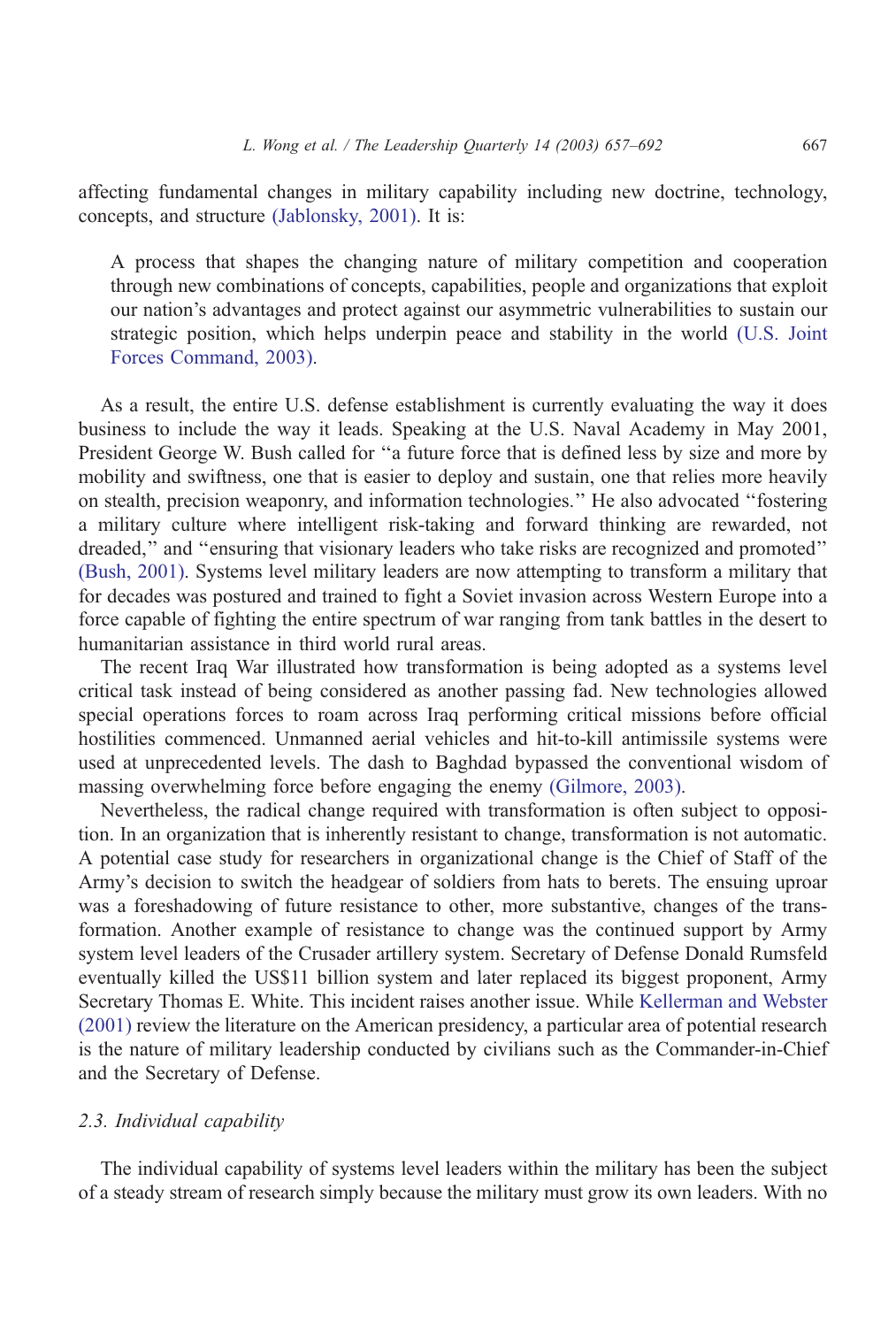lateral entry into its most senior positions, the military must ensure that leader potential is identified and developed throughout the career of a leader.

As stated earlier, the most extensive and systematic research on systems level leaders was orchestrated by the Army Research Institute under the direction of T. Owen Jacobs. Using Strategic Systems Theory as the foundation, this research effort found that requisite knowledge and skills for senior military leaders included knowledge of national and international constituencies, consensus building, a systems perspective, and the ability to envision the future [\(Jaques et al., 1986; Harris & Lucas, 1991; Jacobs & Jaques, 1990\).](#page-33-0)

[Lewis and Jacobs \(1992\)](#page-34-0) took the cognitive complexity notion of SST and examined what they termed ''cognitive capacity.'' They found that the potential for leadership at the systems level is a function of the capacity for creating an independent perspective of the strategic environment [\(Kegan, 1982\)](#page-33-0) and thinking using abstract conceptual models (Jaques  $\&$ Clement, 1990). [McGee, Jacobs, Kilcullan, and Barber \(1999\)](#page-34-0) analyzed samples from the senior military leaders and concluded that current personnel management practices in the Army do not consider leader cognitive complexity or conceptual capacity. They suggested identifying and developing strategic competence earlier in an officer's career as well as lengthening officer careers to allow longer utilization of strategic capacity.

[Lucas & Markessini \(1993\)](#page-34-0) interviewed 74 generals who reported requiring critical capabilities such as knowledge of cross-service relationships, an understanding of the military as an organization, problem solving skills, the ability to network, and consensus building skills. [Markessini, Lucas, Chandler, and Jacobs \(1994\)](#page-34-0) interviewed senior executive defense civilians and found similar requisite skills and abilities in the civilian senior leaders.

The individual capabilities of systems level military leaders have also been analyzed through the lens of the behavioral complexity approach. Behavioral complexity suggests that effective leaders are not only cognitively complex, but are also able to perform a diverse set of roles and skills in the behavioral realm. It refers to the ability to play multiple, even competing roles, in a highly integrated and complementary way [\(Hooijberg & Quinn, 1992\).](#page-33-0) The predominant behavioral complexity model used to study senior military leaders has been [Quinn's \(1988\)](#page-35-0) Competing Values Framework. Quinn develops eight major leadership roles based on two dimensions: flexibility versus control, and internal focus versus external organizational focus. The resulting roles are facilitator, mentor, innovator, broker, producer, director, coordinator, and monitor.

The competing values notion is especially useful in the military context that involves drastically differing situational requirements presented by both battlefield and garrison leadership [\(Hunt & Phillips, 1991\).](#page-33-0) A key notion of the battle/garrison competing values model is the balance between seemingly contradictory behavior roles. While some behaviors are effective in a garrison situation, the same behaviors are often inappropriate in a battlefield environment. [Hooijberg, Bullis, and Hunt \(1999\)](#page-33-0) posit that the flexibility of acknowledging competing roles is especially valuable to systems level military leaders to create a mindset of continuous organizational transformation. This is critical as the military attempts transformation.

The military itself is fond of compiling long lists of required leadership knowledge, skills, abilities, and competencies. The U.S. Army War College, in its Strategic Leadership Primer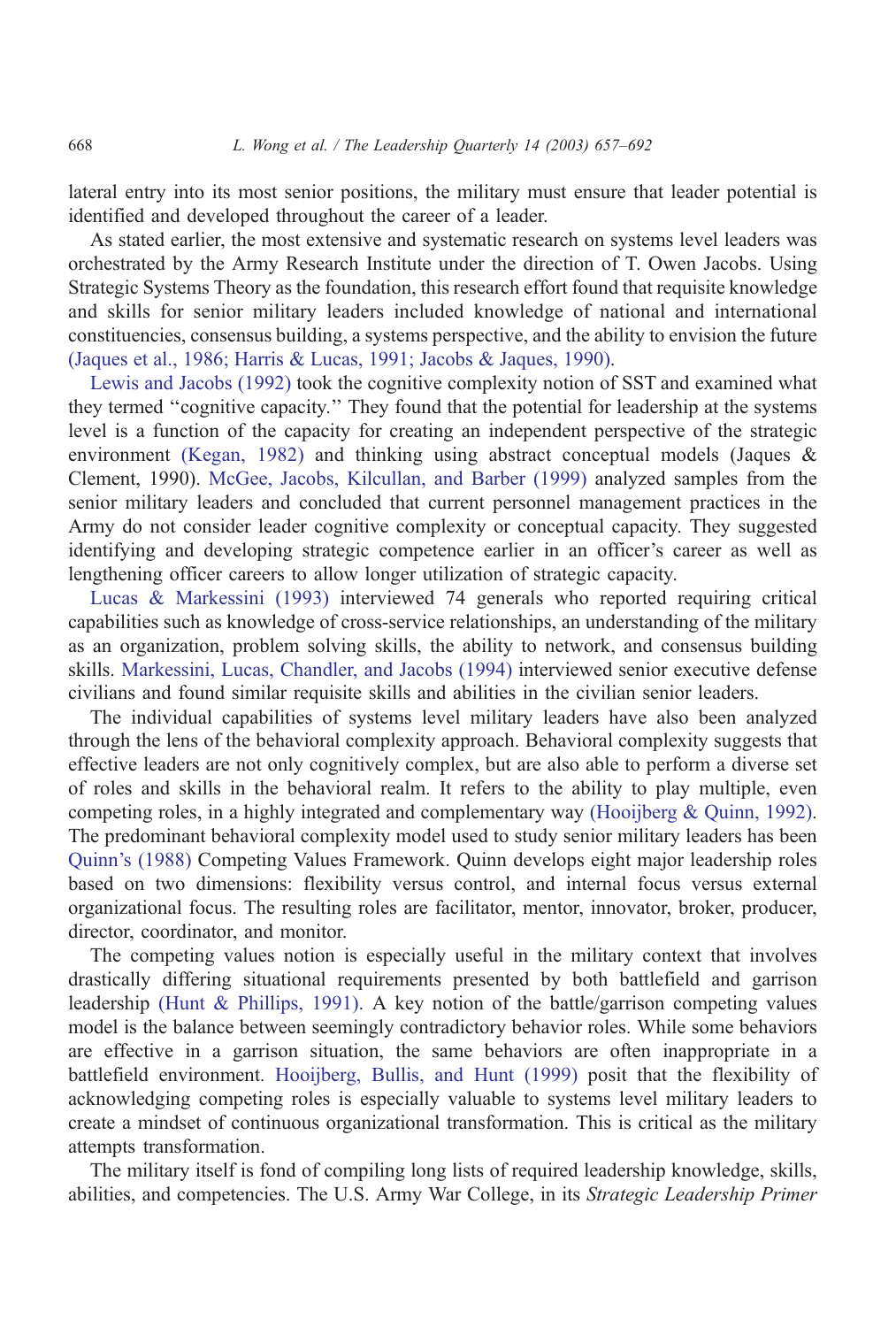[\(Magee, 1998\),](#page-34-0) provides a list of nearly 30 strategic leader competencies that is extremely comprehensive and appears to capture every possible aspect of leadership ranging from inspiring others to critical self-examination. Similarly, in Field Manual  $22-100$ , Army Leadership, the Army's doctrinal leadership manual, the skills and actions required of strategic leaders are a cumulative list of 41 competencies addressing the direct, organizational, and strategic levels. Twenty-one competencies are provided for the strategic level alone [\(U.S. Army, 1999b\).](#page-36-0)

In the military's zeal to address all aspects of systems level leadership, the lists of strategic leader competencies are actually too comprehensive. At the individual level, it is difficult to assess one's leadership ability when the lists suggest that a strategic leader must be, know, and do just about everything. At the institutional level, the lack of parsimony makes it difficult to focus an institution's attention and resources on leader development when such a broad array of competencies is advocated.

In their review of strategic leadership, [Boal and Hooijberg \(2001\)](#page-31-0) distill the essence of strategic leadership to three factors—effective strategic leaders must create and maintain absorptive capacity [\(Cohen & Levinthal, 1990\)](#page-32-0) and adaptive capacity [\(Black & Boal, 1996\)](#page-31-0) in addition to obtaining managerial wisdom [\(Malan & Kriger, 1998\).](#page-34-0) Absorptive capacity involves the ability to learn by recognizing new information, assimilating it, and applying it. Adaptive capacity involves the ability to change due to variations in conditions. Managerial wisdom consists of discernment and Kairos time [\(Bartunek & Necochea, 2000\).](#page-31-0) Boal and Hooijberg's assertion that absorptive and adaptive capacities are required at the systems level of leadership is very similar to recent Army leadership research. After an extensive review of current leadership practices and the implications of the ambiguous future environment of warfighting, the Army derived two metacompetencies: self-awareness and adaptability (Steele  $\&$ Walters, 2001; U.S. Army, 2001b). Based on work by [Briscoe and Hall \(1999\),](#page-31-0) selfawareness and adaptability correspond closely to the concepts of absorptive and adaptive capacity. Although the Army metacompetencies are intended to apply to all levels of leadership, not just systems level leaders, it is interesting to see the parallel development of parsimonious leader capabilities in both the military and academic literature.

#### 2.4. Organizational culture

The organizational culture of the military has recently been the subject of intense scrutiny. In the late 1990s, the U.S. military was recovering from downsizing nearly 40% of its forces, severely reduced funding, and a host of new missions. With the pull of the New Economy and a push from growing discontent in the ranks, junior officers began to leave the military in droves. Organizational culture studies have resulted that examine the detrimental effects of the downsizing on survivors [\(McCormick, 1998; Wong & McNally, 1994\);](#page-34-0) the strain due to a rapid pace of operations, constrained resources, changing missions, shifts in demographics of the force, and leadership deficiencies [\(Dorn & Graves, 2000; U.S. Army, 2001b\);](#page-32-0) the generational gap between senior and junior officers [\(Wong, 2000\);](#page-36-0) and the concern that the military has moved from being a profession to a bureaucracy [\(Snider & Watkins, 2002\).](#page-35-0) While the current organizational culture concerns are nowhere near the magnitude of those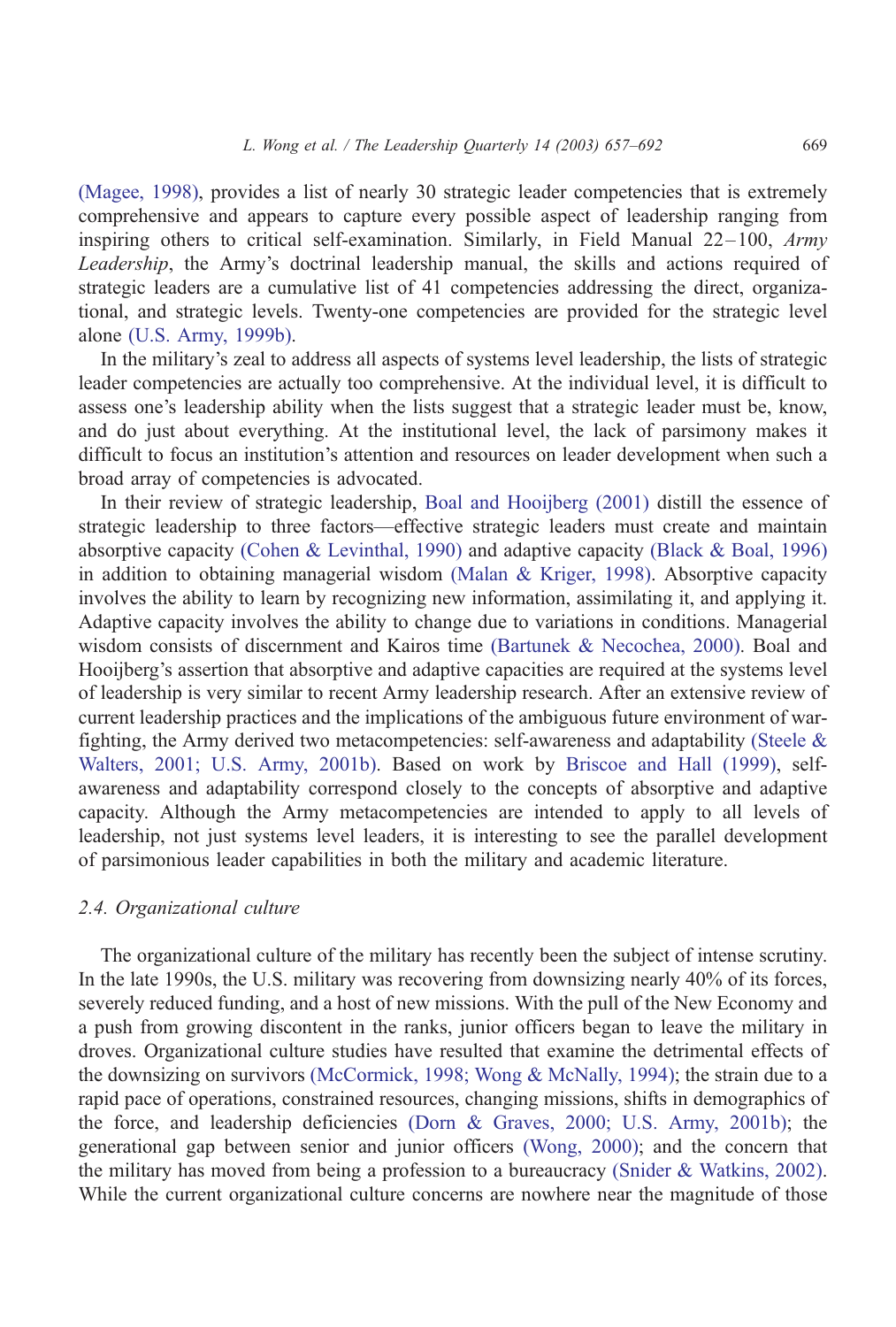during the Vietnam War (e.g., [U.S. Army, 1970\)](#page-35-0), systems level military leaders continue to work towards aligning the military's organizational culture with organizational goals and purposes.

The military's culture has also been recently scrutinized concerning its tendency toward interservice rivalry [\(Beaumont, 1993; U.S. Government Accounting Office, 1993\).](#page-31-0) Because each service focuses on its duties assigned by Congress (e.g., the Army focuses on land warfare, the Navy on maritime warfare), the services have tended to wage war with only minimal coordination with the other services. Thus, in Operation Desert Storm, the 43-day air war was followed by the 100-hour ground war—a sequential relationship between the Air Force and Army. In contrast, air support during Operation Iraqi Freedom was coordinated throughout the entire campaign with pilots communicating directly with soldiers on the ground. The trend towards warfare that does not rely solely, or even sequentially, on Army, Navy, or Air Force operations reflects a significant shift toward joint operations. This shift was greatly catalyzed by the 1986 passage of the Goldwater–Nichols Reform Act [\(Lewis,](#page-34-0) Brown, & Roll, 2001; Lovelace, 1996) that sought to counterbalance the decision-making authority of the services by giving the joint commanders (e.g., General Franks of Central Command) a far greater voice in the determination of operational requirements. The push towards transformation discussed earlier has also added momentum toward jointness.

Recent indicators of the trend toward jointness include the emergence of joint doctrine, organizations (e.g., the Joint Staff), leader development (e.g., the Joint Forces Staff College), and a professional journal (e.g., *Joint Forces Quarterly*). [Snider \(2003\)](#page-35-0) has even called for a separate ''joint'' profession in addition to the army, maritime, and aerospace professions. There has not been, however, a corresponding shift in leadership research exploring the implications of joint leadership at the strategic level [\(U.S. Government Accounting Office,](#page-36-0) 1993). As interservice rivalry gives way to jointness, leadership scholars may find research opportunities examining issues such as leading an organization with several distinct service cultures, maintaining a service identity while working in a joint environment, or the impact of the Joint Staff on civil–military relations.

Two particular studies are illustrative of context specific research conducted on the military's organizational culture. The first, resulting from two racially motivated murders, reported on the extent of extremism in the U.S. Army [\(U.S. Army, 1996\).](#page-35-0) The report concluded that while there was minimal evidence of extremist activity in the Army, preventive training needed to be emphasized. The second focus examined the U.S. Army's organizational culture in the wake of the Aberdeen sexual harassment scandal [\(U.S. Army, 1997a\).](#page-35-0) That study reported the results of nearly 30,000 soldier surveys and over 9,000 interviews. The study concluded that the Army's organizational culture was not conducive to engendering dignity and respect in the force. It bluntly stated, ''Passive leadership has allowed sexual harassment to persist; active leadership can bring about change to eradicate it'' (p. 2).

#### 2.5. Organizational effectiveness

While wartime victory has routinely been the measure of military organizational effectiveness, the military has often struggled with measures of organizational effectiveness, or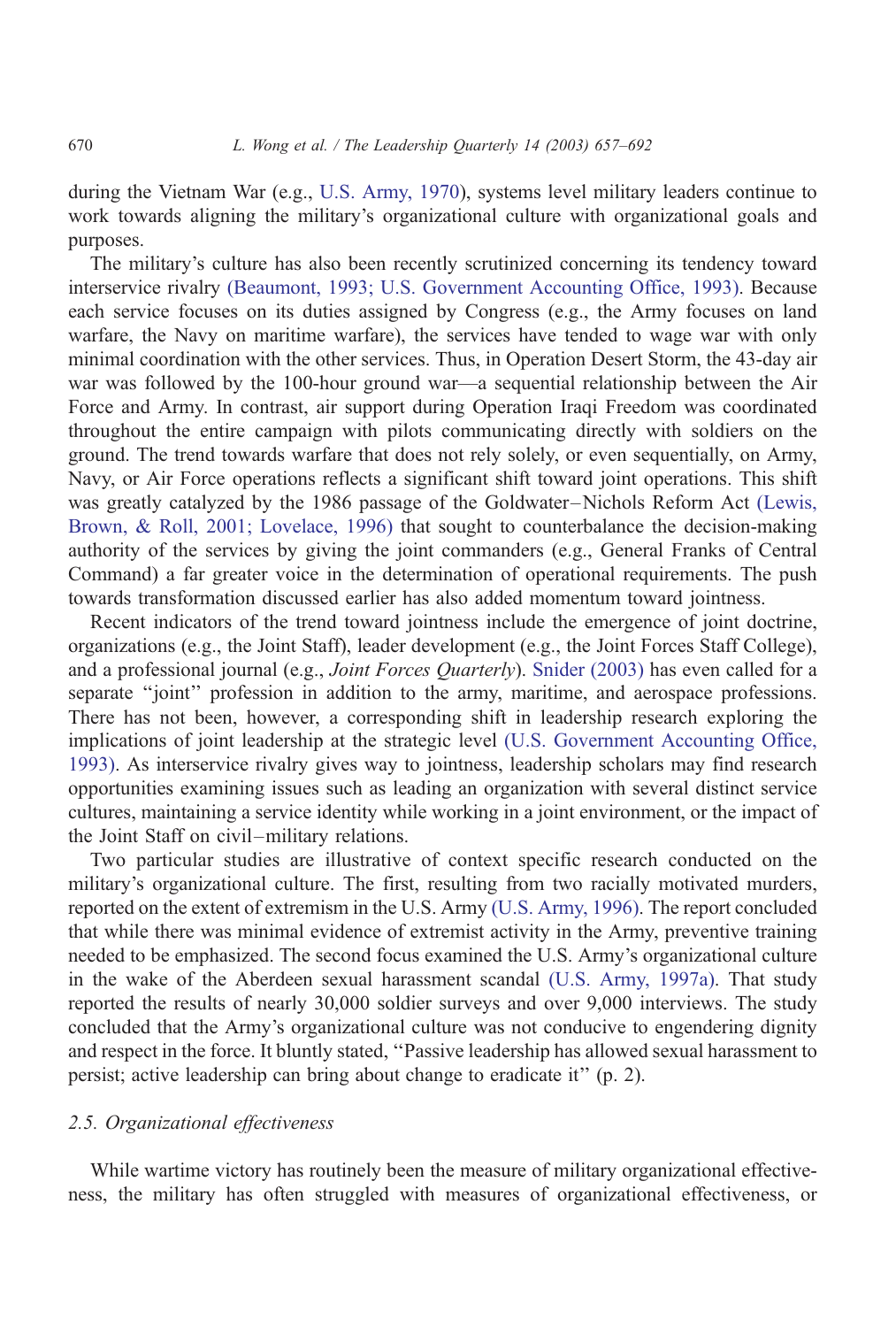readiness, when not at war. Headlines in 1998 revealed the problem when the heads of the Army, Navy, and Air Force changed their Congressional testimony in just six months from being on the "razor's edge" of readiness to being in the depths of a readiness crisis. In addition to the unpredictability of the unstable global security environment, much of the difficulty in assessing the military's readiness stems from a reliance on the availability rather than the capability of systems as an indicator of readiness. Studies have explored the use of competing values [\(Phillips & Wong, 1990\)](#page-35-0) and goal attainment [\(U.S. Army, 2000\)](#page-36-0) approaches, but the military continues to investigate how to best assess its effectiveness in an uncertain and changing world.

In an effort to include more than just the availability of systems as a measure of readiness and in response to the sexual harassment scandal that plagued the U.S. Army in 1996, the Army published the Human Dimensions of Combat Readiness [\(U.S. Army, 1997b\).](#page-35-0) The study outlined 318 actions to improve the human relations environment to include an emphasis on Army values and heritage. Not surprisingly, the report begins with ''Leadership is the key to preventing sexual harassment in the Army'' (p. 1-1).

### 3. Organizational leadership domain

According to [Hunt \(1991\),](#page-33-0) organizational leaders operate at the strategic business unit level with an organizational time span of 2 to 10 years. Instead of confronting the external environment as systems level leaders do, leaders at the organizational level emphasize the bounded open systems established higher up. Leaders at this level manage organizational processes and are concerned with things such as technology, structuring of subunits, and information and measurement systems. It is this domain that is the buffer between external environmental turbulence and the rational focus of the lower levels.

In the military, this level of leadership includes colonels to two-star generals with time in the military ranging from 22 years to 32 years. Two-star generals command divisions—units of about 16,000 to 20,000 soldiers that have all the necessary structure to be self-sustainable when deployed. Readers of military history will recall how the 1st Infantry Division stormed ashore at Omaha Beach or the 101st Airborne Division parachuted into Normandy. Today, divisions are still the main deployable unit (e.g., the 3rd Infantry Division led the recent coalition drive into Baghdad), but the realities of limited wars and the necessity for quicker responses to crises is driving the U.S. Army to make brigade-size elements—led by a colonel—the deployable unit. Brigades range from 3,000 to 5,000 people, although the new deployable brigades will be much larger.

Interestingly, as [Fig. 3](#page-16-0) graphically demonstrates, there is a relative paucity of military research done at this level. It may be that there is a degree of glamour studying either the direct or the systems level of military leadership. The former examines battlefield leadership while the latter deals with leaders responsible for vast amounts of people and weighty decisions. The organizational level is often overlooked as leaders at this level are usually removed from direct contact with the enemy and are not planning campaigns or strategic decisions for the military. Additionally, access to this level of leader is often hindered due to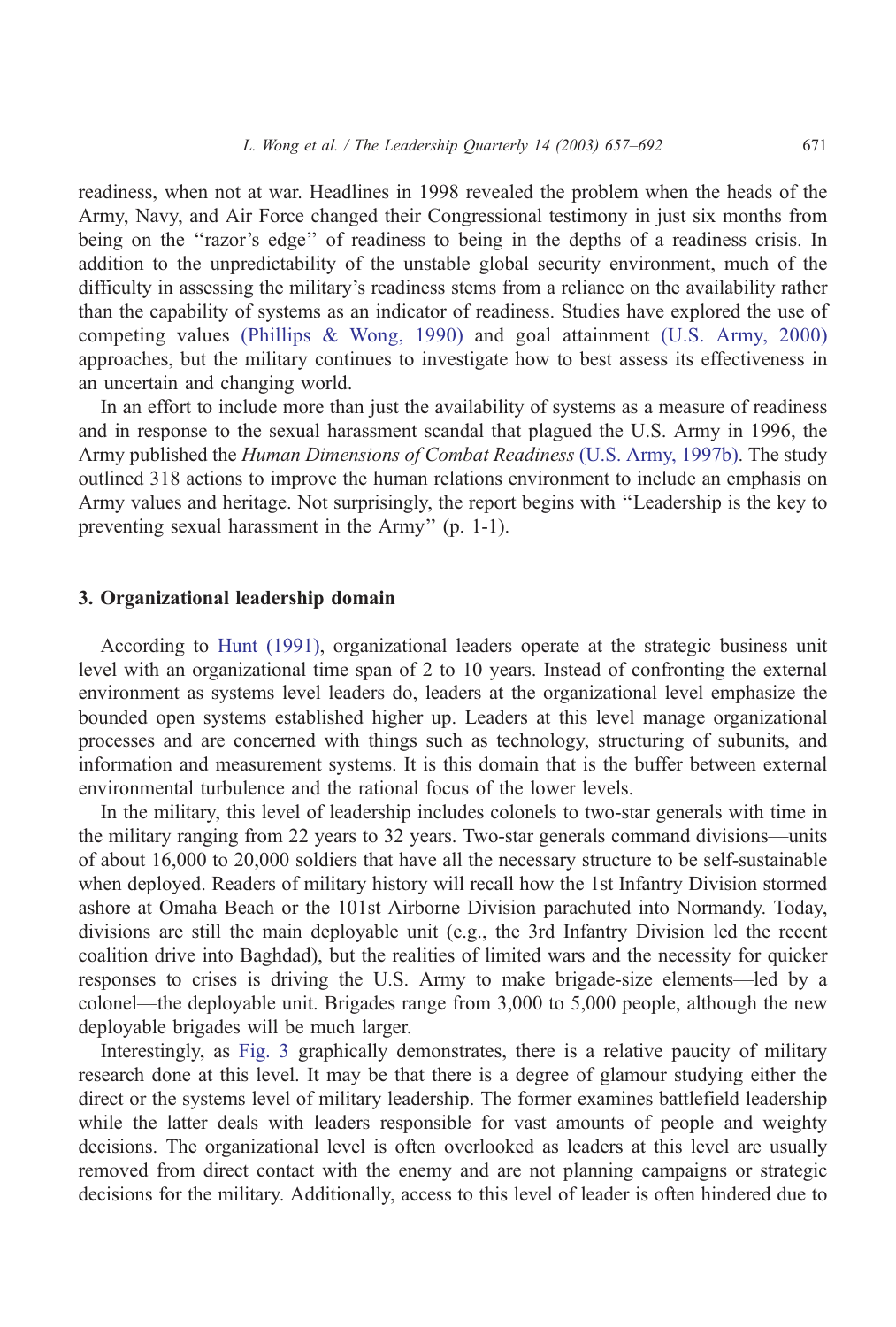<span id="page-16-0"></span>

| <b>Orgn'l Level Critical Tasks</b><br>Integrate technology (Cebrowski &<br>Gartska, 1998; U.S. Department of<br>Defense, 2001)<br>Restructure deployable units | <b>Orgn'l Level Individual Capability</b><br>Homogeneity of senior officers<br>(Gailbreath et al., 1997)<br>Role diversity (Mumford, Zaccaro, et<br>al., $2000$<br>Knowledge, problem-solving, systems,<br>and social skills (Mumford, Marks, et al., | <b>Orgn'l Level Organizational Subculture</b><br>• Technology dependent subculture<br>(Shamir et al., 2000) |
|----------------------------------------------------------------------------------------------------------------------------------------------------------------|-------------------------------------------------------------------------------------------------------------------------------------------------------------------------------------------------------------------------------------------------------|-------------------------------------------------------------------------------------------------------------|
|                                                                                                                                                                | <b>2000</b><br>Innovator (Rosen, 1991)                                                                                                                                                                                                                |                                                                                                             |
|                                                                                                                                                                | Orgn'l Level Orgn'l Effectiveness                                                                                                                                                                                                                     |                                                                                                             |
|                                                                                                                                                                | <b>Research Opportunities</b><br>• Leading with technology - how much is too<br>much?<br>Future leaders - developing innovation now                                                                                                                   |                                                                                                             |

Fig. 3. Organizational level military leadership.

Abandoning the phalanx - restructuring the

deployable Army

the relatively small population size of available commanders. Regardless, this level of leadership is fertile ground for leadership researchers—especially given the renewed emphasis on the brigade as a deployable unit.

#### 3.1. Critical tasks

One of the key critical tasks of military organizational level leaders is integrating the recent quantum leaps in technology into organizational usage. The overarching technological theme in the U.S. military has been the move toward network-centric warfare (Cebrowski  $\&$ Garstka, 1998; U.S. Department of Defense, 2001). Just as the corporate world strives for information superiority in a market space, network-centric warfare is information superiority in a battle space. Network-centric warfare is achieved through sensing via unmanned aerial vehicles (UAV), unattended ground sensors, and increased reconnaissance—all networked together to develop a shared awareness.

An example of this is the Force XXI Battle Command Brigade and Below (FBCB2) system. FBCB2 is a vehicle-mounted system that provides situational awareness by collecting, integrating and displaying a common picture of the battlefield that is consistent in both time and space for each user. Using global positioning system technology, the geographical location of individual soldiers, vehicles, command posts, and facilities can be collectively displayed on a screen. Communications between users of FBCB2 are not restricted to the relatively short transmission distances of radios, but instead rely on emails via satellite (cf. [Gegax, 2003\)](#page-32-0). During the blinding sandstorm that blanketed units during Operation Iraqi Freedom, FBCB2-equipped units were able to continue navigating and communicating despite zero visibility conditions.

The implications of the major advances in technology are significant. Friendly-fire incidents are minimized as friendly and enemy forces are digitally identified. From an air force base in rural Virginia, remote-control pilots are able to direct U-2 reconnaissance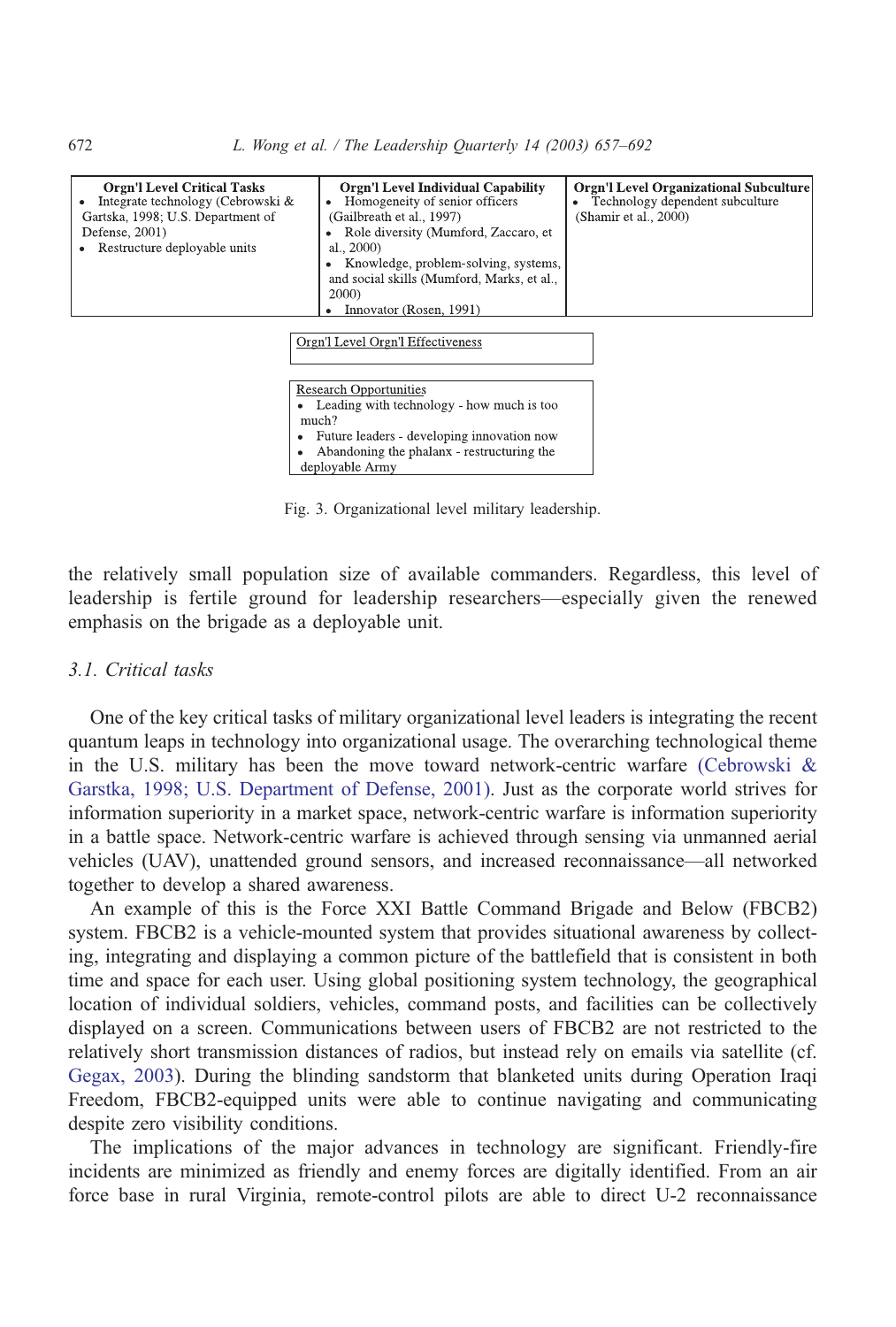aircraft and Predator UAVs to conduct real-time missions in Afghanistan. Soldiers on the ground can receive satellite imagery from the other side of the world within minutes.

Yet the increases in situational awareness also present significant leadership implications especially for organizational level leaders who control the information flow to direct level leaders. Organizational level leaders must consider several possibly detrimental aspects of network-centric warfare. First, with higher level leaders able to see the situation at lower levels, there will be an increased potential to micromanage the situation instead of trusting the judgment of their subordinate leaders [\(Bunker, 1998\).](#page-31-0) Second, leaders may be overloaded with data and unable to discern what is important [\(Jantzen, 2001\).](#page-33-0) Finally, leaders may rely excessively on sensors and lose the necessary intuition for battle command [\(Holland, 2003;](#page-33-0) Murray, 2002). Military leaders at the organizational level have the task of both exploiting and limiting the effects of technology on the organization.

Military leaders at this level are also confronting the need to restructure military organizations based on the changing world situation. With the advent of the all-volunteer force and the increased role of the military in the post-Cold War world, retention emerged as a critical issue. Continual, unforeseen deployments were resulting in uncertainty for members of the military and their families. While being away from home was a known factor for those who volunteered for the military lifestyle, the repetitive, no-notice, and often open-ended deployments began to take a toll on families. The Air Force responded by creating 10 matrix organizations and rotated deployment responsibility through each of these Air Expeditionary Forces. The Army is now contemplating a similar restructuring in an attempt to bring predictability to the force [\(Shanker, 2003\).](#page-35-0) The leadership implications for these changes in restructuring have not been fully explored and present opportunities for leadership researchers.

#### 3.2. Individual capability

Turning to the individual capabilities of organizational leaders, several studies have examined leader predispositions and skills at the organizational level. The attraction– selection–attrition model [\(Schneider, 1987; Schneider, Goldstein, & Smith, 1995\)](#page-35-0) suggests that organizations attract, hire and retain people with similar characteristics such as personality, values, and attitudes. With the military relying on an internal promotion system, leaders are developed from within—lateral transfers into the organization are not possible. Therefore, one would expect a great deal of homogeneity among military leaders. [Gailbreath, Wagner,](#page-32-0) Moffett, and Hein (1997) administered the Myers –Briggs Type Indicator [\(Myers &](#page-34-0) McCaulley, 1985) to two samples of organizational level Army officers and found that the senior leaders had very similar behavioral preferences. Leaders with sensing–thinking– judging preferences were more common than those with a feeling preference.

[Mumford, Marks, Connelly, Zaccaro, and Reiter-Palmon \(2000\)](#page-34-0) identified types of individuals entering the Army based on ability, personality, and motivational characteristics. After identifying seven types at the direct level of leadership, they turned to the organizational level and found that three of these types are particularly prominent in senior officers. The three types—motivated communicators, social adaptors, and thoughtful innovators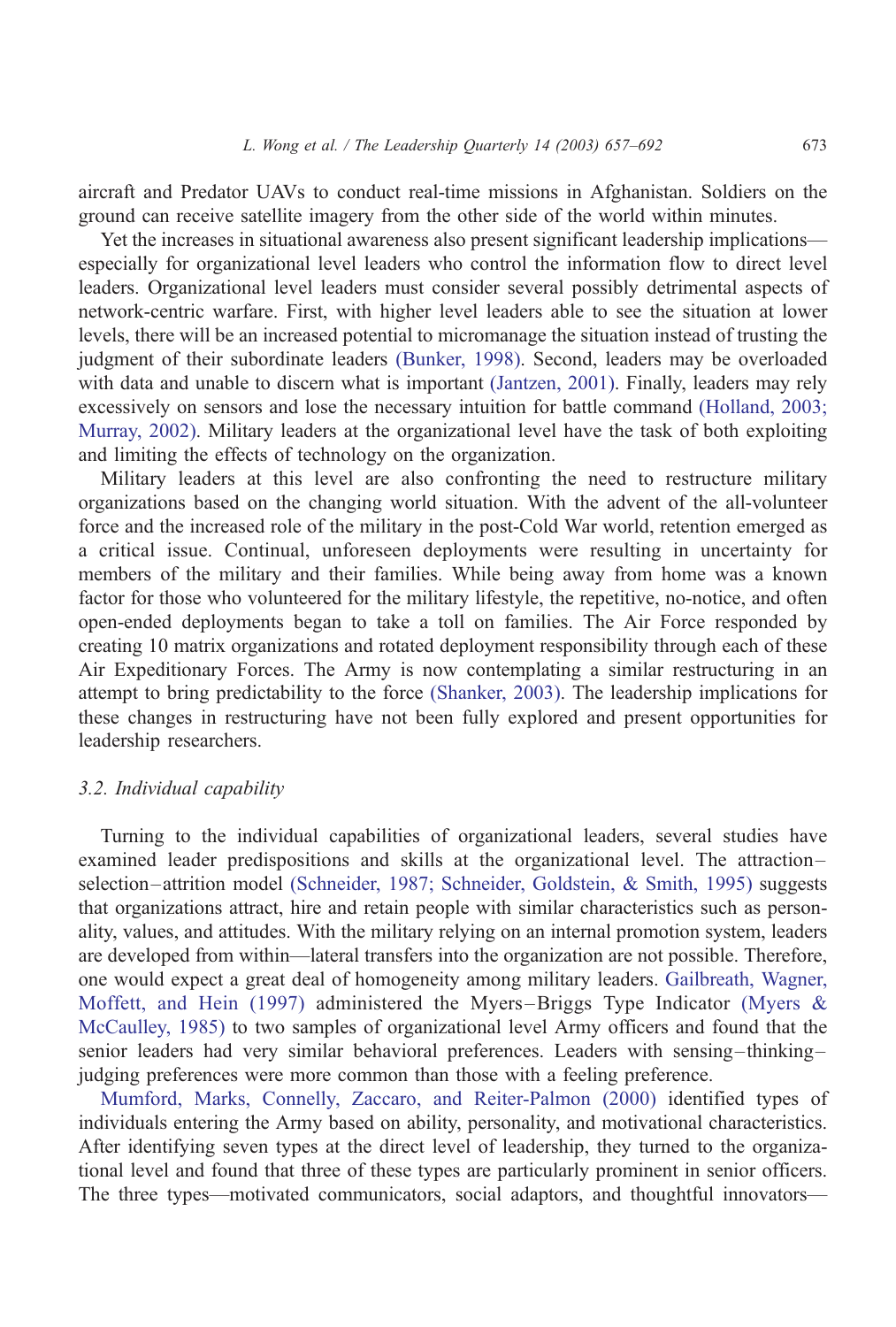reinforce the stereotypical view that successful military leaders are extroverted and achievement oriented, but also show evidence that senior leaders can be introverted and intellectually oriented. They conclude that, contrary to the homogeneity model [\(Schneider](#page-35-0) et al., 1995), a role diversity model (e.g., [Quinn, 1988\)](#page-35-0) is more appropriate at the organizational level. In a related study, [Mumford, Zaccaro, et al. \(2000\)](#page-34-0) used a crosssectional design to assess leadership skills across the levels of leadership in the Army. They found that increased levels of knowledge, problem-solving skills, systems skills, and social skills were found at the organizational level. Because more senior leadership positions require higher levels of skill in general, they propose that leader development strategies must be carefully tailored.

The shift to more deployable, agile units in the future will require leaders with different capabilities and recent military thinking has reflected that need. Changing from plan- to intent-centric operations and from static command posts to command and control on the move [\(U.S. Army, 2001c\)](#page-36-0) will require innovative and creative leaders—especially at the organizational level where deploying units will be operating much more independently than in the past [\(Isaacson, Layne, & Arquilla, 1999\).](#page-33-0) Rosen (1991) points out that a culture of innovation to create these leaders must come from within the military. It cannot rely on ''mavericks'' who buck the system. Mavericks may have innovative ideas, but they reject the system and, in turn, they are rejected by the system. In an institution where promotion paths are well defined, mavericks will never gain the power to change the whole military. Likewise, Rosen notes that a culture of innovation cannot be forced on the military by civilian appointees. Civilians are outsiders who wield power, but unless the uniformed military accepts the need for change, civilians cannot make the officer corps view innovators as legitimate. Rosen posits that military innovation occurs when senior military officers formulate a strategy for innovation that protects leaders who show innovation.

#### 3.3. Organizational subculture

[Shamir, Goldberg-weill, Breinin, Zakay, and Popper \(2000\)](#page-35-0) conducted an interesting study that points to the influence of technology on military organizational subcultures. Comparing 24 infantry companies with 21 tank companies in the Israeli Defense Forces, they hypothesized that the more technology-dependent and mechanistic subculture of armor units would lead to differences in leadership style in the two types of units. They found that infantry leaders were more open toward their subordinates, de-emphasized social distance, and relied more upon a supportive leadership style. The armor leaders used a more formal leadership style and emphasized planning, order, rules, and regulations.

The Shamir study highlights a phenomenon that has gradually become apparent in the military—the influence of technology on subcultures and consequently leadership styles, development, and selection. Consider two military leaders. One goes to flight school and eventually pilots a Predator UAV in Afghanistan from a thousand miles away. The other joins the special operations forces and eventually leads a 12-man team linking up with indigenous forces to include riding into battle on horseback. The differences in the organizational subcultures are enormous, yet both leaders are selected, developed, and promoted by the same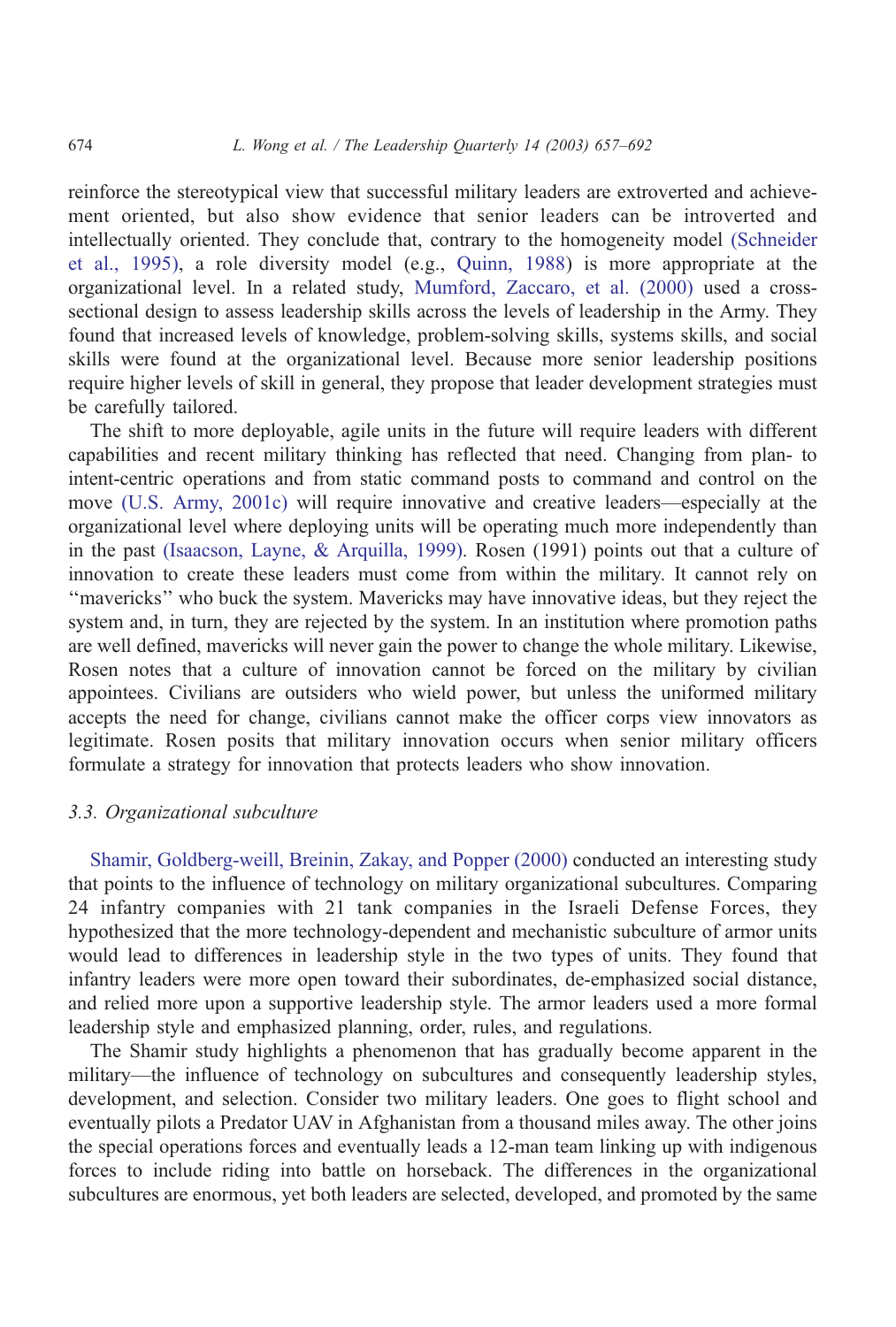system. Obviously, future research is warranted on the implications of the impact of technology on military leaders.

### 4. Direct leadership domain

Direct leadership is the most widely studied of the three leadership domains in the military most likely because it provides access to the largest number of leaders (Fig. 4 summarizes the direct level military literature). [Hunt \(1991\)](#page-33-0) states that direct level leaders operate in a bounded subsystem where the processes are direct and concrete. Defining tasks, setting goals, and monitoring progress are key requirements at this level. In contrast to long time horizons at higher levels of leadership, the span of discretion ranges from the immediate to 2 years at the direct level.

In the military, direct level leadership occurs predominantly at the battalion level and below. Battalion commanders are lieutenant colonels who command units of up to 500 soldiers and have been in the military for about 16 years. Company commanders are captains who have been in the military for approximately 6 years, and Sergeants Major and First Sergeants are noncommissioned officers (NCOs) who have been in the military for

| <b>External Environment</b><br>٠                                                                                   | Training/garrison, deployment/combat, schooling/evaluation contexts (Hodges, 1994)                                                                                                                                                                                                                                                                            |                                                                                                                                                                                                                                                   |
|--------------------------------------------------------------------------------------------------------------------|---------------------------------------------------------------------------------------------------------------------------------------------------------------------------------------------------------------------------------------------------------------------------------------------------------------------------------------------------------------|---------------------------------------------------------------------------------------------------------------------------------------------------------------------------------------------------------------------------------------------------|
| <b>Direct Level Critical Tasks</b><br>Task overload (Wong, 2001)<br>Officer and NCO roles (Chen &<br>Bliese, 2002) | <b>Direct Level Individual Capability</b><br>Agreeableness and conscientiousness<br>(Bartone, et al., 2002)<br>Dominance, energy level, and internal<br>control (Bradley et al., 2002)<br>Conscientiousness and extroversion (Judge)<br>٠<br>et al., 2002)<br>Extroversion (Thomas et al., 2001;<br>McCormack & Mellor, 2002)                                 | <b>Direct Level Organizational Subculture</b><br>Subordinate perceptions (Shamir et al.,<br>1998)<br>Existence of leadership climates<br>(Bliese, 2000; Bliese et al., 1994; Bliese $\&$<br>Halverson, 1996)<br>Well-being (Bliese & Britt, 2001) |
|                                                                                                                    | Demographic similarity (Vecchio & Bullis,<br>2001)<br>Gender (Biernat et al., 1998; Rice et al.,<br>1984; Steinberg & Foley, 1999)<br>Motivation to lead (Chan & Drasgow, 2001)<br>٠<br>Practical intelligence (Hedlund et al., in<br>press)<br>Transformational leadership (Dvir et al.,<br>2002; Bass et al., 2003)<br>Adaptability (Ployhart et al., 2002) |                                                                                                                                                                                                                                                   |
|                                                                                                                    | Direct Level Orgn'l Effectiveness                                                                                                                                                                                                                                                                                                                             |                                                                                                                                                                                                                                                   |

• After action reports (Sullivan & Harper, 1996)

**Research Opportunities** 

- Leading in war and peace critical tasks and
- capabilities for combat and peacekeeping
- Nintendo leadership effects of technology on
- leading from a distance
- Effectiveness including the human dimension

Fig. 4. Direct level military leadership.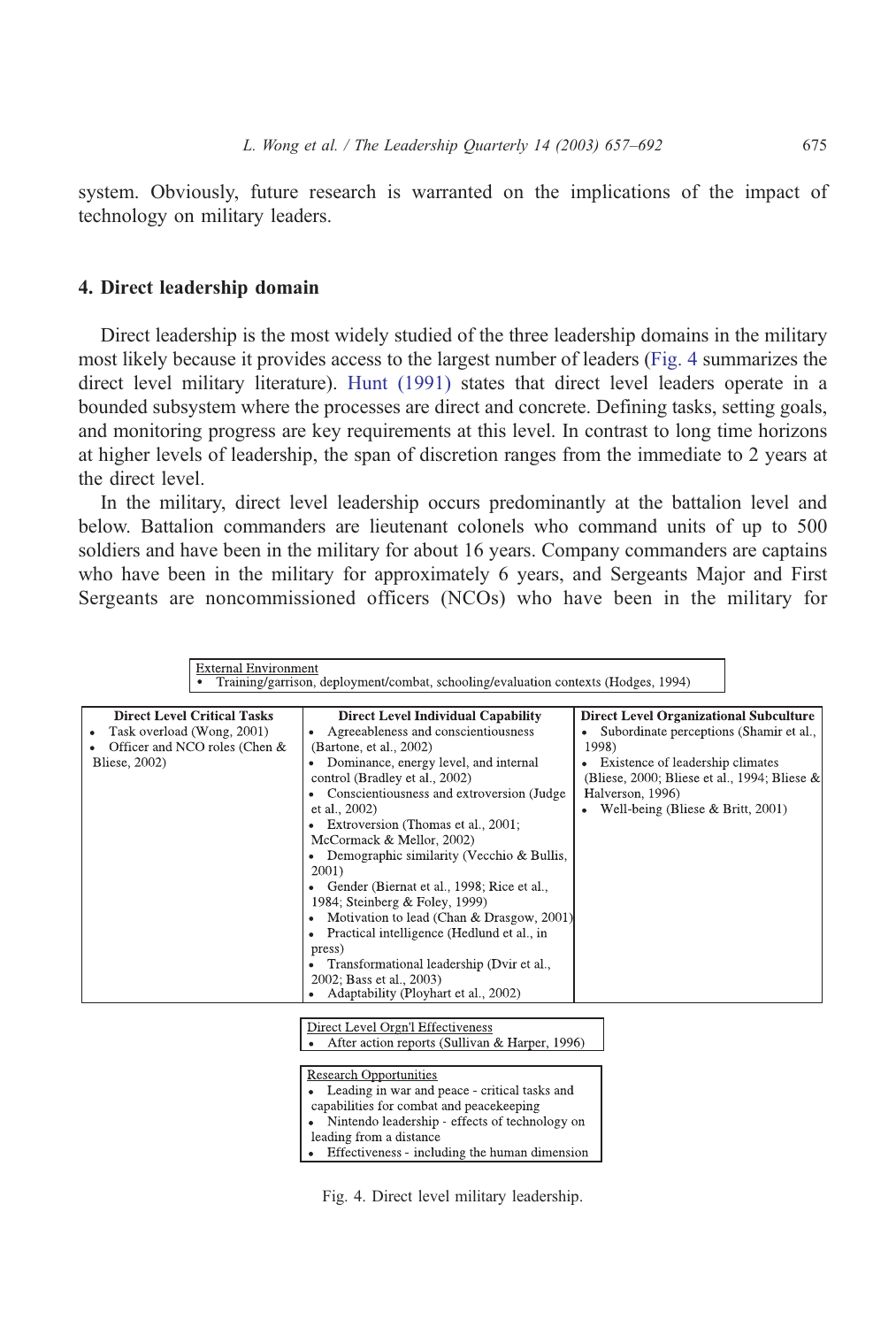approximately 15 to 20 years. While NCOs certainly play an important role in higher leadership levels, their influence is primarily exercised at the direct level of leadership; consequently, this is the first level where we consider NCO leadership. Company-level leaders are responsible for between 50 and 200 soldiers.

It is important to consider the number of soldiers that direct leaders command, because the large numbers show that opportunities to study face-to-face leadership may be limited. Thus, it is not uncommon for studies of leadership at this level to use some form of aggregate follower variable in the research. For instance, studies may use unit aggregate ratings of performance as ways of studying leader effectiveness (e.g., [Dvir, Eden, Avolio, & Shamir,](#page-32-0) 2002) or they may aggregate subordinates ratings of leaders to study leadership climate [\(Bliese & Castro, 2000; Chen & Bliese, 2002\).](#page-31-0) The usefulness of examining leadership climates will be discussed later in this article.

# 4.1. External environment

Although [Hunt's \(1991\)](#page-33-0) model does not directly consider the impact of the external environment on direct leaders, we believe that it is important to consider the external environment by differentiating among three contexts where leadership research is conducted—(1) training/garrison context, (2) deployment/combat context and (3) schooling/ evaluation context. Each of these contexts carries different implications for the critical tasks, individual capabilities, organizational culture and mission effectiveness aspects of leadership research.

Military leadership research is often conducted in schooling/evaluation contexts. This setting provides a fairly high degree of control for both the researcher conducting the study and for the leader who is participating in the study. It almost goes without saying that leaders know what they will be doing and how their performance will be evaluated in the schooling/ evaluation contexts. Leadership research in schooling/evaluation contexts is valuable because it provides excellent experimental control, and it often has embedded performance measures. Nonetheless, the critical tasks and the individual capabilities associated with successful leadership performance in schooling/evaluation settings almost certainly differ in important ways from the critical tasks and individual capabilities associated with leadership in garrison and combat settings. For instance, personality traits such as extroversion may be positively related to performance in schooling and evaluation settings because they help individuals "stand-out" relative to their peers [\(Thomas, Dickson, & Bliese, 2001\),](#page-35-0) but may be negatively related to leadership performance in actual task settings [\(McCormack & Mellor, 2002\).](#page-34-0) Thus, while we review direct leadership studies conducted in schooling/evaluation settings; we take care to clearly identify these studies as a way of noting concerns about the generalizability of the findings to training/garrison and deployment/combat contexts.

Training/garrison contexts are also popular places to conduct military leadership research. The situation is less controlled than in the evaluation context; however, it is fairly predictable to plan such research because events that occur at the direct level of leadership are largely driven by a 6-month training calendar. The training calendar is a necessity designed to coordinate major activities among company and battalion sized units as they train to achieve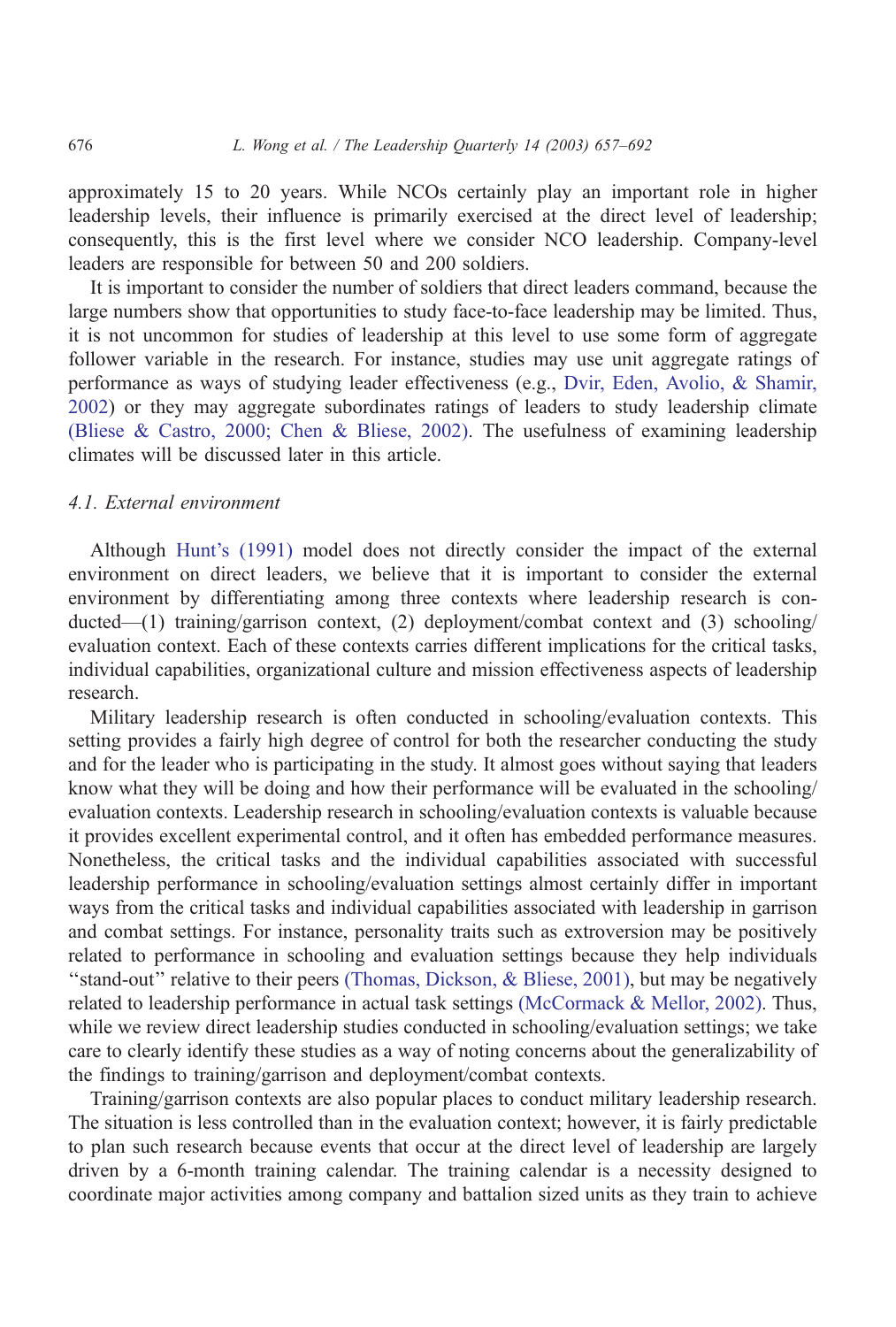higher level mission training objectives. For instance, limited numbers of gunnery and other ranges at a base or post make training calendars a necessity.

Training environments such as the National Training Center (a training area the size of Rhode Island with subject matter experts continually observing leaders and sensors continually tracking vehicles during simulated battles with a resident opposing force) would appear to be ideal venues to study the effects of direct leadership because they presumably provide unit performance metrics. That is, one could presumably examine the impact of direct leadership on platoon-level, company-level or battalion-level performance. The reality, however, is that it is very difficult to obtain reliable performance metrics at either the individual or unit level in major training exercise venues. [Hodges \(1994\)](#page-32-0) provides a number of technical reasons why performance metrics are difficult to obtain, but certainly one major cultural reason is the military's belief that training exercises are meant to be developmental rather than evaluative in nature—thereby resulting in a culture that is hesitant to measure performance in a systematic way that would allow reliable comparisons across units. Thus, training/garrison based leadership studies often have difficulty obtaining reliable performance metrics even though the predictability of the context makes it fairly easy to obtain various forms of leadership data.

The context where the least amount of leadership research has been conducted is deployment/combat mission contexts. These environments are very unpredictable for both leaders and researchers, and access to units conducting deployment and combat missions is very limited, particularly in the early stages of engagement (e.g., [Wong, Kolditz, Millen, &](#page-36-0) Potter, 2003).

While combat and garrison are certainly different contexts, we argue that there is considerable similarity in the critical tasks and individual capabilities between the two settings. We take the position that specific critical tasks and individual capabilities may be more or less important depending upon the context. For instance, leader adaptability (as an individual capability) may be more important in combat than in garrison; however, adaptability is presumably important in both contexts. In contrast, as noted previously we maintain the critical tasks and individual capabilities of leadership in schooling/evaluation contexts are likely to be fundamentally different than those in garrison and combat.

# 4.2. Critical tasks

According to [Hunt \(1991\),](#page-33-0) the critical tasks for direct level leaders center on two elements. First, direct leaders are responsible for executing orders (i.e., operating procedures) from higher elements that contribute to achieving the goals and missions of the larger organization. Direct leadership is the level where individual soldiers and small units carry out very specific tasks in support of higher level objectives. Second, direct leaders are responsible for developing and maintaining soldier skills and caring for the upkeep of equipment. Imbedded in this latter element is the notion that direct leaders are responsible for all aspects of soldier well-being.

Breaking critical tasks into the two dimensions of executing orders and maintaining the unit provide insight into some of the differences between training/garrison contexts and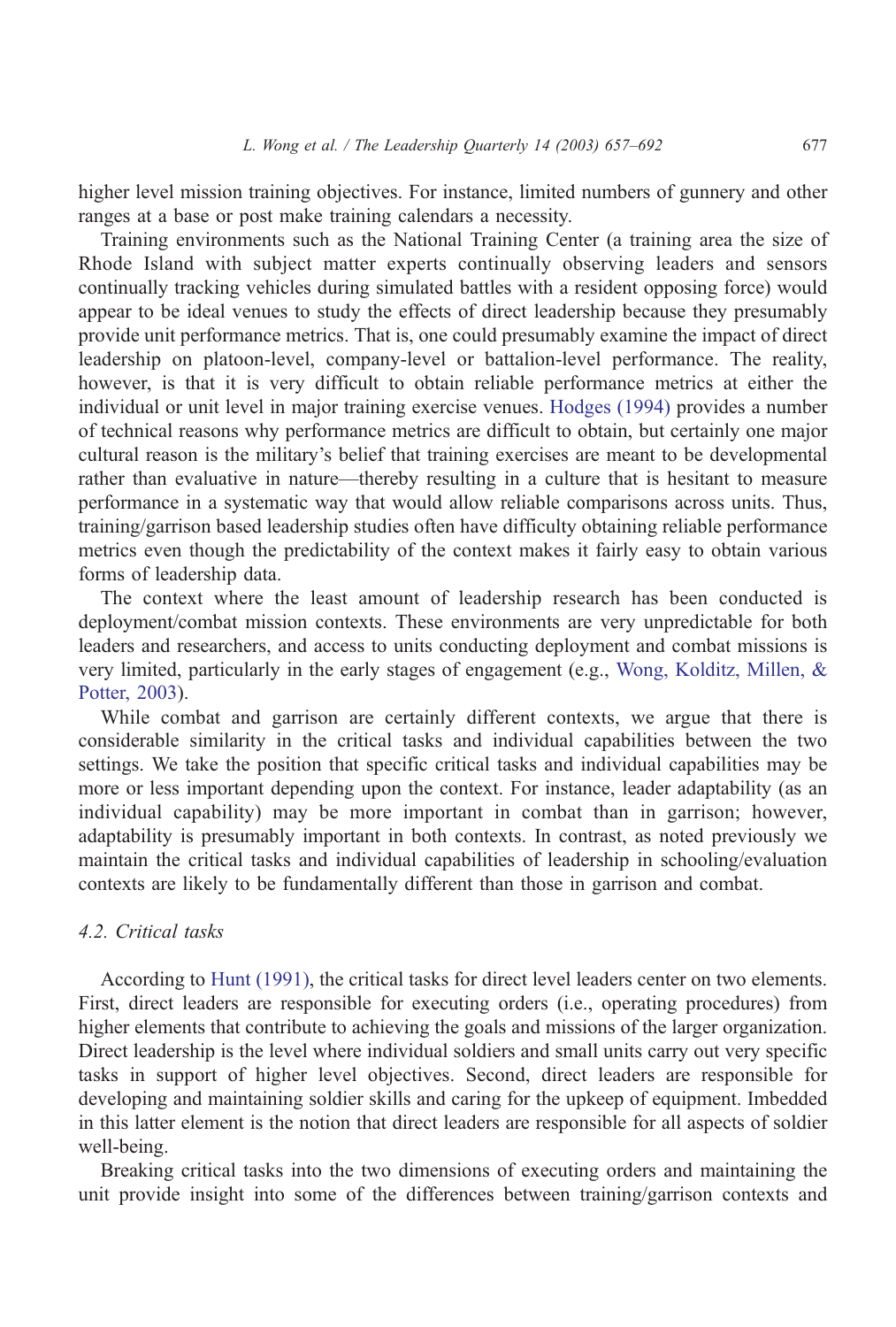deployment/combat contexts. In deployment/combat contexts, the priority is on effectively executing orders to achieve mission objectives. The loss of personnel and equipment may be considered an unfortunate, though acceptable, aspect of mission success. In contrast, in garrison/training settings the emphasis is on maintaining or improving soldier skills and ensuring that equipment is mission ready; consequently, there is more latitude in terms of whether the unit does or does not achieve specific missions. That is, leaders in garrison/ training contexts would be expected to fail in a mission objective rather than sustain an injury or casualty. In contrast, the situation would be reversed in many combat scenarios. This does not imply that leaders in combat scenarios do not care about casualties in their unit, but that loss of life is part of warfare.

The tasks associated with executing orders and achieving higher level goals are certainly demanding. In fact, [Wong \(2001\)](#page-36-0) has argued that these tasks are so demanding that direct leaders have few opportunities to exercise their own initiative. Nonetheless, it is critical to understand that the tasks associated with maintaining soldier well-being are an equally demanding aspect of the direct leadership role. At the company-level, in particular, direct leaders are responsible for every aspect of their soldiers' lives to include military schooling, finances, physical fitness, legal issues, and family concerns. Traditionally, the tasks associated with maintaining soldier well-being are considered the primary domain of the noncommissioned officers and a secondary domain for commissioned officers. Commissioned officers, in contrast, are expected to work more on tasks associated with executing higher level orders and providing role-clarifying direction.

[Chen and Bliese \(2002\)](#page-32-0) studied differential leader roles in a garrison training environment and examined how NCO versus officer leadership contributed to soldier self-efficacy (soldiers' beliefs that they were capable of performing their jobs), and unit collective efficacy (the average rating of unit members' perceptions of unit readiness). In an examination of survey responses from 2585 soldiers in 86 companies, they found that NCO leadership climate operationalized as unit members' average perception of the competence and consideration of unit NCOs contributed to self-efficacy via psychological strain. In other words, units with high ratings of NCO leadership had soldiers with low psychological strain (i.e., enhanced well-being) and these soldiers also reported higher levels of job-related efficacy. Average ratings of officer competence and consideration also played a role in selfefficacy, but through another mechanism—namely, role clarity. Units with high ratings of officer leadership had soldiers who reported high role clarity (they knew what tasks and missions they needed to achieve), and this was a direct mediator of self-efficacy. Thus, both types of direct leadership contributed to soldier job-related efficacy but through two different elements of the critical tasks of direct leaders (maintain soldiers and execute missions) identified by [Hunt \(1991\).](#page-33-0) We should note that [Chen and Bliese \(2002\)](#page-32-0) also found that collective efficacy (the group's overall belief in their ability to perform their mission) was apparently driven more by ratings of officer climate than NCO climate—again supporting the notion that officers are primarily responsible for mission-oriented tasks.

From a path–goal perspective [\(House, 1996\)](#page-33-0) one might expect the value that soldiers place on ''directive path–goal clarifying leader behavior'' versus ''supportive leader behavior'' to vary as a function of garrison versus combat environments. Path–goal theory, in fact, would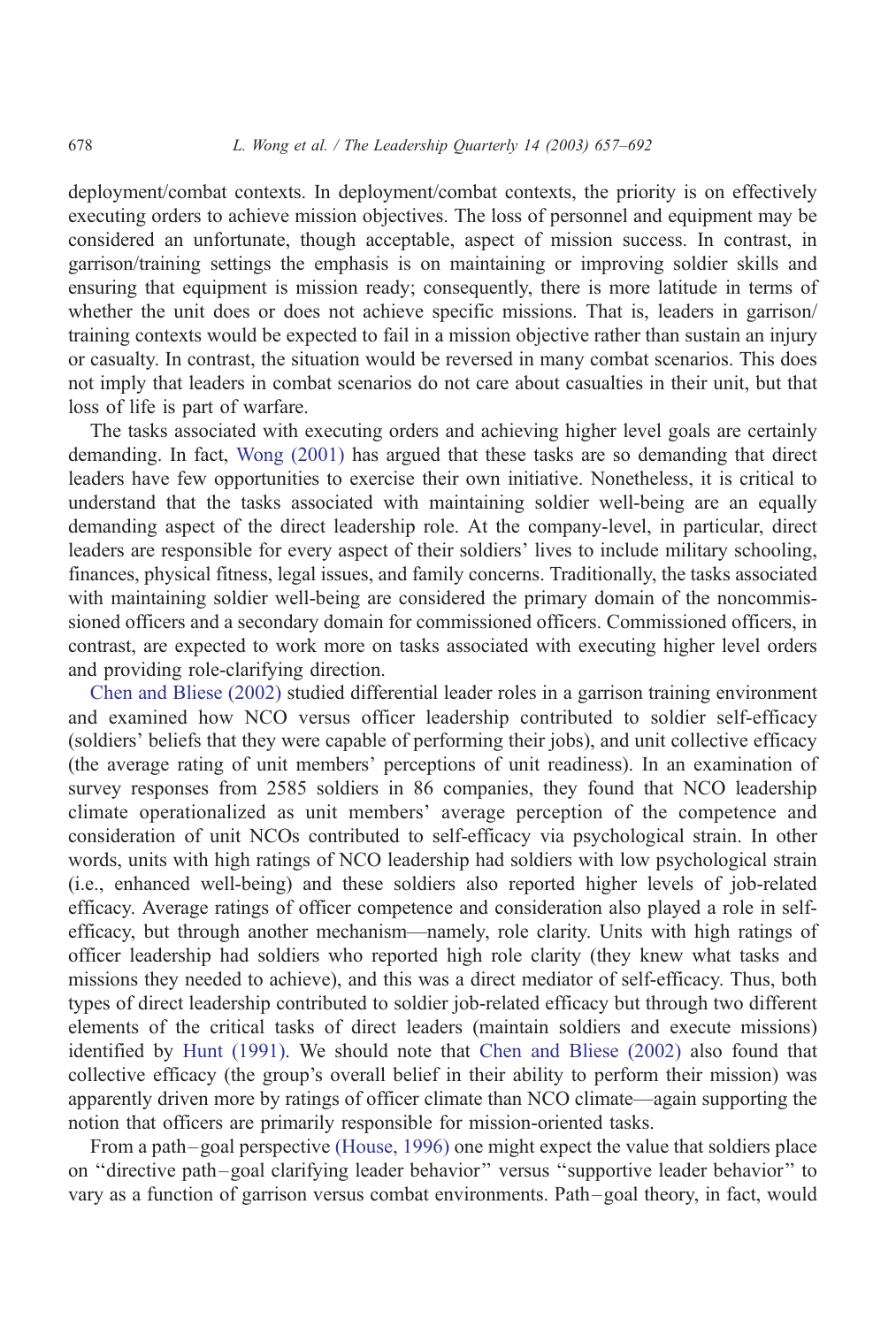predict that soldiers in combat settings would be particularly receptive to directive path–goal leader behavior clarifying policies, rules of engagement and procedures. It seems plausible, therefore, that officer leadership behavior may become increasingly important in combat situations. Likewise, path–goal theory suggests that leader supportive behaviors such as creating a friendly and supportive work environment are likely to be salient in garrison settings. Thus, one might expect NCO leadership climate to be more predictive than officer leadership climate of outcomes such as satisfaction and well-being in garrison settings.

While the critical tasks of direct leaders center on (a) mission execution and (b) maintenance of soldier morale and well-being, the relative importance of these two critical tasks varies by context. Clearly one of the ways schooling/evaluation contexts differ from garrison and combat settings is that the critical tasks in schooling/evaluation contexts are much more likely to be individually focused. That is, participants in schooling and evaluation contexts will focus on their own individual performance; they will rarely be responsible for the well-being of subordinates. In contrast, leadership in garrison and combat settings is much more collectively focused—leaders are judged largely on the performance of their units.

While the critical tasks of direct leaders has not changed appreciably with the end of the Cold War, it is important to note that advances in technology now allow direct level leaders with time spans as short as 3 months to make decisions that have systems level implications. For example, a company commander defending the Brcko bridge in Bosnia in 1997 wisely chose to defuse the situation through discipline and restraint despite being bombarded by a Serb mob with bricks, railroad ties, and Molotov cocktails. Had that incident escalated and been reported through the world media by the many reporters present, the entire Dayton Accords may have unraveled. The company commander's actions were based on a very limited time span, yet they had strategic implications for the entire Balkan region that would last for years. In addition to the shift away from massed armies where a direct level leader was merely a cog in a wheel, the increased visibility enabled by technology of all leadership levels has drastically increased the impact of direct level leader actions.

### 4.3. Individual capability

Given that many leadership researchers have backgrounds in psychology or other individual-oriented disciplines, it is perhaps not surprising that a great deal of research has been focused towards understanding individual capabilities of leaders. The goal of research of this nature is to identify attributes of the individual that predict effective leadership with an eye towards designing leadership development programs to enhance leadership. In this section, we consider recent military research as it relates to four facets of individual capability: (a) personality, predispositions and preferences; (b) gender and other demographics; (c) cognitive complexity; and (d) leadership skills.

#### 4.3.1. Personality, predispositions and preferences

In the military, as in leadership research in general, research on leader background predispositions and preferences is mixed. Research on leader personality in the military, in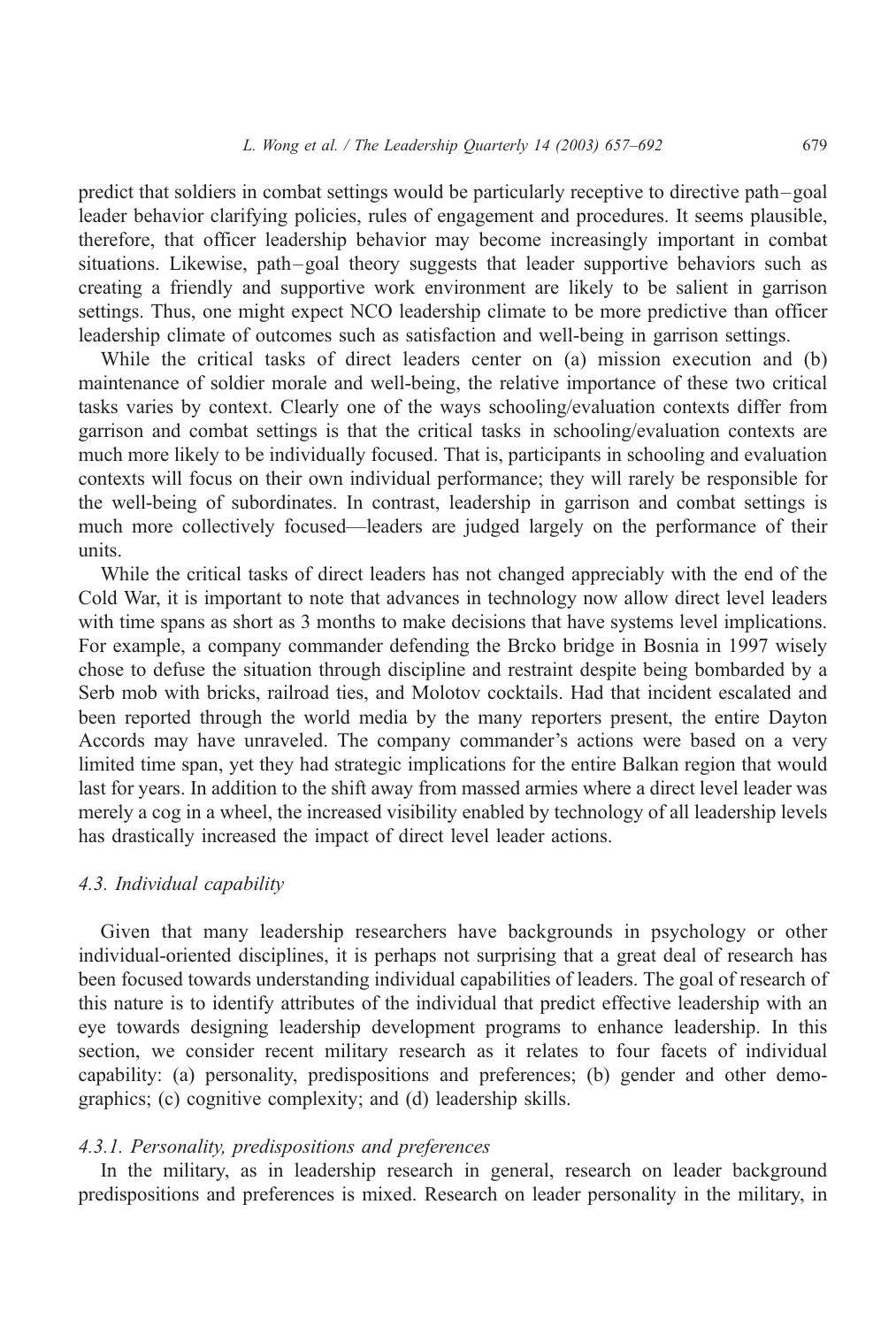particular, is fairly inconclusive and part of this problem is undoubtedly due to the fact that researchers have looked at a multitude of different personality characteristics thereby making any integration difficult [\(Chemers, 2000; Judge, Bono, Ilies & Gerhardt, 2002\).](#page-32-0) For instance, [Bradley, Nicol, and Charbonneau \(2002\)](#page-31-0) conducted a longitudinal analysis of Canadian officers and found that officers who rated themselves highly in terms of dominance, energy level and internal control were rated as being more effective 3 years into their careers. In contrast, [Bartone, Snook, and Tremble \(2002\)](#page-31-0) found that agreeableness and conscientiousness were related to ratings of leadership effectiveness in a longitudinal study of West Point cadets. It is relatively hard, however, to integrate the Bradley et al. findings with the Bartone et al. findings to provide an overall evaluation of the role of personality in military leadership because of the lack of overlap of personality characteristics in the two studies.

One promising solution to integrating the research on personality and military leadership is to collapse personality characteristics into a manageable number of subsets as was done by [Judge, Bono, Ilies, and Gerhardt \(2002\).](#page-33-0) Judge et al. conducted a meta-analysis by categorizing previous personality leadership research into one of five categories corresponding to the big five personality trait it most closely resembled (extroversion, openness to change, agreeableness, conscientiousness, and neuroticism). The studies comprising the metaanalysis were further identified in terms of whether the study came from a government or military population (to include students in military service academies).

The meta-analysis revealed that neuroticism was negatively related to leadership effectiveness; while conscientiousness and extraversion were positively related. While these results suggest certain personality traits are related to military leadership, we should caution that even these results are difficult to interpret because they include nonmilitary samples in the form of other government agencies in addition to studies from schooling/evaluation settings. Recall, that we consider leadership research conducted in these contexts to be different from research conducted in actual garrison or combat settings. In addition, we believe that various personality traits may become more or less important depending upon whether the leader is operating in a combat or garrison setting. Consider, for instance, that [Thomas et al., \(2001\)](#page-35-0) found extroversion to be positively related to performance ratings in an assessment center setting. In contrast, [McCormack and Mellor \(2002\)](#page-34-0) found extraversion to be negatively related to leadership ratings in studies of Australian officers in the actual job situation. Thus, we still consider the question of whether or not there are any personality traits consistently related to leadership effectiveness to be unresolved, and perhaps unresolvable in any absolute sense—there may simply be too many contingencies to make absolute statements about the importance of personality.

Before concluding our discussion of personality, it is worth noting some interesting research on individual background predispositions and preferences related to personality conducted by [Chan and Drasgow \(2001\).](#page-32-0) Chan and Drasgow conducted a study in schooling/ evaluation settings to determine whether one can quantify a construct of ''motivation to lead,'' and examine whether motivation to lead has any predictive power when it comes to understanding the importance of personality and other individual differences in direct leadership situations. Chan and Drasgow argued that to understand the link between individual background and leadership, one must also consider an individual's motivation to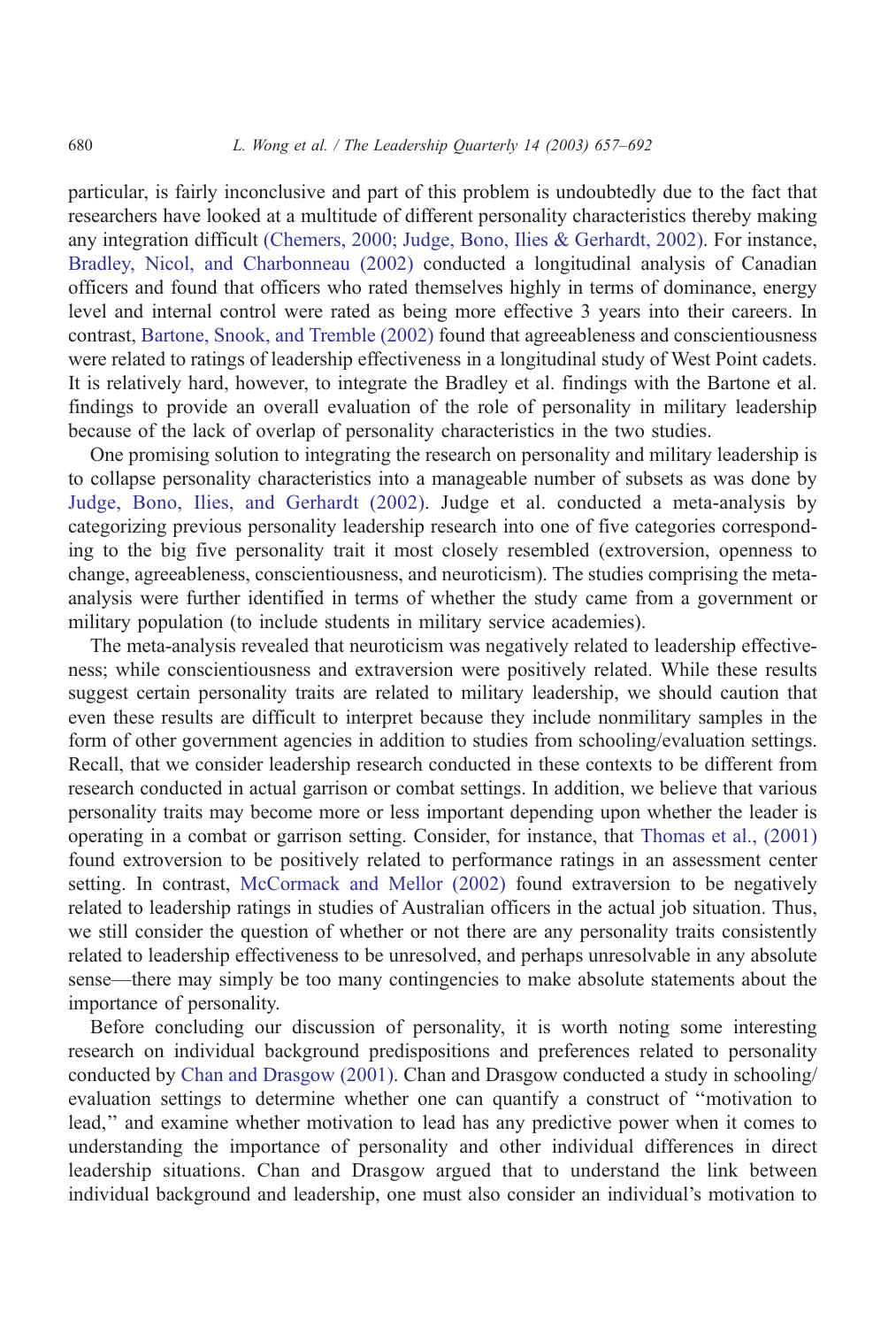lead as a key mediating variable—factors such as conscientiousness, which one expects to be related to leadership may not, in fact, be related if the individual has no motivation to lead. Studies of recruits in the Singapore military showed that motivation to lead added incremental power when predicting ratings of leadership effectiveness. The construct of ''motivation to lead'' seems as though it could help shed light on the link between personality and leadership in combat, training and garrison settings, and we look forward to future research on this topic.

#### 4.3.2. Gender and other demographics

A specific background factor that has drawn particular attention from leadership researchers is gender. About 15% of the officer and enlisted ranks in the U.S. military are women [\(U.S. Department of Defense, 2000\).](#page-36-0) Despite a plethora of studies examining the acceptance of women in the military (e.g., [Armor, 1996; Durning, 1978; Pershing, 2001; Rosen, Fancher,](#page-30-0) & Knudson, 2003), there have been very few studies examining the role of gender and military leadership. As the novelty of women in the military wears off, it would be expected that researchers would shift to more substantive gender issues other than just integration.

Of the studies examining gender and leadership, several addressed gender stereotyping. [Biernat, Crandall, Young, Kobrynowicz, & Halpin \(1998\)](#page-31-0) studied direct level U.S. Army officers using the shifting standards model [\(Biernat, Manis, & Nelson, 1991\)](#page-31-0) as it applies to sex-based stereotyping and found that stereotyping generally increased over time and promale judgment bias was more evident in rankings than in ratings. Interestingly, they did not find strong support for a differential standard use on the basis of race that they attribute to the Army's explicit prohibition on race-based standard shifts. [Rice, Instone, and Adams \(1984\)](#page-35-0) studied West Point cadets to determine if the relationship between leadership process and leader success was different for male and female leaders. They found no support for sex-role stereotypes. They did point out, however, that their sample focused on the first West Point class with women and therefore there was an explicit strong endorsement of gender equality from the Army and the Military Academy. In a similar study, [Steinberg and Foley \(1999\)](#page-35-0) conducted surveys and interviews in the U.S. Army to determine if white men were less likely to mentor women. They found no gender differences in whether the women were mentored, in the type of assistance they received, and in the helpfulness of those mentoring behaviors.

An interesting twist on the idea of looking at gender and other demographic characteristics in the absolute sense has been to examine demographic similarity between subordinates and supervisors as a predictor of organizational outcomes. [Vecchio and Bullis \(2001\),](#page-36-0) for instance, examined demographic similarity (gender, race, and ethnicity) in 2883 subordinate–leader dyads in the military. The dyadic pairs were selected by surveying leaders (officers, warrant officers and NCOs) about their dyadic relationships with their supervisors. In the study, they found that all forms of demographic similarity were weakly associated with satisfaction with one's supervisor and continued membership in the military. They also found that satisfaction with one's supervisor tended to drop as a function of time spent together—a trend that was particularly salient in female– female dyadic pairs and in minority–minority dyadic pairs. Finally, they found a weak trend suggesting that female supervisors tended to receive somewhat less favorable assessments than did male supervisors. All in all, these results suggest that demographic variables play, at most, a weak role in terms of leadership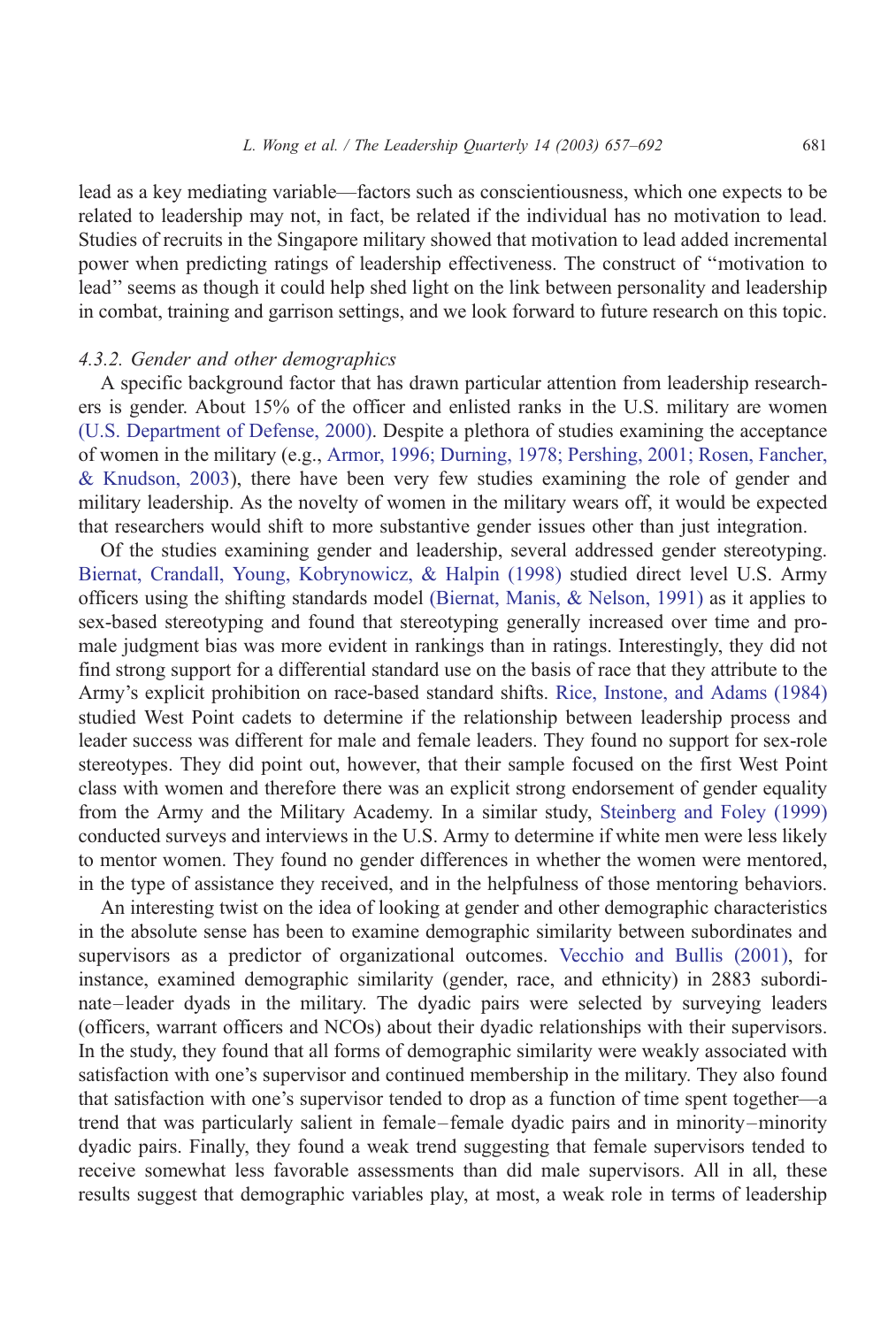effectiveness. Based on the [Vecchio and Bullis \(2001\)](#page-36-0) data, one might reasonably conclude that demographic similarity between leaders and subordinates plays as significant a role in leadership effectiveness as do demographic variables in any absolute sense.

#### 4.3.3. Cognitive complexity

Another individual capability considered in [Hunt's \(1991\)](#page-33-0) model is cognitive complexity and social cognition. Certainly, there are both theoretical and empirical reasons to believe that social skills and knowledge are important contributing factors in direct level leadership effectiveness [\(Lord & Hall, 1992; Zaccaro, Gilbert, Thor, & Mumford, 1991\).](#page-34-0) In recent years, this has been an active area of military research. One of the basic premises of this work has been the idea that the link between individual difference factors such as cognitive ability and outcomes such as performance is mediated by (a) problem solving skills, (b) social judgment skills, and (c) knowledge (see [Connelly, Gilbert, Zaccaro, Marks & Mumford, 2000\)](#page-32-0). Along similar lines, more recent work has examined the link between practical intelligence and leadership [\(Hedlund et al., 2003\).](#page-32-0) Hedlund et al., used interviews with U.S. Army officers to develop the ''Tacit Knowledge for Military Leaders'' inventory. This inventory was given to over 500 direct leaders in garrison settings (platoon leaders, company commanders and battalion commanders) to assess the leaders' tacit knowledge of military leadership. The direct leaders' ratings on the inventory were found to be related to ratings of effectiveness from peers or supervisors. This work is important because it expands our understanding of how we conceptualize intelligence. Presumably, some individuals will be better able to acquire tacit knowledge than will others, and this ability may be predictive of leadership success.

#### 4.3.4. Leadership skills

Leadership skills are the final component of the individual capability of direct leadership we consider. The current dominant paradigm for leadership skills is transformational based theories [\(Chemers, 2000\).](#page-32-0) One would expect that the transformational leadership findings conducted in nonmilitary settings would generalize to military settings, and this appears to be the case. [Dvir et al. \(2002\)](#page-32-0) have recently conducted a fascinating study on transformational leadership in the Israeli army. The work by Dvir et al. is rare because it utilized a randomized experimental design where transformational leadership skills were taught to one set of direct leaders while other leaders received regular leadership skill training. Dvir et al. evaluated how leadership skill training in transformational leadership impacted subordinates. Results revealed that direct subordinates of leaders who were provided transformational leadership skills were operating at more of their full potential (i.e., were more developed) than were direct subordinates of leaders provided regular training. In addition, indirect subordinates of the direct leaders (unit members) performed better if their leaders had received transformational leadership training than if they had not. The research by Dvir et al. is critical for it clearly demonstrates a causal link between transformational leadership and performance.

In another study of transformational leadership, [Bass, Avolio, Jung, and Berson \(2003\)](#page-31-0) examined the use of transformational and transactional leadership ratings collected in stable conditions in predicting unit performance in more stressful conditions. Bass et al. measured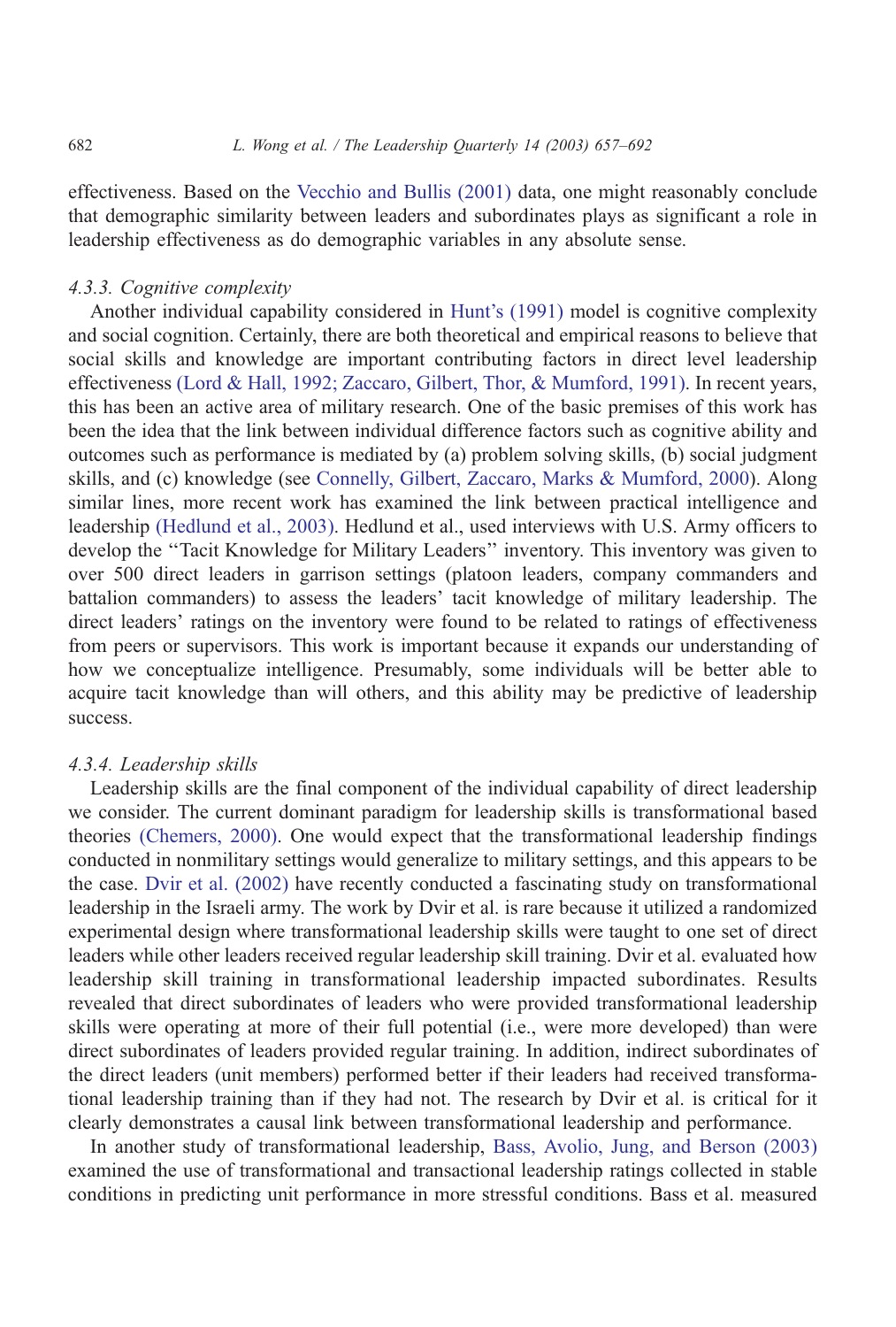leadership in 72 light infantry platoons two weeks before a training exercise and then examined the relationship with platoon performance. They found that both transformational and transactional contingent reward leadership ratings of platoon leaders and sergeants positively predicted unit performance.

A final direct leadership skill of interest to the military is adaptability. The logic for why adaptability is considered important is clear—in the current military environment direct leaders are expected to seamlessly transition between training/garrison settings and combat/ deployment settings. This transition undoubtedly requires highly adaptable leaders. While the concept of adaptability is clear, the operationalization of the term is murky. Recently, [Ployhart, Satlz, Mayer, and Bliese \(unpublished data\)](#page-36-0) have developed a 40 item instrument designed to assess eight dimensions of individual adaptability. These eight dimensions are based upon the eight dimensions of adaptability performance identified by [Pulakos, Arad,](#page-35-0) Donovan, and Plamondon (2000).

In the [Ployhart et al. \(in preparation\)](#page-36-0) scale, respondents are asked to rate themselves in terms of their perceived (1) ability to handle crisis, (2) ability to handle work stress, (3) ability to solve problems creatively, (4) ability to deal with unpredictability, (5) ability to learn new skills, (6) interpersonal adaptability, (7) cultural adaptability, and (8) physical adaptability. Preliminary work conducted using Reserve Officer Training Corps (ROTC) advanced leadership camp cadets indicates that self-ratings of adaptability are related to subsequent leader performance ratings [\(Ployhart et al., in preparation\).](#page-36-0) Future work needs to establish the discriminant validity of these measures as being distinct from big five measures. In addition, work needs to be done in garrison and combat settings, and finally research needs to determine whether adaptability skills can be taught as a way of enhancing leadership effectiveness.

# 4.4. Subcultures and subclimates

Integral to many studies of military leadership is the notion that leaders develop work climates and that these climates can be differentiated using responses from subordinates (e.g., [Shamir et al., 1998\)](#page-35-0). Recall that the large group sizes at the direct level of leadership make face-to-face interactions between subordinates and direct leaders such as battalion commanders, company commanders and first sergeants relatively rare. To act upon the notion that shared leadership climates exist from either a pragmatic or a purely research perspective, it is important to empirically demonstrate the existence of ''climates.'' Not surprisingly, therefore, there has been considerable interest in finding ways to empirically demonstrate the existence of leadership climates and to show that these climates are related to important outcomes.

Research establishing the empirical existence of leadership climates has tended to be largely methodological. The goal of this research is to demonstrate that individuals in the same group (i.e., a U.S. Army company) show more similarity in leadership ratings than would be expected by chance. [Bliese \(2000\)](#page-31-0) reviews a number of tests of similarity effects including estimating intraclass correlation coefficients (ICCs);  $r_{wg}$  values [\(James, Demaree &](#page-33-0) Wolf, 1984; James, Demaree & Wolf, 1993) and random group resampling estimates—RGR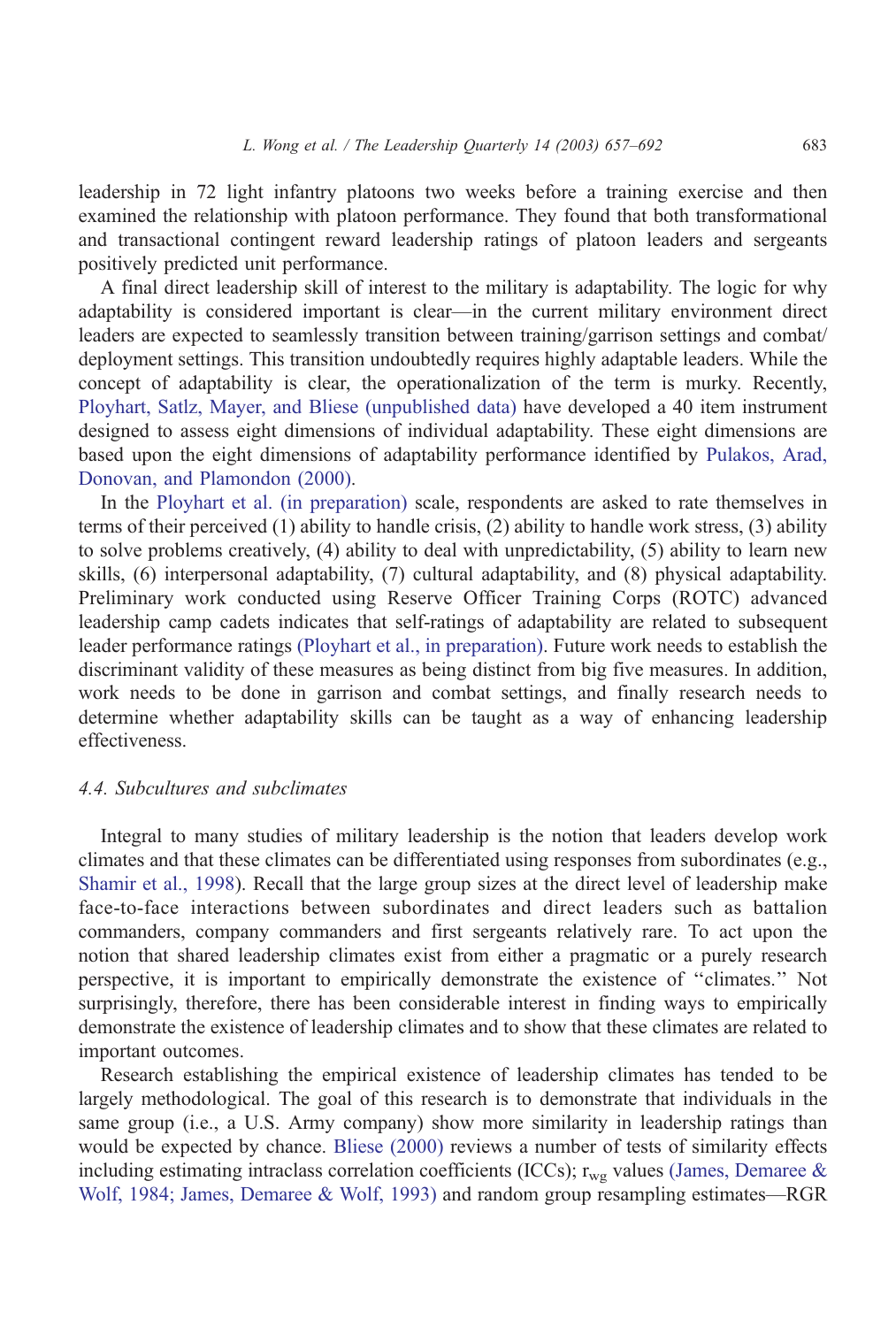[\(Bliese, Halverson, & Rothberg, 1994\).](#page-31-0) Each of these indices provide a somewhat different representation of the patterns of responses among group members. What is important about these indices, however, is that when they are applied to leadership ratings the indices repeatedly provide convincing evidence of the existence of leadership climates—group members even of large Army companies do develop a shared sense of social reality about their leadership. For instance, [Bliese and Halverson \(1996\)](#page-31-0) contrasted ratings of within-group similarity among company members on the four separate dimensions of work hours, leadership, cohesion and well-being, and showed that ratings of leadership showed the second most pronounced evidence of shared climate in ICC tests, and the first most pronounced evidence of climate in RGR tests. The ICC tests suggested that group membership accounted for an impressive 16% of the variance in individuals' reports of leadership. As another example, in studies of soldiers deployed to Haiti in 1994 as part of Operation Restore Democracy, the ICC(1) value for ratings of leadership was .09 indicating that about 9% of the variance in any one respondents leadership rating could be explained by group membership [\(Bliese, Halverson, & Schriesheim, 2002\).](#page-31-0)

One interesting area of research on climates and subclimates in military climate research has been work looking at units that fail to show agreement about leadership. From a social influence perspective, well-functioning groups should agree about matters of importance to the group [\(Festinger, 1954\).](#page-32-0) Consequently, a failure to agree about unit leadership may be indicative of a poorly functioning team. [Bliese and Halverson \(1998\)](#page-31-0) and [Bliese and Britt](#page-31-0) (2001) both provide evidence showing that poor agreement about leadership is related to low well-being among group members. Presumably, poor agreement about leadership would be related to poor ratings on group process variables such as communication and to unit outcomes as well. Work of this nature remains to be done.

### 4.5. Mission effectiveness

The concept of mission effectiveness, like many of the other dimensions we have discussed, will vary depending upon whether the environment is training/garrison or an actual mission deployment. In the deployed environment, the definition of mission effectiveness will be tied to specific mission objectives. Interestingly, mission effectiveness may be more difficult to assess in training/garrison environments than in deployed environments. Officially, direct leaders in the Army have their effectiveness evaluated via monthly Unit Status Reports (USR) and Quarterly Training Briefs (QTBs). The USR is tailored to particular types of units, but covers areas such as the percentage of soldiers completing weapons training, the percentage who have completed Nuclear, Biological and Chemical training, etc. QTBs are briefings given to the next higher unit on training issues, such as the status of Mission Essential Task List items. For example, company commanders in tank battalions report the number of tank crews that have successfully qualified with their tank on a range, an item that directly impacts combat effectiveness. Presumably effective leaders will have units that score highly on these objective measures.

One problem with relying solely on the USR or QTB, however, is the very real possibility that unit effectiveness in deployed situations will depend at least somewhat to variables not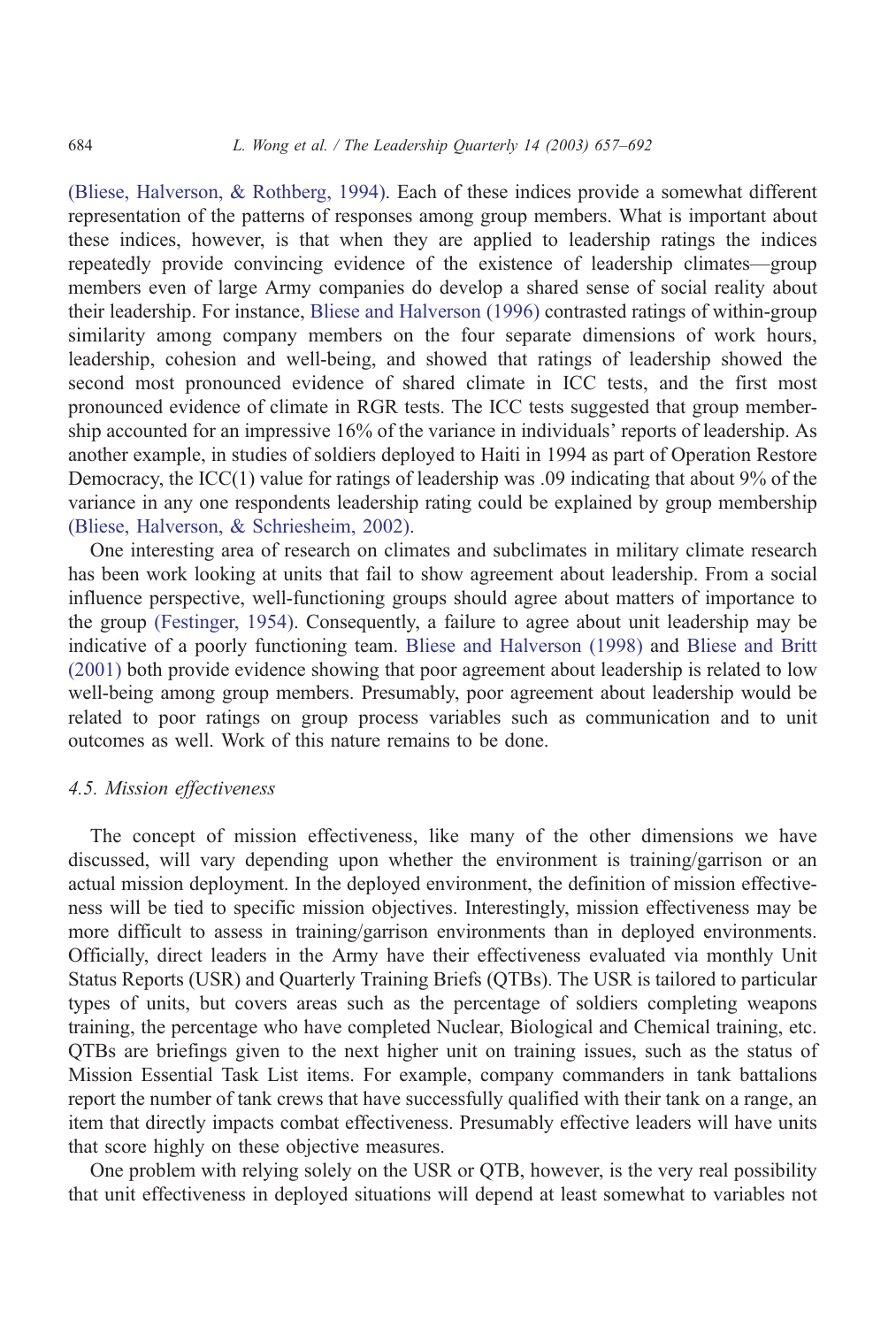assessed in the USR or reported during the QTB. Unit member task cohesion, for instance, is likely to impact unit effectiveness in deployed settings, but is not routinely assessed in the USR process. One important area for future research is to examine the link between direct leadership and more broadly conceptualized definitions of unit effectiveness. [Campbell](#page-31-0) (1999), for instance, provides an excellent starting point by conceptualizing performance in terms of the eight dimensions of (1) job specific task proficiency, (2) nonjob specific task proficiency, (3) written and oral communication proficiency, (4) demonstration of effort, (5) maintenance of personal discipline, (6) facilitation of peer and team performance, (7) supervision/leadership, and (8) management/administration. A promising research area may be to adapt Campbell's individual performance dimensions to unit-level equivalents and determine how direct leadership relates to these dimensions.

Interestingly, one aspect of unit effectiveness that originated in the military and migrated to the corporate world is the use of the After Action Report or AAR [\(Sullivan & Harper, 1996;](#page-35-0) U.S. Army, 1990b). The AAR is a brutally honest self-assessment conducted after an event where soldiers focus on performance standards and review what happened, what strengths should be sustained, and what weaknesses can be improved. Outside observers are often shocked at the organizational climate that allows the lowest ranking privates to candidly give their perspectives that sometimes differ from the views of their leaders. At the tactical level, such self-examination leads to better procedures and performance. At the strategic level, ''the AAR has ingrained a respect for organizational learning, fostering an expectation that decisions and consequent actions will be reviewed in a way that will benefit both the participants and the organization, no matter how painful it may be at the time." (Sullivan  $\&$ Harper, 1996, 193)

# 5. Conclusion

We have attempted to describe the many facets of military leadership using [Hunt's \(1991\)](#page-33-0) extended multilevel leadership model. We summarized research at the systems, organizational, and direct levels and addressed leader critical tasks and individual capabilities at each level. We also addressed the external environment confronting the military as well as the organizational culture within the armed forces. Our original goal in writing this article, however, was to identify some of the key research needs in military leadership.

The military will always be fertile ground for context-free leadership researchers—leaders abound and military members view both quantitative and qualitative assessments as routine. In this article, we focused more on the context-specific research and thus our suggestions for future research also tend to be context-specific. In addition to the research opportunities described in the article and noted in the figures, the following suggestions provide some specific thoughts on where we think leadership researchers might be most productive in the military context.

1. Transformation has become the process *du jour* in the military. It is being pushed by everyone from the Commander-in-Chief to second lieutenants. Concurrently, the global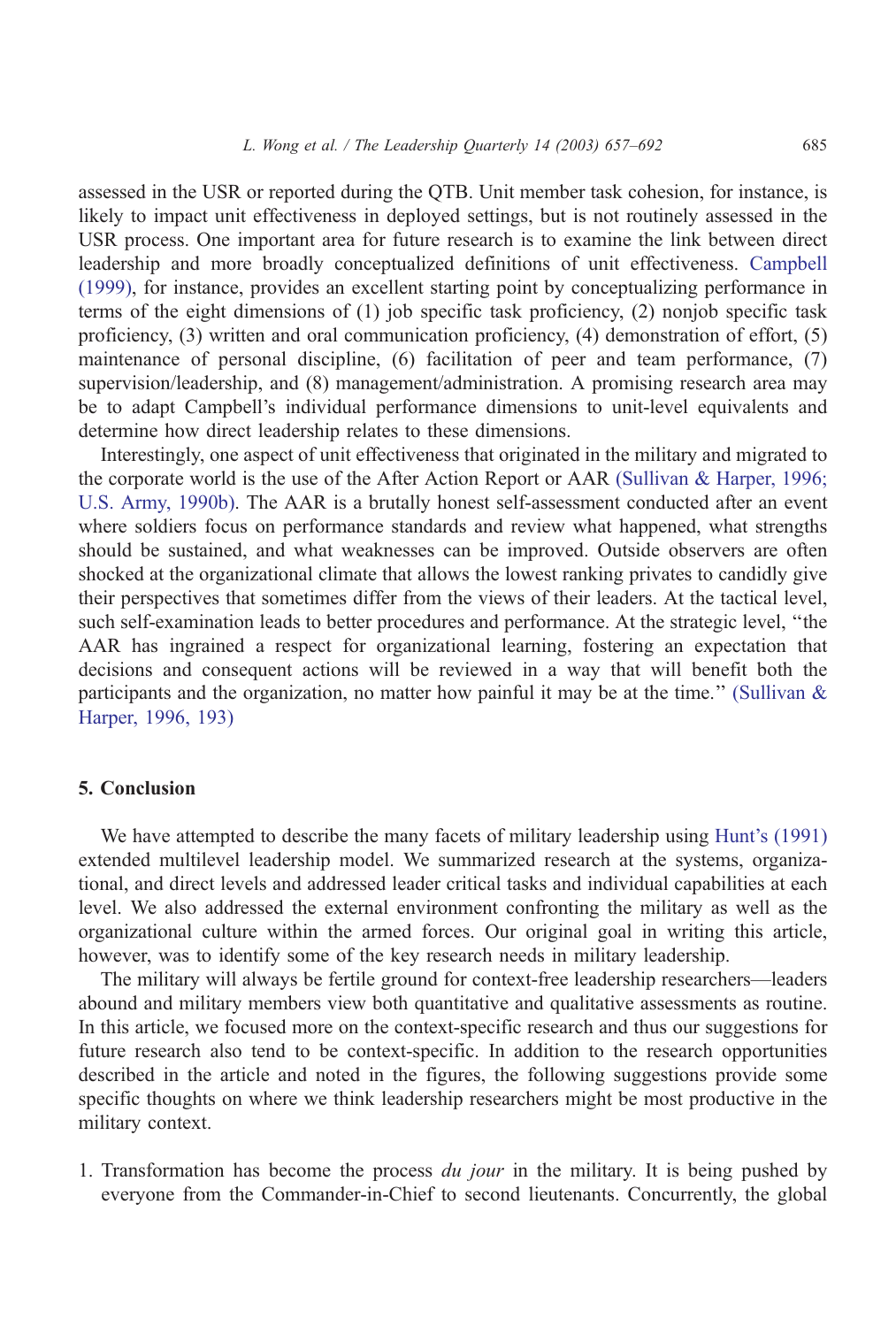war on terrorism continues in addition to ongoing deployments to locations such as Iraq, Afghanistan, Kosovo, and Bosnia. How does the military effect massive organizational change while actively fighting a war?

- 2. The war in Afghanistan offered an example of using proxy forces, in this case the Northern Alliance, to fight a war. What kind of leadership is required to motivate local forces to fight on behalf of a third party?
- 3. We know technology changes the nature of leadership (Avolio, Kahai, & Dodge, 2000), yet the quantum leaps in technology in the military are outpacing what we know about the effects of technology on leadership. Technology allows the leader to be halfway across the globe from the followers, deluges the leader with information, brings visibility to previously obscured leadership levels, and shortens decision times to nanoseconds. Research opportunities in this area are both plentiful and urgent.
- 4. Effectiveness in battle is easily measured. However, how is effectiveness assessed in operations such as peacekeeping, humanitarian assistance, or disaster relief? What metric should military leaders use to measure unit effectiveness in the garrison environment?
- 5. As the military increasingly shifts to a joint force, the subcultures of the Army, Navy, Air Force, and Marines are diluted. Leadership scholars should examine the interaction of subcultures and the emergence of a joint culture. Particular emphasis should be placed on how leaders in joint positions react when conflict arises with their parent service.
- 6. Finally, the concept of embedding media into units in combat appears to have garnered wide acceptance. Is such a concept possible for leadership researchers? Are there leadership researchers who would be willing to accompany a unit into battle in order to collect data? Would the military be amenable to this twist on the embedded concept?

Today's military is an interesting blend of tradition and change. With the advent of the all-volunteer force, the military has moved from near collapse in the post-Vietnam era to a high quality institution that can handle any national crisis ranging from battling forest fires to driving into Baghdad. Leadership remains inextricably intertwined with the military at every level. It is our hope that this article piques the interest of leadership scholars to look into this institution called the military. We believe they will find ample opportunities to further the field of leadership in general and military leadership in particular.

# References

Armor, D. J. (1996). Race and gender in the U.S. military. Armed Forces And Society, 23, 7–27.

Avant, D. (2002). Privatizing military training: A challenge to U.S. Army professionalism? In D. M. Snider, G. L. Watkins, & L. J. Matthews (Eds.), The future of the army profession (pp. 179-196). New York: McGraw-Hill.

Avolio, B. J., Kahai, S., & Dodge, G. E. (2000). E-leadership: Implications for theory, research, and practice. Leadership Quarterly, 11, 615-668.

<span id="page-30-0"></span>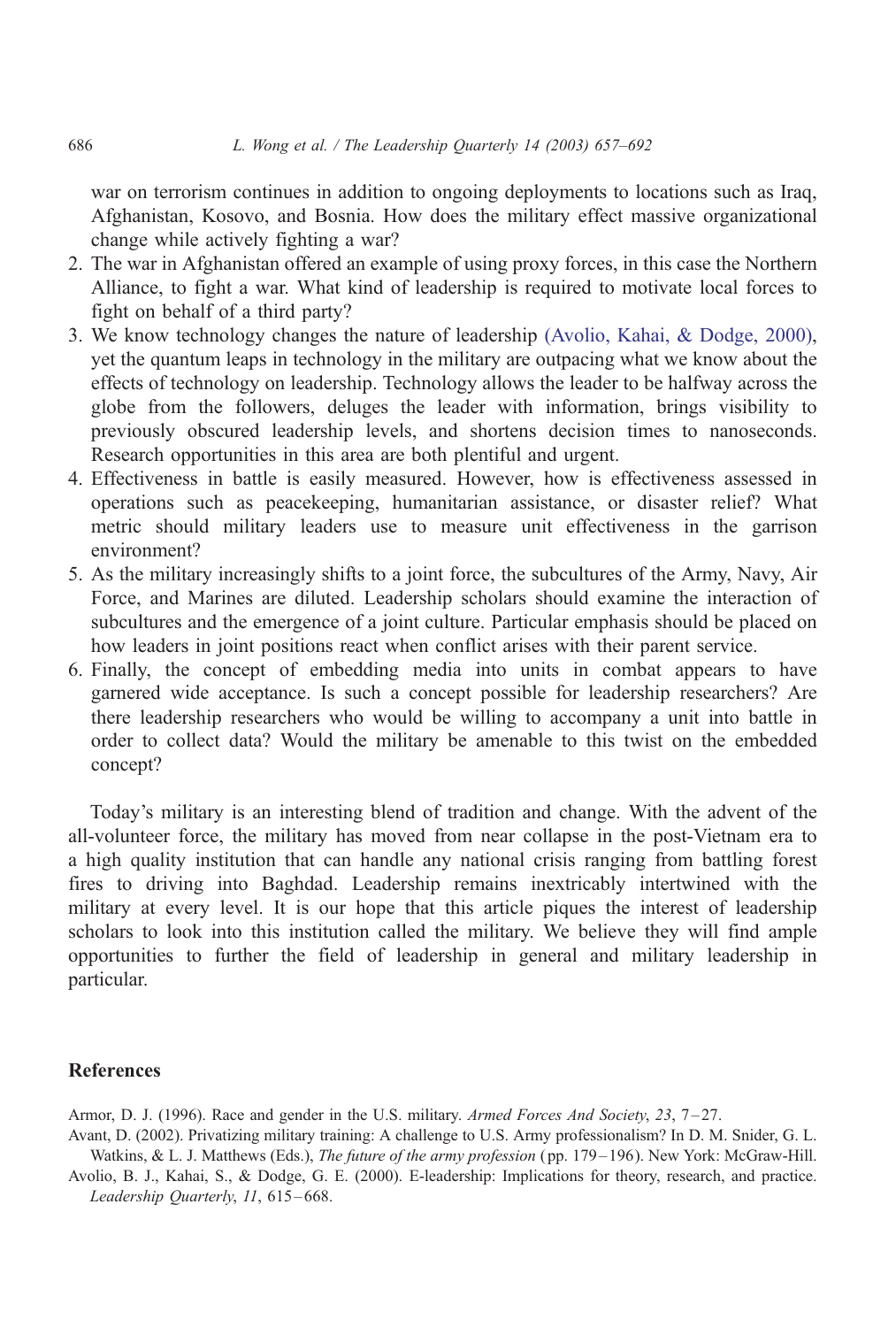- <span id="page-31-0"></span>Bacevich, A. J., & Kohn, R. H. (1997). Grand army of the Republicans: Has the U.S. military become a partisan force? New Republic, 217, 22-25.
- Bartone, P. T., Snook, S. A., & Tremble, T. R. (2002). Cognitive and personality predictors of leader performance in West Point cadets. *Military Psychology*, 14, 321–338.
- Bartunek, J. M., & Necochea, R. (2000). Old insights and new times: Kairos, Inca cosmology and their contributions to contemporary management inquiry. Journal of Management Inquiry, 9(2), 103-113.
- Bass, B. M. (1985). Leadership and performance beyond expectations. New York, NY: Free Press.
- Bass, B. M. (1998). Transformational leadership: Industrial, military, and educational impact. Mahwah, NJ: Erlbaum.
- Bass, B. M., Avolio, B. J., Jung, D. I., & Berson, Y. (2003). Predicting unit performance by assessing transformational and transactional leadership. Journal of Applied Psychology, 88(2), 207 – 218.
- Beaumont, R. (1993). Joint military operations: A short history. Westport, CT: Greenwood Press.
- Biernat, M. B., Manis, M., & Nelson, T. E. (1991). Stereotypes and standards of judgment. Journal of Personality and Social Psychology, 60, 485 – 499.
- Biernat, M., Crandall, C. S., Young, L. V., Kobrynowicz, D., & Halpin, S. M. (1998). All that you can be: Stereotyping of self and others in a military context. Journal of Personality and Social Psychology, 75, 300 – 317.
- Black, J. A., & Boal, K. B. (1996). Assessing the organizational capacity to change. In A. Heene, & R. Sanchez (Eds.), Competence-based strategic management (pp. 151-158). Chichester, UK: Wiley.
- Blair, J. D., & Hunt, J. G. (1986). Getting inside the head of the management researcher one more time: Contextfree and context-specific orientations in research. *Yearly Review of Management*, 12(2), 147–166.
- Bliese, P. (2000). Within-group agreement, non-independence, and reliability. In K. Klein, & S. Kozlowski (Eds.), Multi-level theory, research, and methods in organizations ( pp. 349 – 381). San Francisco, CA: Jossey-Bass.
- Bliese, P. D., & Britt, T. W. (2001). Social support, group consensus and stressor strain relationships: Social context matters. Journal of Organizational Behavior, 22, 425-436.
- Bliese, P. D., & Castro, C. A. (2000). Role clarity, work overload and organizational support: Multilevel evidence of the importance of support. Work and Stress, 14, 65–73.
- Bliese, P. D., & Halverson, R. R. (1996). Individual and nomothetic models of job stress: An examination of work hours, cohesion, and well-being. Journal of Applied Social Psychology, 26, 1171-1189.
- Bliese, P. D., & Halverson, R. R. (1998). Group consensus and psychological well-being: A large field study. Journal of Applied Social Psychology, 28, 563 – 580.
- Bliese, P. D., Halverson, R. R., & Rothberg, J. M. (2002). Within-group agreement scores: Using resampling procedures to estimate expected variance. Academy of Management Best Paper, 303–307.
- Bliese, P. D., Halverson, R. R., & Schriesheim, C. A. (2002). Benchmarking multilevel methods: Comparing HLM, WABA, SEM, and RGR. Leadership Quarterly, 13, 3-14.
- Boal, K. B., & Hooijberg, R. (2001). Strategic leadership research: Moving on. Leadership Quarterly, 11, 515–549.
- Bourgeois III, L. J. (1985). Strategic goals, perceived uncertainty, and economic performance in volatile environments. Academy of Management Journal, 28, 548-573.
- Bradley, J. P., Nicol, A. A. M., Charbonneau, D., & Meyer, J. P. (2002). Personality correlates of leadership development in Canadian forces officer candidates. Canadian Journal of Behavioral Science, 34, 92-103.
- Briscoe, J. P., & Hall, D. T. (1999). Grooming and picking leaders using competency frameworks: Do they work? An alternative approach and new guidelines for practice. Organizational Dynamics,  $28(2)$ ,  $37-52$ .
- Buckingham, C. T. (1995). Ethics and the senior officer: Institutional tensions. *Parameters*, 25(2), 98–110.
- Bunker, R. J. (1998). Information operations and the conduct of land warfare. Military Review, 78, 4–17.
- Burnett, J. (2003). Embedded/unembedded II. Columbia Journalism Review, 42, 43–44.
- Bush, G. W. (2001). Address to U.S. Naval Academy. Available at: [http://www.whitehouse.gov/news/releases/]( http:\\www.whitehouse.gov\news\releases\2001\05\20010525-1.html ) 2001/05/20010525-1.html.
- Campbell, J. P. (1999). The definition and measurement of performance in the new age. In D. R. Ilgen, & E. D. Pulakos (Eds.), The changing nature of performance: Implications for staffing, motivation, and development. San Francisco: Jossey-Bass.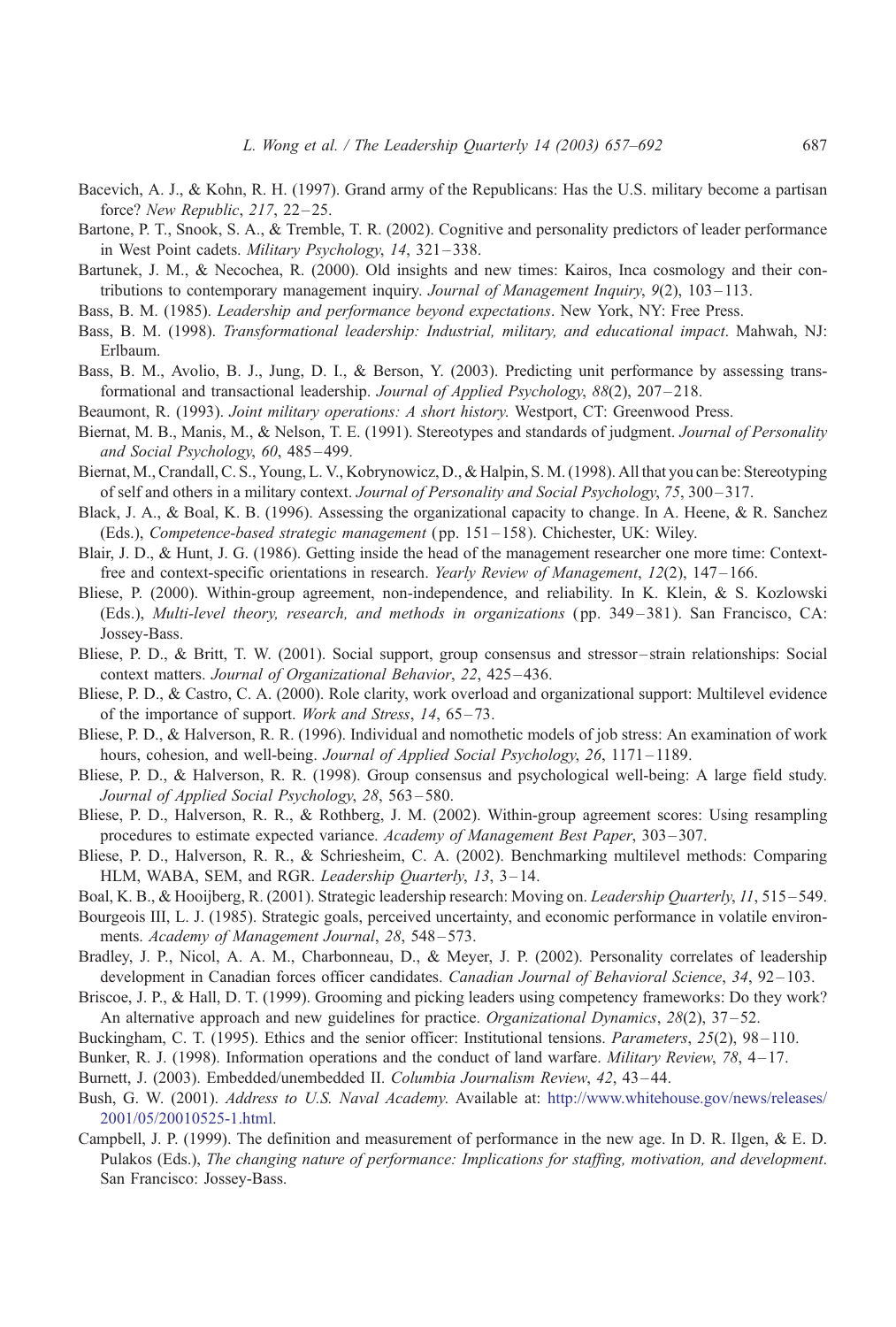- <span id="page-32-0"></span>Cebrowski, A. K., & Garstka, J. J. (1998). Network centric warfare: Its origin and future. Proceedings of the Naval Institute, 124, 28-35.
- Chan, K. Y., & Drasgow, F. (2001). Toward a theory of individual differences and leadership: Understanding the motivation to lead. Journal of Applied Psychology, 86, 481-498.

Chemers, M. M. (2000). Leadership research and theory: A functional integration. Group Dynamics, 4, 27–43.

- Chen, G., & Bliese, P. D. (2002). The role of different levels of leadership in predicting self and collective efficacy: Evidence for discontinuity. Journal of Applied Psychology, 87, 549-556.
- Cohen, W. M., & Levinthal, D. A. (1990). Absorptive capacity: A new perspective on learning and innovation. Administrative Science Quarterly, 35, 128-152.
- Connelly, M. S., Gilbert, J. A., Zaccaro, S. J., Threlfall, K. V., Marks, M. A., & Mumford, M. D. (2000). Exploring the relationship of leadership skills and knowledge to leader performance. Leadership Quarterly,  $11, 65 - 86.$
- Cook, M. L. (2000). Moral foundations of military service. Parameters, 30(1), 117 129.
- Cook, M. L. (2002). Ethical issues in counterterrorism warfare. In J. R. Martin (Ed.), Defeating terrorism: Strategic issue analyses (pp. 71–74). Carlisle, PA: Strategic Studies Institute.
- Csoka, L. S., & Bons, P. M. (1978). Manipulating the situation to fit the leader's style: Two validation studies of LEADER MATCH. Journal of Applied Psychology, 63, 295-300.
- Day, D. V., & Lord, R. G. (1988). Executive leadership and organizational performance: Suggestions for a new theory. Journal of Management, 14, 453-464.
- de Torrente, N. (2001). Congressional testimony of the Executive Director, Médecins Sans Frontières USA. Washington, DC. October 10. [http://www.doctorswithoutborders.org/publications/speeches/2001/]( http:\\www.doctorswithoutborders.org\publications\speeches\2001\ndt_afghanistan.shtml ) ndt\_afghanistan.shtml.
- Deluga, R. J. (1991). The relationship of leader and subordinate influencing activity in naval environments. Military Psychology, 3, 25–39.
- Dorn, E., & Graves, H. D. (2000). American military culture in the twenty-first century: A report of the CSIS International Security Program. Washington, DC: Center for Strategic and International Studies.
- Dunlap Jr., C. J. (2000). The origins of the American military coup of 2012. Parameters, 2-20.
- Durning, K. P. (1978). Women at the naval academy. Armed Forces and Society, 4, 569-588.
- Dvir, T., Eden, D., Avolio, B. J., & Shamir, B. (2002). Impact of transformational leadership on follower development and performance: A field experiment. Academy of Management Journal, 45, 735-744.
- Ethiel, N. (2000). The military and the media: Facing the future. Wheaton, IL: Tribune McCormick Foundation. Festinger, L. (1954). A theory of social comparison processes. Human Relations, 7, 117–140.
- Gailbreath, R. D., Wagner, S. L., Moffett, R. G., & Hein, M. B. (1997). Homogeneity in behavioral preferences among U.S. army leaders. Group Dynamics, Theory, Research, and Practice, 1, 222-230.
- Gegax, T. T. (2003). Wired for battle. Newsweek, 141, 32.
- Gilmore, G. J. (2003). 'Transformation means profound change,' Wolfowitz tells NWC grads. American Forces Press Service. Available at: [http://www.defenselink.mil/news/Jun2003/n06202003\\_200306203.html]( http:\\www.defenselink.mil\news\Jun2003\n06202003_200306203.html ).
- Gordon, R. D. (2002). Conceptualizing leadership with respect to its historical contextual antecedents to power. Leadership Quarterly, 13, 151-167.
- Gould, J. B. (2002). Playing with fire: The civil liberties implications of September 11th. Public Administration Review, 62, 74 – 79.

Harris Poll (2003, January 22). Harris confidence index.

- Harris, P., & Lucas, K. W. (1991). *Executive leadership: Requisite skills and developmental process for three- and* four-star assignments. Alexandria, VA: U.S. Army Research Institute for the Behavioral and Social Sciences.
- Hedlund, J., Forsythe, G. B., Horvath, J. A., Williams, W. M., Snook, S., & Sternberg, R. J. (2003). Identifying and assessing tacit knowledge: Understanding the practical intelligence of military leaders. Leadership Ouarterly, 14, 117-140.

Hillen, J. (1999). Must U.S. military culture reform? Orbis,  $43(1)$ ,  $43-57$ .

Hodges, J. S. (1994). Analytic use of data from Army training exercises: A case study of tactical reconnaissance. Journal of the American Statistical Association, 89, 444 – 451.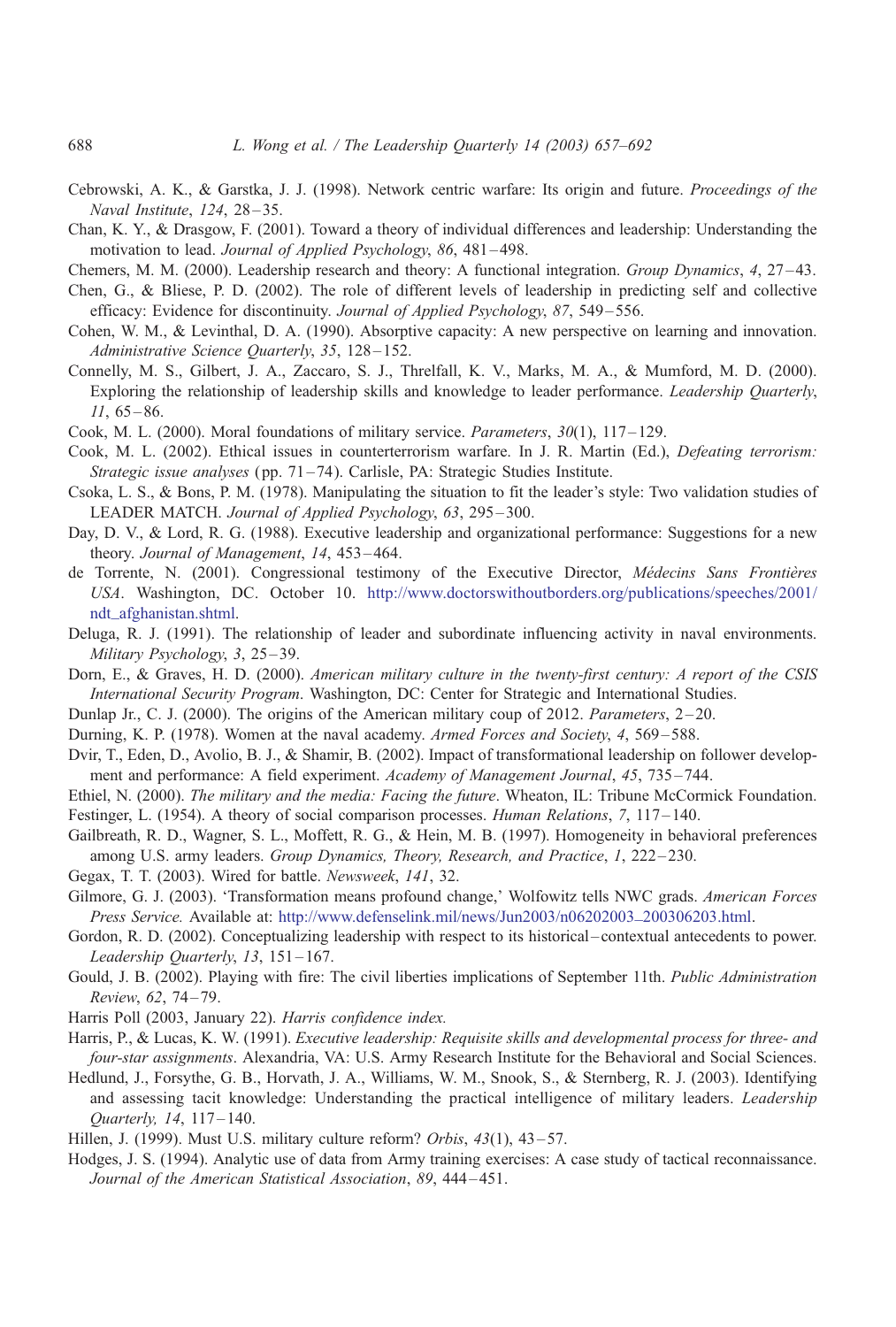<span id="page-33-0"></span>Holland, W. J. (2003). What really lies behind the screen? Proceedings, Unites States Naval Institute, 129, 73–77.

- Holsti, O. R. (1998). A widening gap between the U.S. military and civilian society? Some evidence, 1976–1996. International Security, 23, 5 – 42.
- Holsti, O. R. (2001). Of chasms and convergences: Attitudes and beliefs of civilians and military elites at the start of a new millennium. In P. D. Feaver, & R. H. Kohn (Eds.), Soldiers and civilians: The civil –military gap and American national security (pp. 15–99). Cambridge, MA: MIT Press.
- Hooijberg, R., Bullis, R. C., & Hunt, J. G. (1999). Behavioral complexity and the development of military leadership for the twenty-first century. In J. G. Hunt, G. E. Dodge, & L. Wong (Eds.), Out-of-the-box leadership: Transforming the twenty-first-century army and other top performing organizations ( pp. 111 – 130). Greenwich, CT: JAI Press.
- Hooijberg, R., & Quinn, R. E. (1992). Behavioral complexity and the development of effective managers. In R. L. Phillips, & J. G. Hunt (Eds.), Strategic leadership: A multiorganizational-level perspective. Westport, CT: Quorum.
- House, R. J. (1977). A 1976 theory of charismatic leadership. In J. G. Hunt, & L. Larson (Eds.), Leadership: The cutting edge. Carbondale, IL: Southern Illinois University Press.
- House, R. J. (1996). Path-goal theory of leadership: Lesson, legacy, and a reformulated theory. Leadership Quarterly, 7, 323 – 352.
- Hunt, J. G. (1991). Leadership: A new synthesis. Newbury Park, CA: Sage.
- Hunt, J. G., & Phillips, R. L. (1991). Leadership in battle and garrison: A framework for understanding the differences and preparing for both. In R. Gal, & D. Mangelsdorff (Eds.), Handbook of military psychology (pp. 411-429). Chichester, UK: Wiley.
- Huntingdon, S. P. (1957). The soldier and the state: The theory and politics of civil-military relations. Cambridge, MA: Harvard University Press.
- Institute of Politics, Harvard University (2002). A national survey of college undergraduates. Cambridge, MA: Harvard University.
- Isaacson, J. A., Layne, C., & Arquilla, J. (1999). Predicting military innovation. Santa Monica, CA: RAND.
- Jablonsky, D. (2001). Army transformation: A tale of two doctrines. In C. Crane (Ed.), *Transforming defense*. Carlisle, PA: Strategic Studies Institute.
- Jacobs, T. O., & Jaques, E. (1990). Military executive leadership. In K. E. Clark, & M. B. Clark (Eds.), Measures of leadership (pp. 281-296). West Orange, NJ: Leadership Library of America.
- James, L. R., Demaree, R. G., & Wolf, G. (1984). Estimating within-group interrater reliability with and without response bias. Journal of Applied Psychology, 69, 85–98.
- James, L. R., Demaree, R. G., & Wolf, G. (1993). RWG: An assessment of within-group interrater agreement. Journal of Applied Psychology, 78, 306–309.
- Janowitz, M. (1960). The professional soldier: A social and political portrait. New York: Free Press.
- Jantzen, L. C. (2001). Taking charge of technology. *Military Review*, 81, 73–79.
- Jaques, E. (1976). A general theory of bureaucracy. Exeter, NH: Heinemann.
- Jaques, E. (1989). Requisite organization. Arlington, VA: Cason Hall.
- Jaques, E., & Clement, S. D. (1991). Executive leadership: A practical guide to managing complexity. Arlington, VA: Cason Hall.
- Jaques, E., Clement, S., Rigby, C., & Jacobs, T. O. (1986). Senior leadership requirements at the executive level. Alexandria, VA: U.S. Army Research Institute for the Behavioral and Social Sciences.
- Johnson Jr., D. V., & Metz, S. (1995). American civil –military relations: New issues, enduring problems. Carlisle, PA: Strategic Studies Institute.
- Judge, T. A., Bono, J. E., Ilies, R., & Gerhardt, M. W. (2002). Personality and leadership: A qualitative and quantitative review. Journal of Applied Psychology, 87, 765 – 780.
- Kahn, P. W. (2002). The paradox of riskless warfare. Paper presented at the Moral Dimensions of American Military Strategy Conference, Carlisle, PA.
- Kegan, R. (1982). The evolving self: Problem and process in human development. Cambridge, MA: Harvard University Press.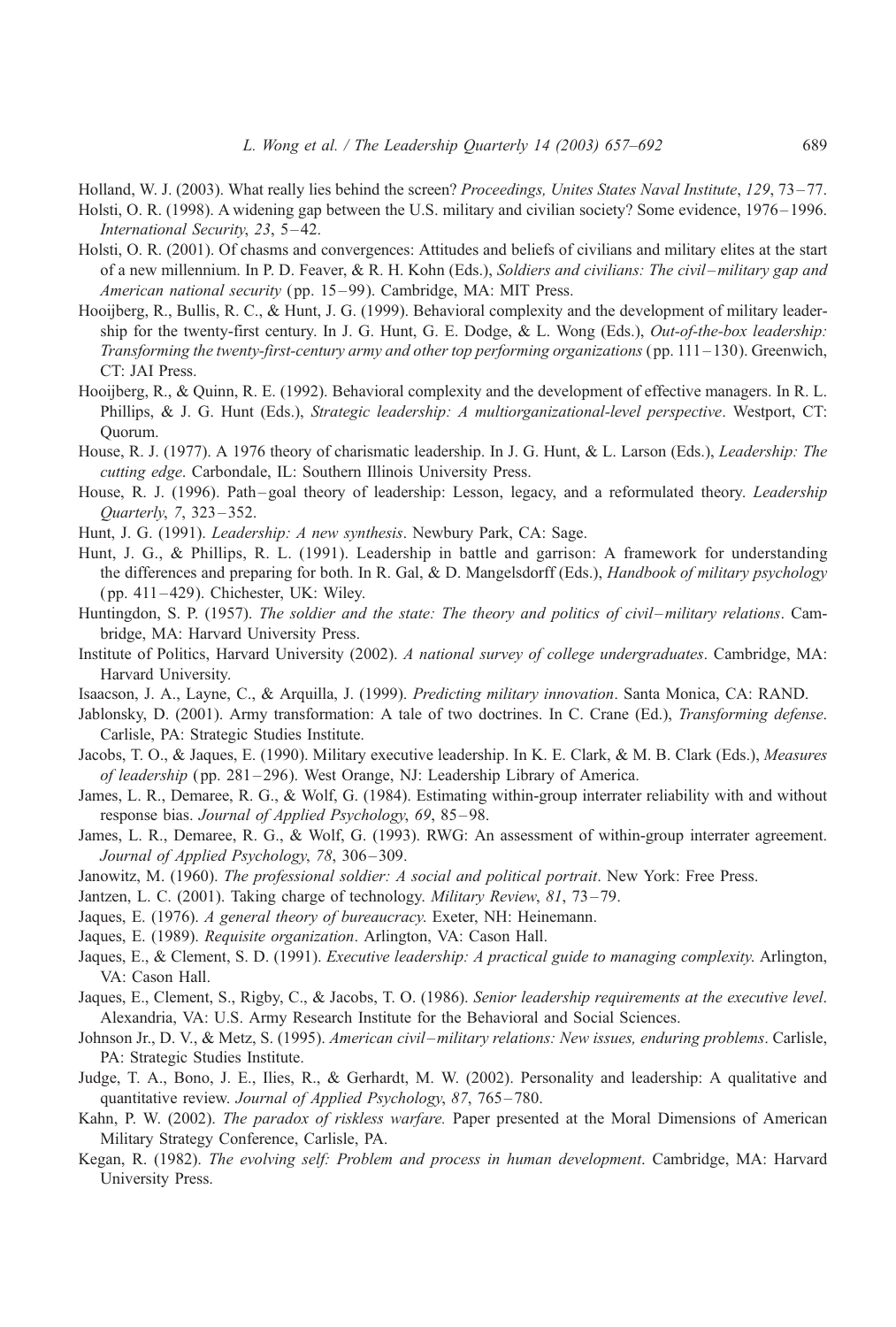- <span id="page-34-0"></span>Kellerman, B. K., & Webster, S. W. (2001). The recent literature on public leadership: Reviewed and considered. Leadership Quarterly, 12, 485-514.
- Kitfield, J. (1998). Standing apart. National Journal, 3, 1350-1358.
- Kohn, R. H. (1994). Out of control: The crisis in civil–military relations. National Interest, 35,  $3-17$ .
- Lehman, J. (1994). An exchange on civil-military relations. National Interest, 36, 24.
- Lewis, L., Brown, R. A., & Roll, C. R. (2001). Service responses to the emergence of joint decisionmaking. Santa Monica, CA: RAND.
- Lewis, P., & Jacobs, T. O. (1992). Individual differences in strategic leadership capacity: A constructive/developmental view. In R. L. Phillips, & J. G. Hunt (Eds.), Strategic leadership: A multiorganizational-level perspective ( pp. 121 – 137). Westport, CT: Quorum Books.
- Lord, R. G., & Hall, R. J. (1992). Contemporary views of leadership and individual differences. Leadership Quarterly, 3, 137–157.
- Lovelace, D. C. (1996). Unification of the United States armed forces: Implementing the 1986 Department of Defense Reorganization Act. Carlisle, PA: Strategic Studies Institute.
- Lucas, K. W., & Markessini, J. (1993). Senior leadership in a changing world order: Requisite skills for U.S. army one- and two-star generals. Alexandria, VA: U.S. Army Research Institute for the Behavioral and Social Sciences.
- Magee, R. R. (1998). Strategic leadership primer. Carlisle, PA: U.S. Army War College.
- Malan, L. C., & Kriger, M. P. (1998). Making sense of managerial wisdom. Journal of Managerial Inquiry, 7,  $242 - 251$ .
- Markessini, J., Lucas, K. W., Chandler, N., & Jacobs, T. O. (1994). Executive leadership: Requisite skills and developmental processes for the U.S. Army's civilian executives. (ARI Research Note 94-26). Alexandria, VA: U.S. Army Institute for the Behavioral and Social Sciences.
- Masters, J. K. (2002). Predicting the use of external labor arrangements: A test of the transaction costs perspective. Academy of Management Journal, 45(2), 431.
- McCormack, L., & Mellor, D. (2002). The role of personality in leadership: An application of the five-factor model in the Australian military. Military Psychology, 14, 179-197.
- McCormick, D. (1998). The downsized warrior: America's army in transition. New York: New York University Press.
- McGee, M. L., Jacobs, T. O., Kilcullen, R. N., & Barber, H. F. (1999). Conceptual capacity as competitive advantage: Developing leaders for the new army. In J. G. Hunt, G. E. Dodge, & L. Wong (Eds.), Out-ofthe-box leadership: Transforming the twenty-first-century army and other top-performing organizations ( pp. 221 – 238). Stamford, CT: JAI Press.
- Meindl, J., & Ehrlich, S. (1987). The romance of leadership and the evaluation of organizational performance. Academy of Management Journal, 30(1), 91-109.
- Mintzberg, H. (1973). The nature of managerial work. New York: Harper and Row.
- Morris, M. (1996). By force of arms: Rape, war and military culture. Duke Law Journal, 45, 651–781.
- Moskos, C. (2000). The media and the military in peace and humanitarian operations. Wheaton, IL: Tribune McCormick Foundation.
- Mumford, M. D., Marks, M. A., Connelly, M. S., Zaccaro, S. J., & Reiter-Palmon, R. (2000). Development of leadership skills: Experience and timing. Leadership Quarterly, 11, 87-144.
- Mumford, M. D., Zaccarro, S. J., Johnson, J. F., Diana, M., Gilbert, J. A., & Threlfall, K. V. (2000). Pattern of leader characteristics: Implications for performance and development. *Leadership Quarterly, 11*, 115–133.
- Murray, S. F. (2002). Battle command, decisionmaking, and the battlefield panopticon. Military Review, 82,  $46 - 51$ .
- Myers, I. B., & McCaulley, M. H. (1985). Manual: A guide to the development and use of the Myers-Briggs Type Indicator. Palo Alto, CA: Consulting Psychologists Press.
- Pape, M. S. (2002). Can we put the leaders of the "axis of evil" in the crosshairs? Parameters,  $32(3)$ ,  $62-71$ .
- Pershing, J. (2001). Gender disparities in enforcing the honor concept at the U.S. Naval Academy. Armed Forces and Society, 27, 419 – 442.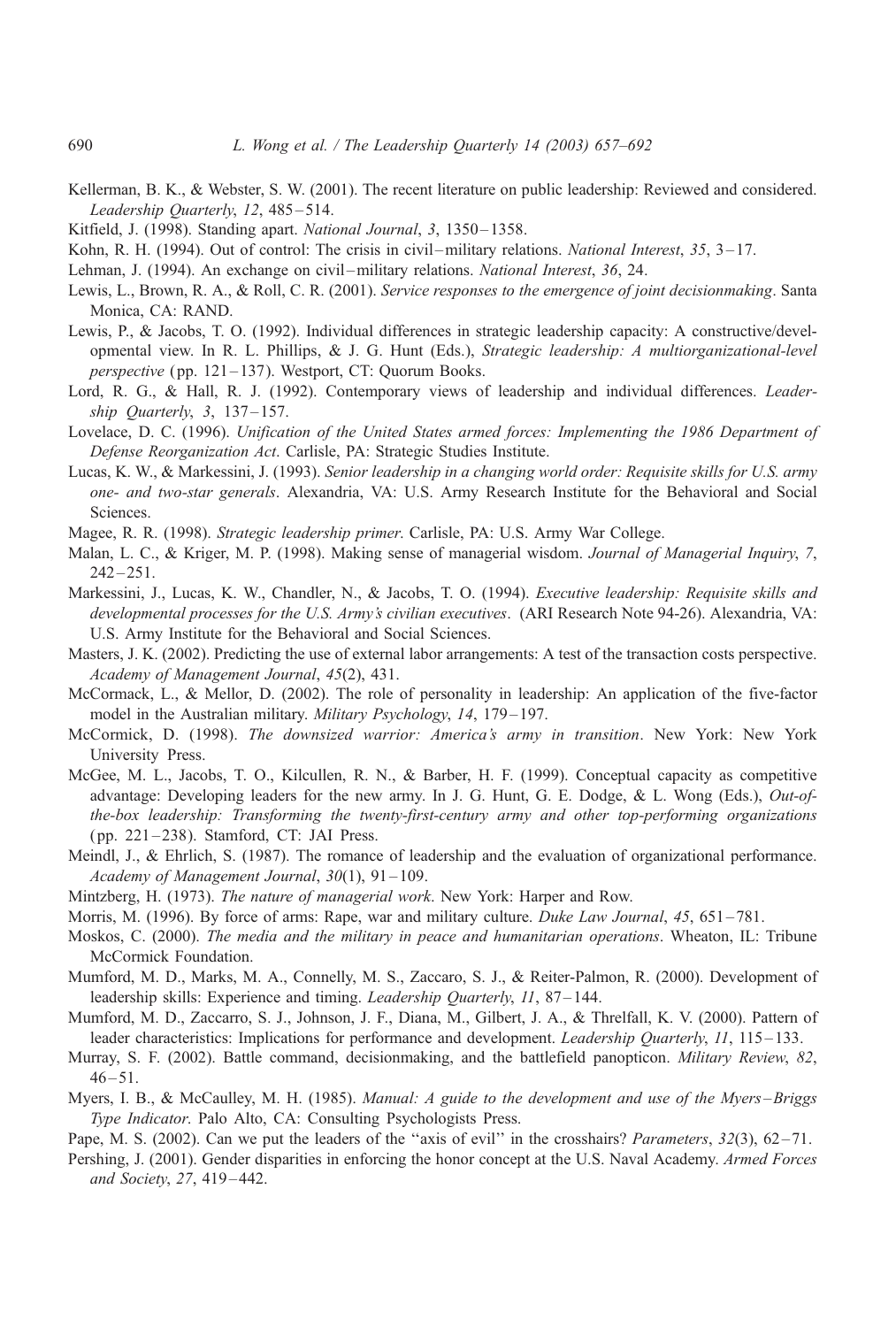- <span id="page-35-0"></span>Pfeffer, J. (1977). The ambiguity of leadership. Academy of Management Review, 2, 104–112.
- Phillips, R. L., & Wong, L. (1990). An integrated model of military unit effectiveness. Proceedings of the Southern Management Association, Orlando, FL.
- Pulakos, E. D., Arad, S., Donovan, M. A., & Plamondon, K. E. (2000). Adaptability in the workplace: Development of a taxonomy of adaptive performance. Journal of Applied Psychology, 85, 612–624.
- Quinn, R. E. (1988). Beyond rational management: Mastering the paradoxes and competing demands of high performance. San Francisco: Jossey-Bass.
- Rice, R. W., Instone, D., & Adams, J. (1984). Leader sex, leader success, and leadership process: Two field studies. Journal of Applied Psychology, 69, 12-31.
- Ricks, T. E. (1997). Making the corp: Sixty-one men came to Parris Island to become marines, not all of them made it. New York: Scribner.
- Rosen, L. N., Knudson, K. H., & Fancher, P. (2003). Cohesion and the culture of hypermasculinity in U.S. army units. Armed Forces and Society, 29, 325-351.
- Roush, P. E., & Atwater, L. (1992). Using the MBTI to understand transformational leadership and self-perception accuracy. Military Psychology, 4, 17-34.
- Schneider, B. (1987). The people make the place. Personnel Psychology, 40, 437–453.
- Schneider, B., Goldstein, H. W., & Smith, D. B. (1995). The ASA framework: An update. Personnel Psychology, 48, 747 – 773.
- Segal, M. W. (1988). The military and the family as greedy institutions. In C. C. Moskos, & F. R. Woods (Eds.), The military: More than just a job? (pp. 79–97). Washington, DC: Pergamon-Brassey.
- Seib, P. (2002). The global journalist: News and conscience in a world of conflict. Lanham, MD: Rowman and Littlefield.
- Shamir, B., Goldberg-weill, B., Breinin, E., Zakay, E., & Popper, M. (2000). Differences in company leadership between infantry and armor units in the Israel defense forces. *Military Psychology*,  $12$ ,  $51 - 72$ .
- Shamir, B., Zakay, E., Breinin, E., & Popper, M. (1998). Correlates of charismatic leader behavior in military units: Subordinates' attitudes, unit characteristics, and superior appraisals of leader performance. Academy of Management Journal, 41, 387-409.
- Shanker, T. (1998). Army is designing ways to reorganize its forces. New York Times.
- Smolkin, R. (2003). Media mood swings. American Journalism Review, 25, 16–23.
- Snider, D. M. (1999). An uninformed debate on military culture. Orbis,  $43$ ,  $11-26$ .
- Snider, D. M. (2003). Jointness, defense transformation, and the need for a new joint warfare profession. *Param* $eters, 33(2), 17-30.$
- Snider, D. M., & Watkins, G. L. (2002). The future of the army profession. New York: McGraw-Hill.
- Steele, W. M., & Walters Jr., R. P. (2001). 21st century leadership competencies. Army, 51, 29–32.
- Steinberg, A. G., & Foley, D. M. (1999). Mentoring in the army: From buzzword to practice. Military Psychology, 11, 365 – 379.
- Sullivan, G. R., & Harper, M. V. (1996). Hope is not a method: What business leaders can learn from America's army. New York: Times Business.
- Thomas, J. L., Dickson, M. W., & Bliese, P. D. (2001). Using personal values and motives to predict success as a leader in the US Army Reserve Officer Training Corps. Leadership Quarterly, 12, 181 – 196.
- U.S. Army (1970). Study on military professionalism. Carlisle, PA: U.S. Army War College.
- U.S. Army (1990a). Field Manual 22-100, Army leadership. Washington, DC: U.S. Government Printing Office.
- U.S. Army (1990b). Field Manual 25 101, Battle focused training. Washington, DC: U.S. Government Printing Office.
- U.S. Army (1996). The Secretary of the army's task force on extremist activities. Washington, DC: U.S. Government Printing Office.
- U.S. Army (1997a). Senior review panel report on sexual harassment. Washington, DC: U.S. Government Printing Office.
- U.S. Army (1997b). The Human dimensions of combat readiness. Washington, DC: U.S. Government Printing Office.